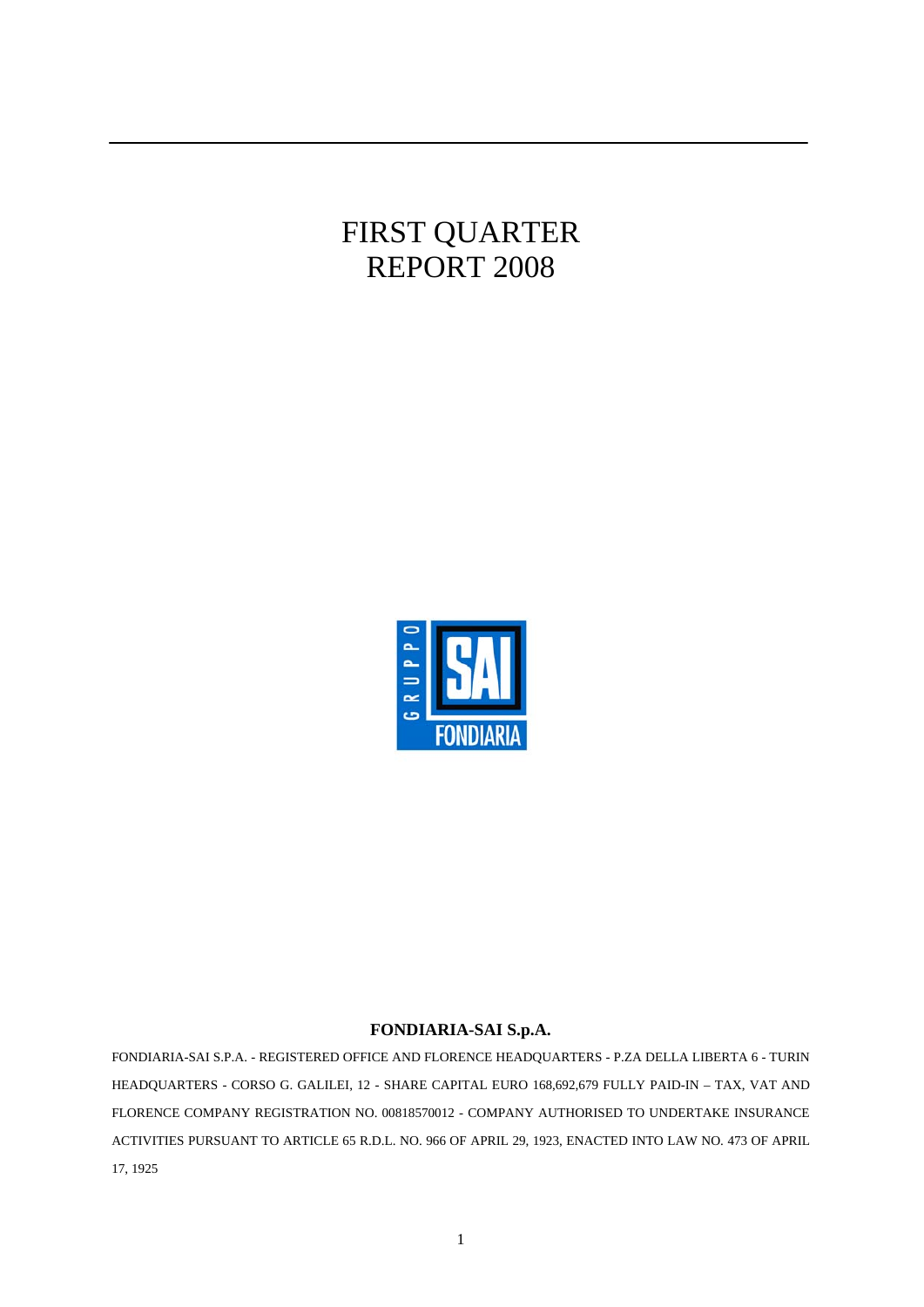## **CORPORATE BOARDS OF FONDIARIA-SAI S.p.A.**

## **THE BOARD OF DIRECTORS**

Jonella Ligresti\* *Chairman*  Giulia Maria Ligresti\* *Vice Chairman*  Massimo Pini\* *Vice Chairman*  Antonio Talarico\* *Vice Chairman*  Andrea Broggini Mariella Cerutti Marocco Maurizio Comoli Francesco Corsi Carlo d'Urso Vincenzo La Russa\* Gioacchino Paolo Ligresti\* Lia Lo Vecchio Enzo Mei Giuseppe Morbidelli Cosimo Rucellai Salvatore Spiniello Ezio Toselli Oscar Zannoni

Salvatore Ligresti *Honorary Chairman* 

Fausto Marchionni\* *Chief Executive Officer - General Manager* 

Alberto Marras *Secretary of the Board and the Executive Committee* 

## **THE BOARD OF STATUTORY AUDITORS**

Benito Giovanni Marino *Chairman*  Giancarlo Mantovani *Statutory Auditor*  Marco Spadacini *Statutory Auditor*  Maria Luisa Mosconi *Alternate Auditor*  Alessandro Malerba *Alternate Auditor*  Rossella Porfido *Alternate Auditor*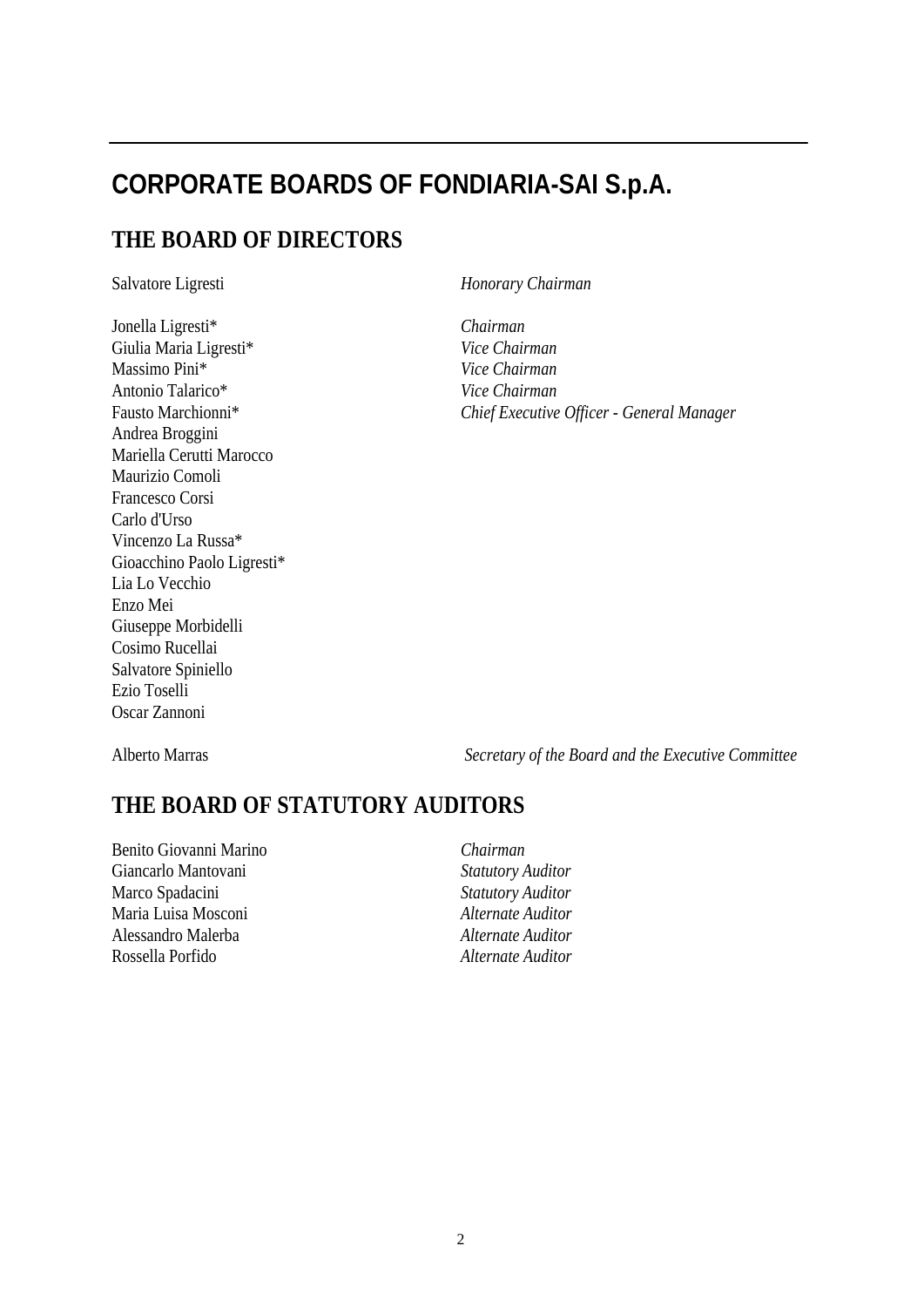## **INDEPENDENT AUDITOR**

#### DELOITTE & TOUCHE S.p.A.

## **GENERAL REPRESENTATIVE OF THE SAVING SHAREHOLDERS**

Sandro Quagliotti

**GENERAL MANAGER** 

Fausto Marchionni

## **EXEUCTIVE RESPONSIBLE**

*for the preparation of the corporate accounting documents*  Pier Giorgio Bedogni

*\*\* Members of the Executive Committee* 

The Chairman, Ms. Jonella Ligresti, and the Chief Executive Officer, Prof. Fausto Marchionni are the representatives of the company pursuant to article 21 of the Company By-Laws and have all ordinary and extraordinary administrative powers with all rights thereto, to be exercised in single signature and with possibility to confer mandates and proxies, with the exclusive exception of the following powers;

- sale and/or purchase of property above the value of Euro 15 million for each operation;
- sale and/or purchase of investments of value above Euro 30 million for each operation and, in any case, of controlling interests;
- obtaining of loans above Euro 50 million for each operation;
- provision of non-insurance guarantees in favour of third parties.

The Chairman and the Chief Executive Officer report to the Executive Committee or to the Board of Directors in each meeting in relation to the exercise of the above powers, with particular regard to atypical, unusual or operations with related parties (where not reserved to the Board) and, in general on the most significant operations.

The Executive Committee has all the powers not already attributed to the Chairman and to the Chief Executive Officer, except for those which for law or the company by-laws are the exclusive competence of the Board of Directors, while providing that - in accordance with the principals of correct conduct in relation to operations with related parties approved by the Board of Directors' meeting of February 16, 2005 - the exclusive competence to this latter of all deliberations in relation to the transactions with related parties which for subject, payment, terms, conditions and time period may have effects on the safeguarding of the company assets or on the completeness and correctness of the information, including accounting, relating to the issuer, with the exclusion of the operations made between subsidiary companies and subsidiary companies with associated companies. The Committee reports to the Board of Directors at each meeting on the exercise of its powers.

The Board of Directors was appointed by the Shareholders' Meeting of April 28, 2006.

The Board will expire, together with the Board of Statutory Auditors, with the shareholders' meeting for the approval of the financial statements for 2008.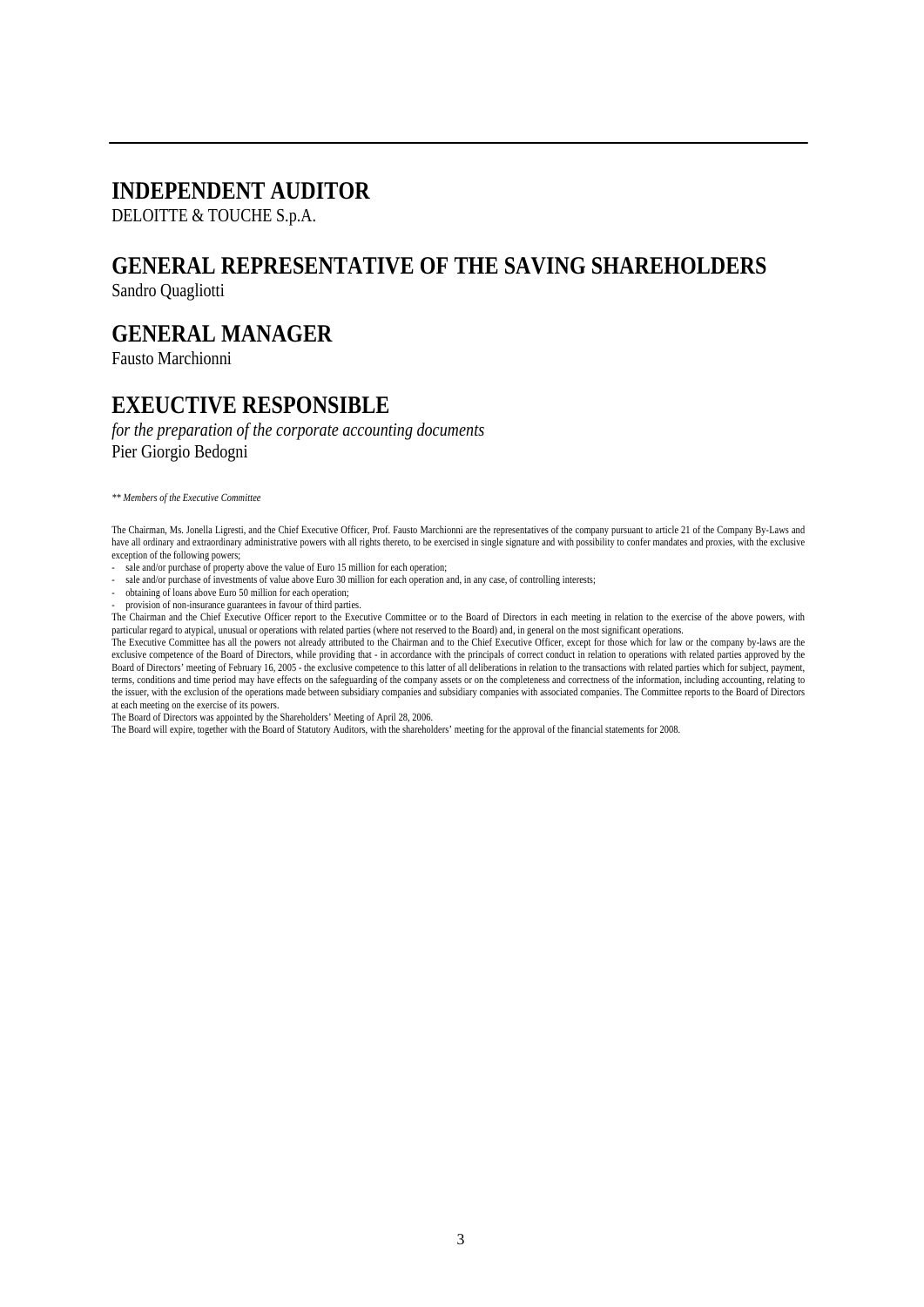# **CONTENTS**

| ECONOMIC OVERVIEW AND THE INSURANCE         |
|---------------------------------------------|
|                                             |
|                                             |
|                                             |
|                                             |
|                                             |
|                                             |
|                                             |
|                                             |
|                                             |
|                                             |
| ASSET AND FINANCIAL MANAGEMENT  42          |
| - INVESTMENTS AND LIQUIDITY 42              |
|                                             |
| - MANAGEMENT OF THE INVESTMENTS  48         |
| - TREASURY SHARES, SHARES OF THE HOLDING    |
|                                             |
|                                             |
|                                             |
| SIGNIFICANT EVENTS AFTER THE END OF THE     |
|                                             |
|                                             |
| DECLARATION OF THE EXECUTIVE RESPONSIBLE 62 |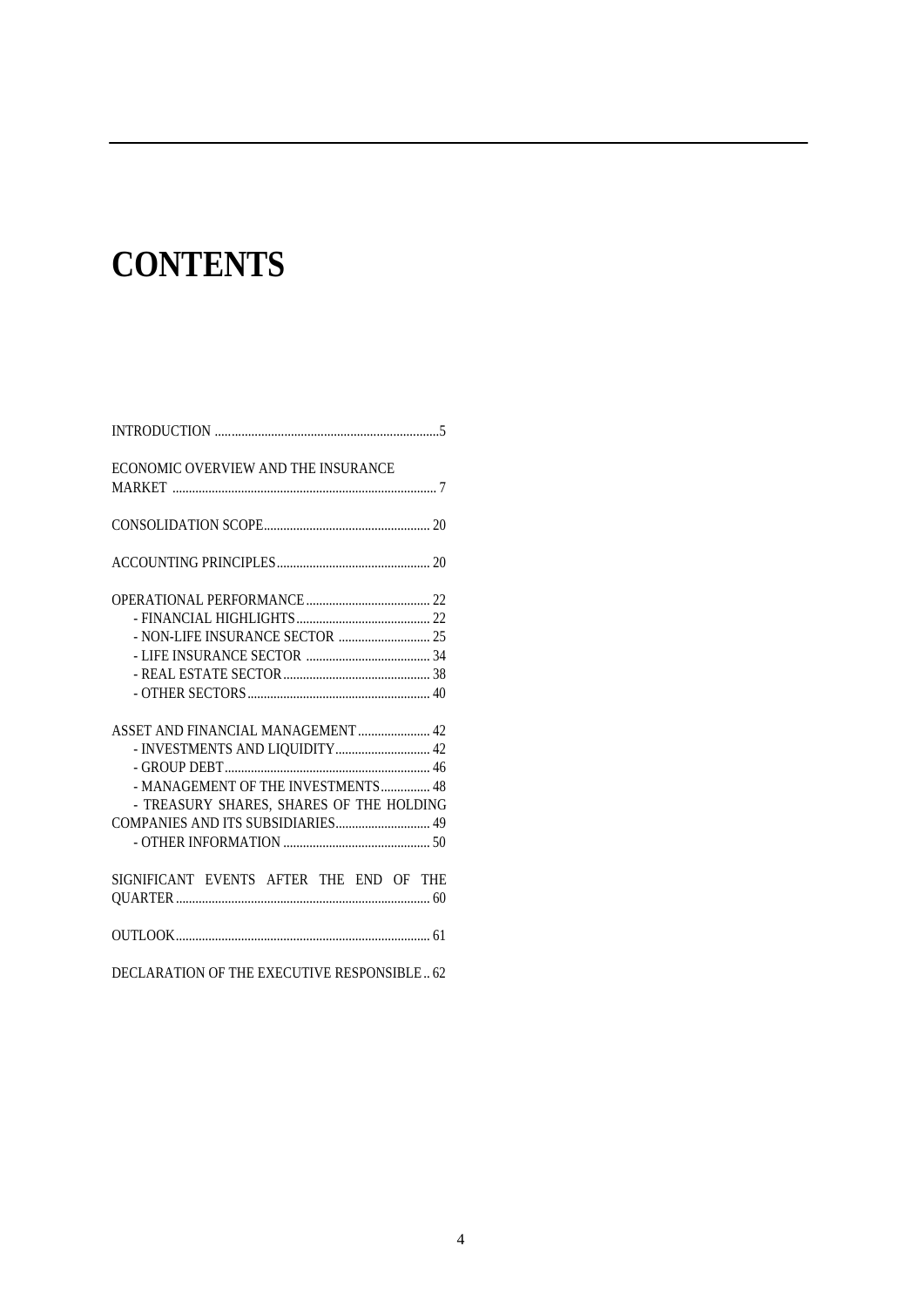## **INTRODUCTION**

The consolidated quarterly report at March 31, 2008 is prepared in accordance with the provisions of Regulation No. 11971 of May 14, 1999, as supplemented by Consob Resolution No. 14990 of April 14, 2005. In addition, Legislative Decree No. 195/2007 partially amended the contents of the quarterly reports, the details of which will be issued in a further decree. While awaiting this decree it was considered appropriate to present the figures in continuation with the minimum requirements of the previous regulation and therefore in accordance with Consob Communication No. 8041082 of April 30, 2008. In particular:

- The present quarterly report was prepared in accordance with International Accounting Standards IAS/IFRS issued by the IASB (International Accounting Standard Board), approved by the European Union and used for the consolidated financial statements at December 31, 2007.
- The information disclosed is in accordance with article 154, paragraph 5, of Legislative Decree No. 58/98, in all cases ensuring comparability with the previous interim and annual reports;
- In the preparation of the income statement and net financial position, consideration was taken of the instructions for the format of the consolidated financial statements as per Isvap Regulations No. 7/2007;
- All the data and accounting statements are prepared on a consolidated basis. The income statement data is compared with the relative data of the same period of the previous year; the balance sheet and financial position data are compared with the end of the previous year. For the purposes of comparison, the accounting principles applied were those utilised for the preparation of the last consolidated financial statements, to which reference should be made, and are in compliance with international accounting standards IAS/IFRS issued by the IASB, approved by the EU and interpreted by the official bodies.

The quarterly financial statements have not been audited.

All of the amounts are reported in millions or thousands of Euro.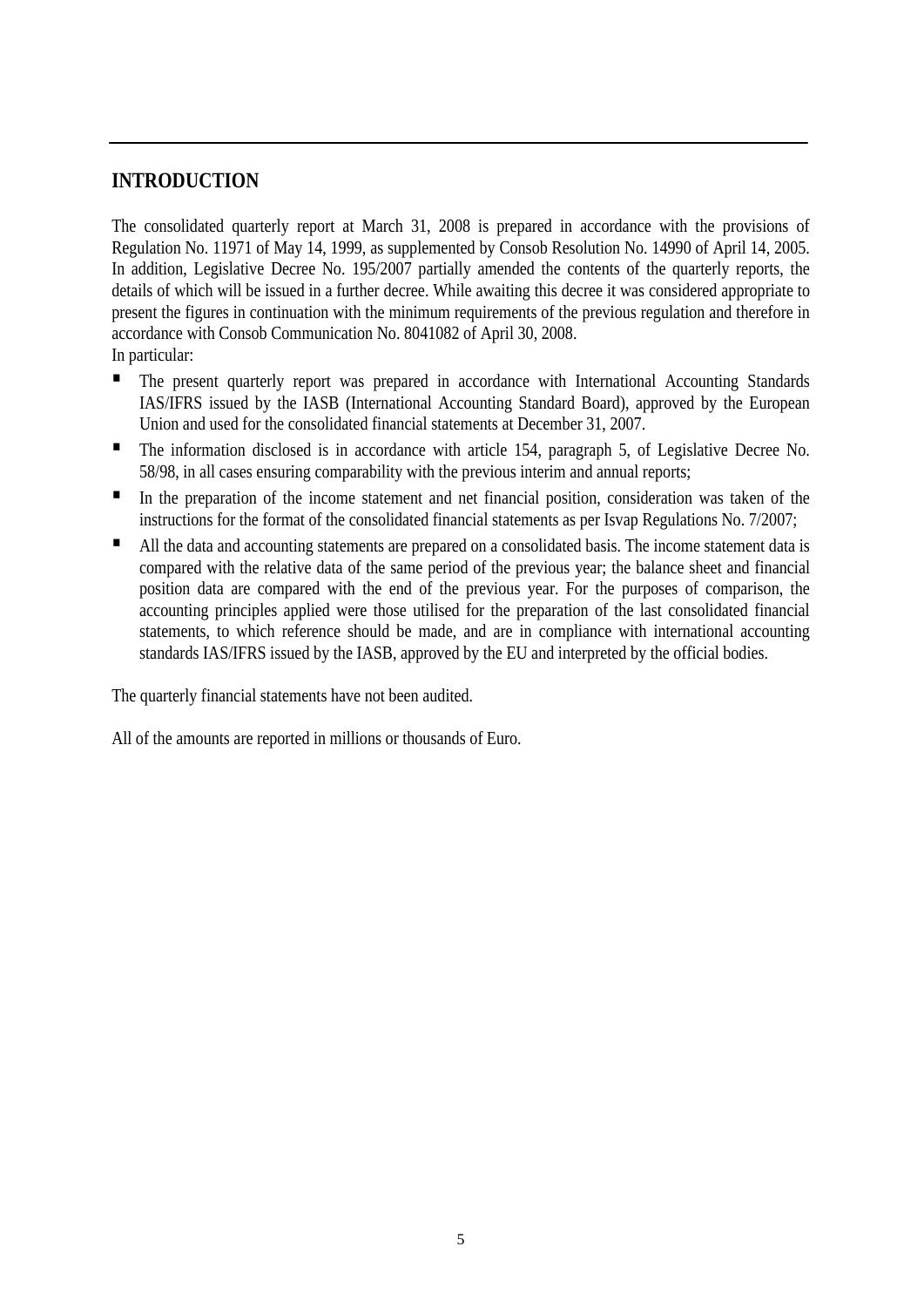## **Key Group data**

| (in Euro millions)                         | Q1 2008    | Q1 2007    |
|--------------------------------------------|------------|------------|
|                                            |            |            |
| Net profit <sup>(*)</sup>                  | 155        | 167        |
| Total Gross premiums written               | 3,004      | 2,806      |
| of which:                                  |            |            |
| Gross Non-Life premiums written            | 1,850      | 1,849      |
| Gross Life premiums written                | 1,154      | 957        |
| Investment policies written                | 159        | 47         |
| APE                                        | 100        | 80         |
| Combined ratio – Non-Life sector           | 93.05      | 91.50      |
| Expense ratio of the Non-Life sector       | 21.38      | 19.86      |
| Expense ratio of the Life sector           | 6.45       | 5.75       |
| (in Euro millions)                         | 31/03/2008 | 31/12/2007 |
|                                            |            |            |
| Investments                                | 35,982     | 38,021     |
| Net technical reserves - Non-Life division | 10,795     | 10,906     |
| Net technical reserves - Life division     | 18,275     | 19,532     |

(\*) The result includes the minority interest share.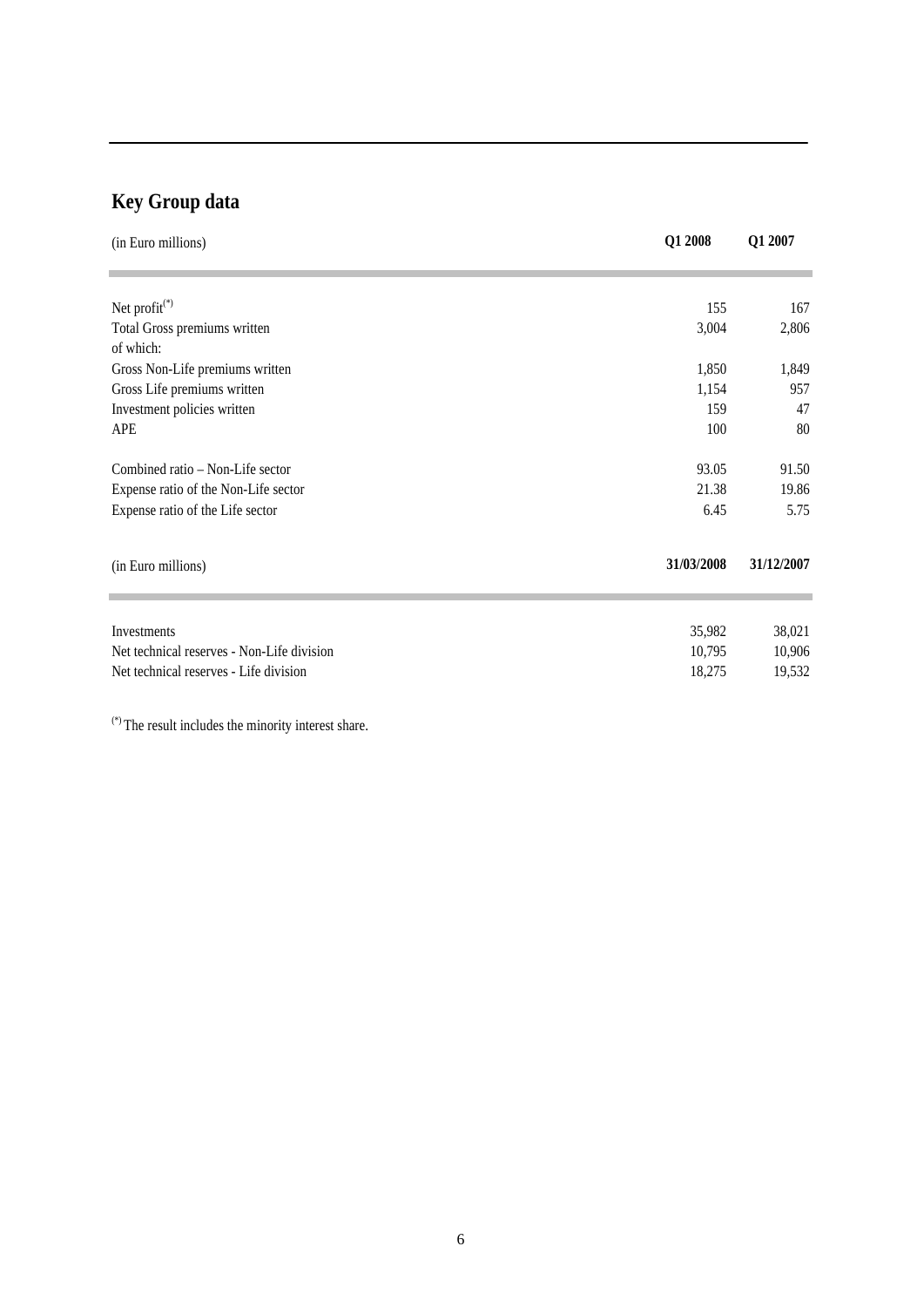## **ECONOMIC OVERVIEW AND THE INSURANCE MARKET**

### **International economic overview**

In the first quarter of 2008, the world economy saw a significant slowdown, caused largely by the worsening of the US macroeconomic and financial situation: the American economy in fact entered 2008 in a particularly weak phase, strongly affected by the real estate crisis which continues to gradually reduce growth forecasts.

The continuing crisis in the international financial markets, the slowdown of world trade combined with a deceleration of the US economy, the weakness of the labour market and the persistent volatility of the raw material prices all contribute to the deterioration of the economic prospects for the current year.

For the International Monetary Fund, the crisis which commenced with the US "subprime" mortgages would appear to be more serious than it first appeared in 2007: the "credit shock" since August is in fact estimated at around Euro 1,000 billion, as the write-downs caused by this crisis are added to the losses resulting from the deteriorating international economic cycle, increasing instability on the world financial markets.

The International Monetary Fund now forecasts that the United States will only grow by 0.5% in 2008 and by 0.6% for 2009.

The emerging countries have up to now resisted the crisis better, with forecasts that growth will slow down from 8% in 2007 to 6.7% in 2008, remaining however well above the historical level of growth for all these areas. China and India will gradually slowdown, however still maintaining strong expansion growth, of 9.3% and 7.8% respectively.











After the declines in the second half of March, the price of "brent" petroleum continues to rise, from approx. USD 56 per barrel in January 2007 to approx. USD 126 on May 9, 2008. The impact of the higher oil prices in Europe is alleviated by the appreciation of the Euro, which in April, reached levels of around USD 1.6. Finally, at the beginning of March, gold reached USD 1,000 per ounce on international markets. This is not due to production difficulties which limit the offer, but to the financial crisis and to the widespread climate of uncertainty which currently characterises international markets, driving the demand for "safe haven" assets.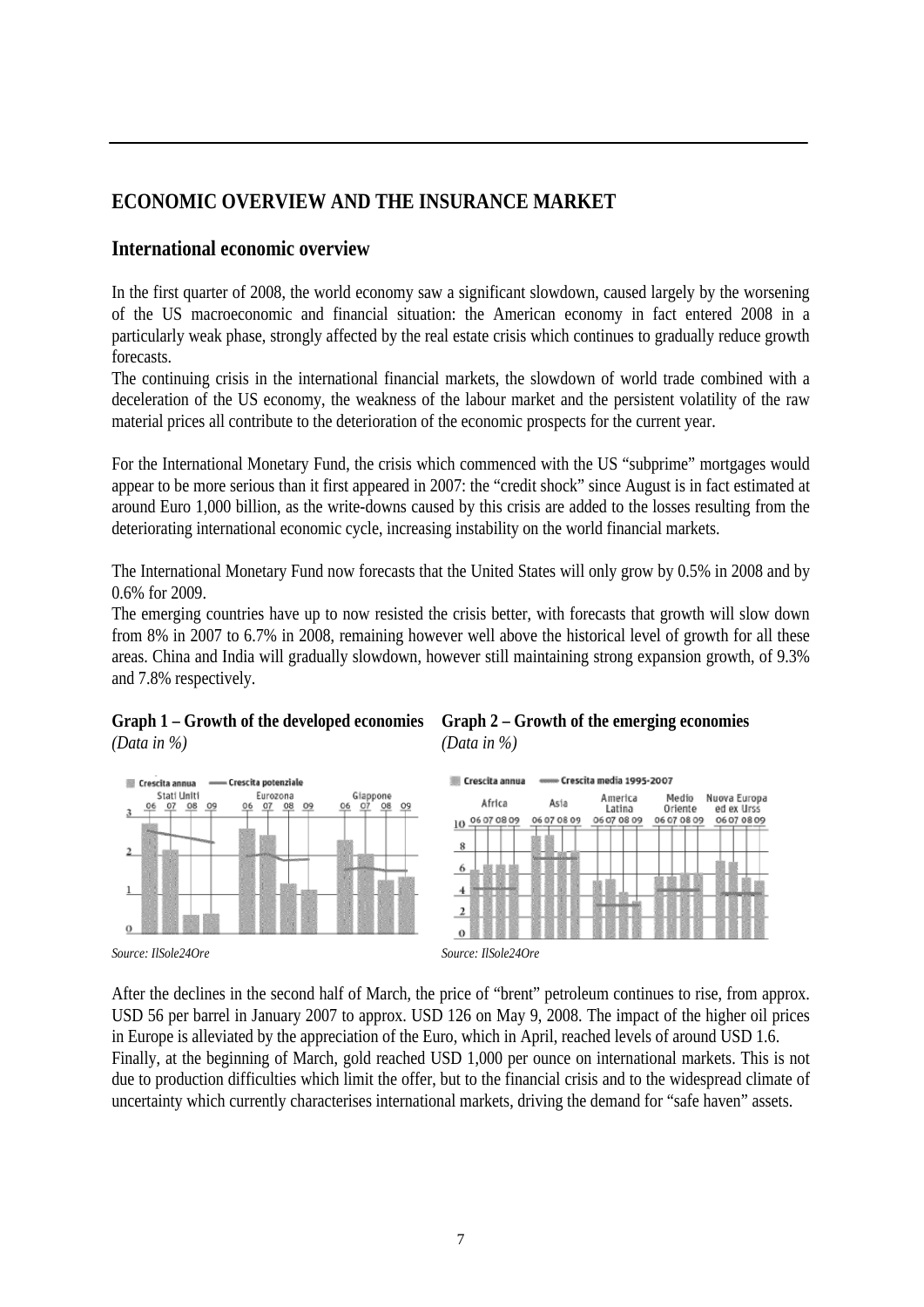#### **The European and Italian market**

The European economy will see a slowdown in growth in 2008 and 2009, returning to growth below 2% in the following years. These are the opinions contained in the "April 2008 Report on the medium term prospects of the international and Italian economy" by Prometeia. The slowdown will be greater in Italy, with forecast growth of 0.5% in 2008 and 1% in 2009. The slowdown in the two-year period 2008-2009 will be driven by lower consumption, while exports, although declining, will maintain a growth rate of around 3%. Investments in machinery and plant, stagnating already since 2007, are forecast to decrease by 0.8% in 2008. The expectations of the International Monetary Fund are also negative for the Italian economy, with a recovery only from 2010, one year later than the Euro Zone area.



#### **Graph 3 – GDP comparison**

*Source: national statistics and Ilsole24Ore*

In March 2008, according to the data published by Eurostat, the consumer price index in the Euro Zone area increased by 3.6% compared to the same month in the previous year (3.3% in February), significantly accelerating in all the main European Countries. In this context, the inflation rate in Italy was 3.3% on an annual basis, rising from 2.9% in February. The rises in energy and food products also had an impact on the sustained rise in inflation.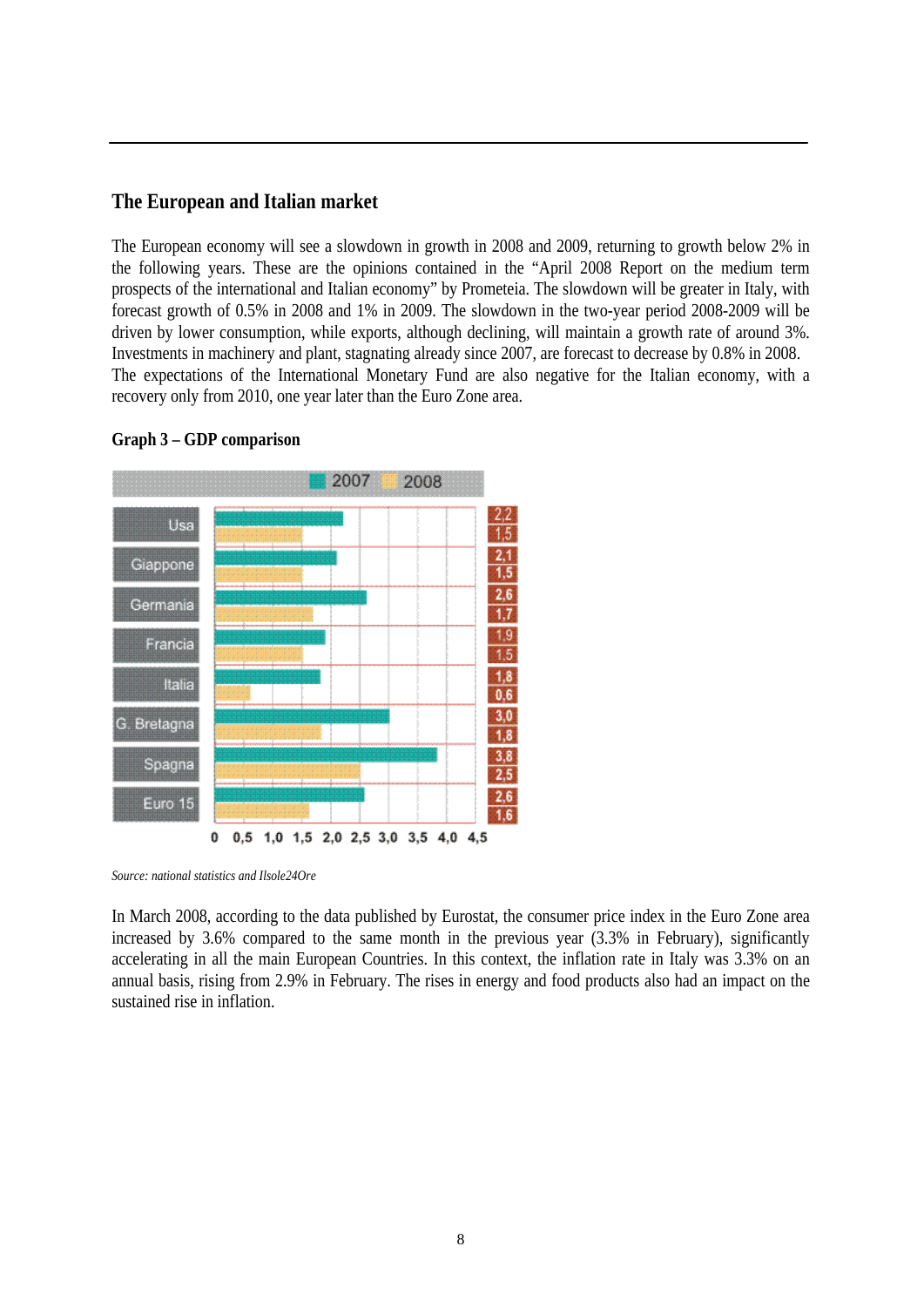The European Central Bank, in defending price stability, maintained base interest rates unchanged in the Euro Zone at 4%, against the policy of the Federal Reserve which in April further reduced the short-term interbank rates to 2%, from 3.50% at the beginning of the year, the lowest level since November 2004.

According to the data published by the European Commission, consumer confidence remains unchanged in March in the Euro Zone, at -12, the lowest level since the end of 2005. Among the main Countries, in Italy the consumption of large purchase items is significantly lower than the average in the Euro Zone. The forecasts on the future ability of households to save also deteriorated, although the expectations of the general economic outlook improved slightly.



(growth rate, percentage points, indices)



*Source: elaboration on ISAE and Istat data*

- *(1) quantities at indexed prices: percentage change on the previous year*
- *(2) deflated with the deflator of the household consumer spending and estimates of the Bank of Italy for 2007*
- *(3) Indices: 1980 = 100, seasonally adjusted*
- *(4) three month moving average at period end*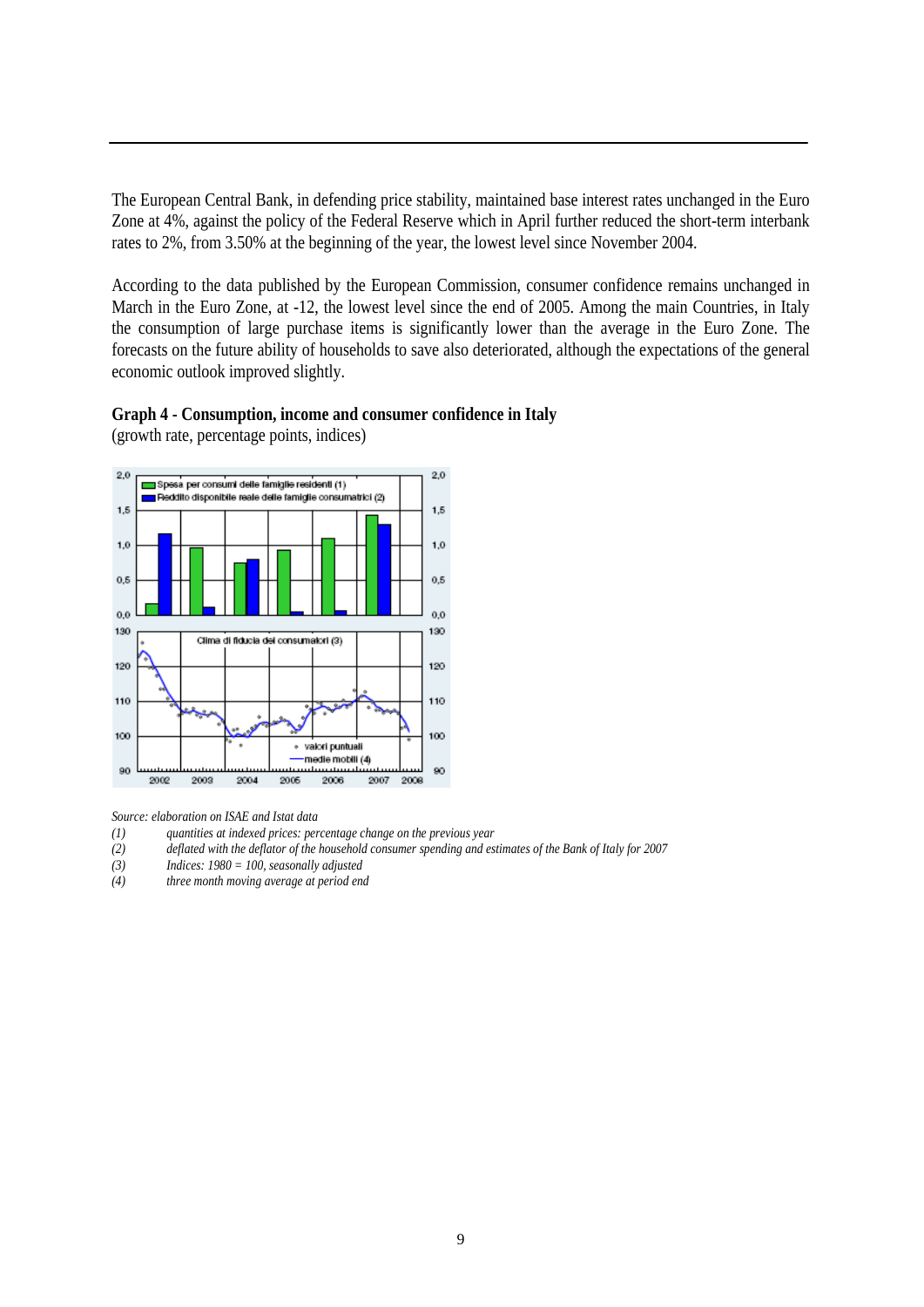#### **The insurance sector**

According to data published by Ania, in 2007 total premiums written by Italian insurance companies amounted to Euro 99.1 billion, a decrease of 7% compared to 2006. This result was impacted by the slowdown in the Life sector (-11.4%), only in part off-set by a small increase of premiums in the Non-Life sector (+1.3%).

Ania also underlines that, in the Life sector, a significant portion of premiums were written by Italian companies operating abroad through branches in Ireland and Luxembourg: the premiums written by these companies were over Euro 10 billion, an increase of approx. 75% on 2006. Therefore, adding these values to the premiums written, the total decrease of the Life sector would amount to 5% (instead of 11.4%), while the total premiums written would be a reduction of 2.7% (instead of 7%).

The percentage of the premiums written on the Gross Internal Product also recorded a decrease, from 7.2% in 2006 to 6.5% in 2007.

#### **The Non-Life Insurance Sector**

At national level, the Non-Life Segment premiums written in 2007 amounted to Euro 37.7 billion, an increase in nominal terms of 1.3% on 2006. This increase is a little lower than the growth recorded in 2006, when premiums grew by 2.4%. The more contained growth in 2007 is due to a decrease in the premiums written in the Motor TPL segment which in 2007 decreased by 1.0% (growth of 1.2% in 2006), accounting for 48.4% of the total Non-Life premiums (49.5% in 2006). Considering that the estimated growth of vehicles in circulation was approx. 1.7% in 2007, the average insurance policy therefore decreased by 2.7% compared to the previous year. In relation to the other Non-Life Classes, the premiums increased by 3.8% in 2007, compared to 4.1% in 2006.

In relation to the new registration market, after the growth in February (+8.7%), the European automotive market in March incurred a sudden halt. According to the data published by Acea, within the enlarged European Union of 27 Countries, a total of 1,654,214 new cars were registered in March, a decrease of 9.5% compared to 1,827,128 in March 2007. The decrease in Italy was more marked (-18.8%), with only 212,326 new cars registered. In the first quarter of 2008, the decrease in the European market was 1.7% (4,153,822 units) and in Italy 10% (663,532 units).

With particular reference to the direct compensation system we recall that, in 2007, in the case of accident each insurance company was free to compensate its own clients damaged with the amount considered most appropriate and then subsequently reimbursed (by a "clearing house" created to reconcile the balances between insurance companies) only for a pre-established figure, whose value, respectively of Euro 1,800, Euro 2,000 and Euro 2,300 (and Euro 3,250 for small personal injury up to a maximum of 9 invalidity points) refers to the three territorial areas in which the Italian provinces are divided.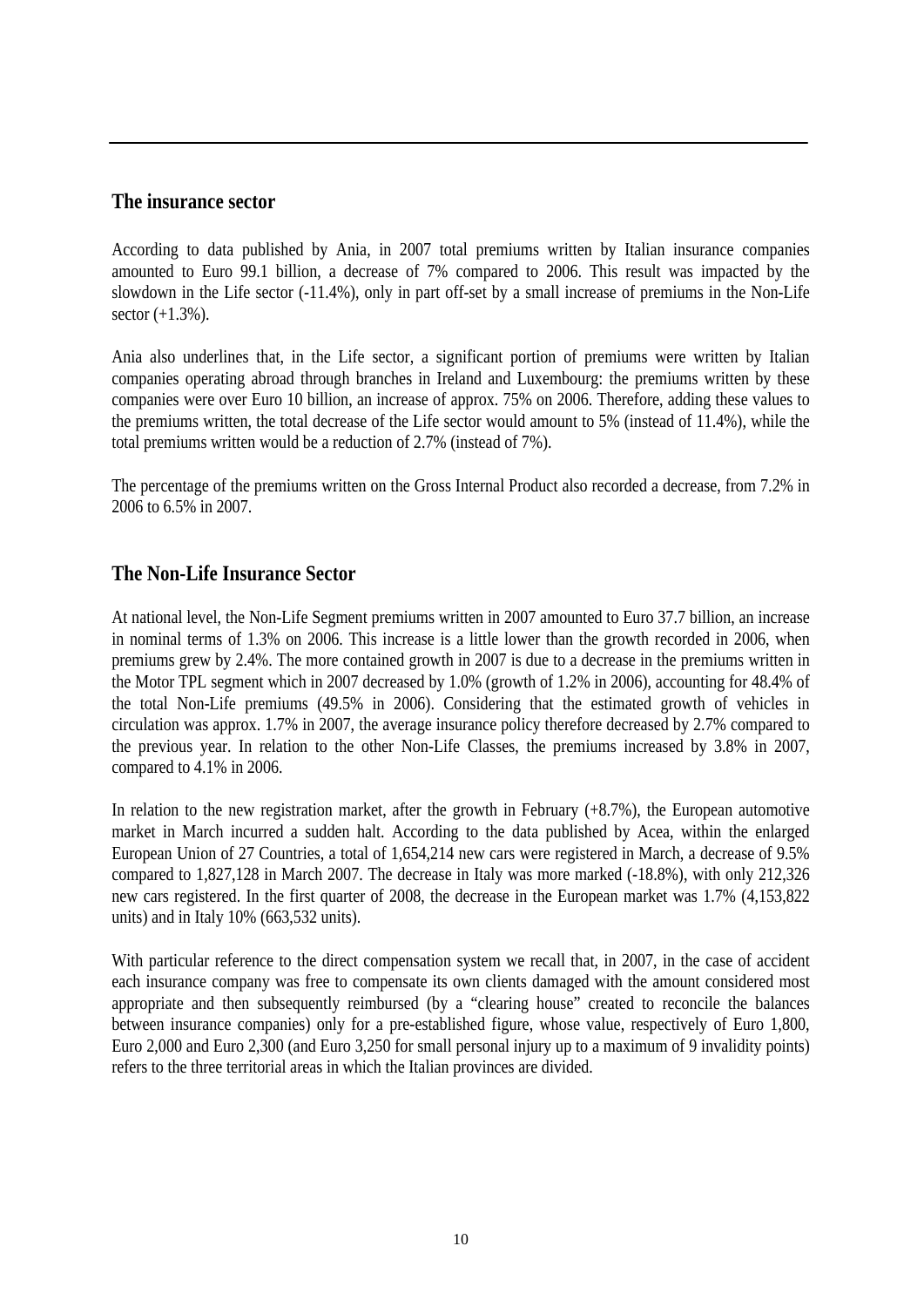Also from January 2008, in order to reduce the cost of the Motor TPL costs for motorcycles (a sector characterised by high expenses for personal injuries), the Technical Committee created by the Economic Development Ministry decided to divide the direct compensation system following road accidents into two parts: the Insurance Companies will pay separately compensation for personal injuries and property damage . In particular, the flat-rate in the "clearing house" which will be applied by the insurance companies on the settlements on claims (incurred or provoked by their clients), will be Euro 1,415 for property and vehicle damage and Euro 3,250 for small personal injuries to drivers.

The insurance trade association ANIA, in a meeting held in March with the Price Authority, highlighted that during 2007 the average price of the Motor TPL insurance decreased according to preliminary estimates by 2.1% on the previous year (see Table 1). In 2006 and in 2005, the decrease was respectively 0.8% and 1.5%.

| Year | <b>Premiums written</b><br>(Euro millions)<br><b>Source: ISVAP</b> | Number of vehicles<br>in circulation<br>(thousands)<br><b>Source: ACI</b> | <b>Index</b><br>of the average price of<br>vehicle coverage | Annual change % |
|------|--------------------------------------------------------------------|---------------------------------------------------------------------------|-------------------------------------------------------------|-----------------|
| 2003 | 17,622                                                             | 49,101                                                                    | 100.0                                                       | 3.1             |
| 2004 | 18,062                                                             | 50,100                                                                    | 100.5                                                       | 0.5             |
| 2005 | 18,171                                                             | 51,152                                                                    | 99.0                                                        | (1.5)           |
| 2006 | 18,387                                                             | 52,175                                                                    | 98.2                                                        | (0.8)           |
| 2007 | 18,313                                                             | 53,073                                                                    | 96.2                                                        | (2.1)           |

#### **Table 1: Average price of Motor TPL insurance**

#### *Source: ISVAP, ACI*

The decrease in prices is attributable to both increased competition in recent years and the effects of some measures contained in the Bersani Decree, such as the abolition of the maximum discounts, the bonus class given to an additional vehicle acquired within a household and the delay of attributing the malus class until the payment of the claim and not on notification.

These measures have resulted in a reduction in the prices in the period, as they permitted a high number of policyholders to avail of greater discounts and of a more favourable class than that previously available before the introduction of the law, contributing to a decrease in the premiums written by the insurance companies (- 0.7% in the first nine months of 2007 according to the estimates of Isvap), in spite of an increase in the number of insurance policies written of 1.7% in 2007.

Therefore, these criteria have contributed to reduce the average price of the coverage (in terms of premiums written on the total number of vehicles in circulation censored by Aci), but have not had any effect on the individual insurance tariff levels.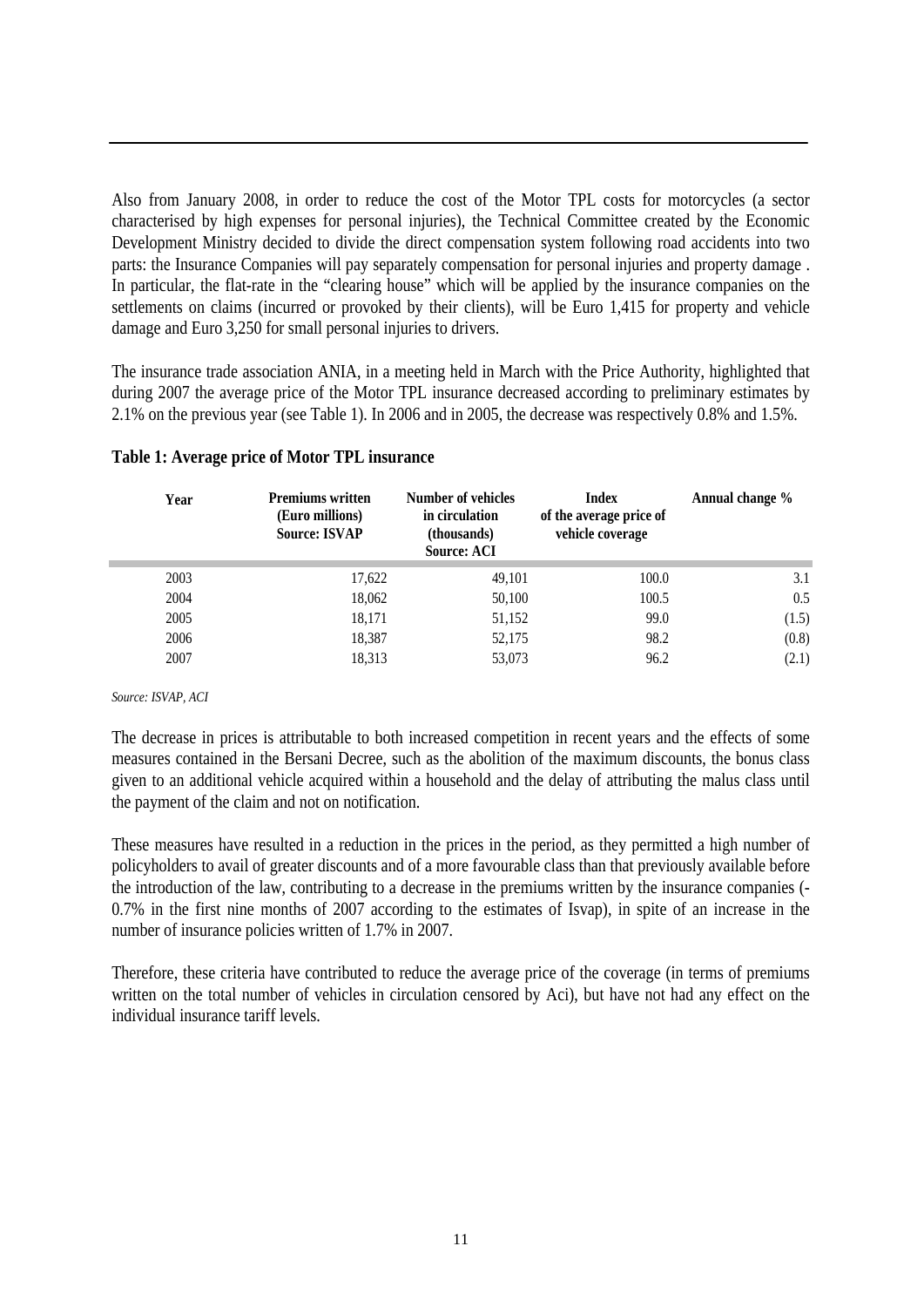In relation to the compensation costs, ANIA also reported that it was necessary to await the relative data for the year 2007. However, the preliminary results on the claims managed by Consap, within the direct compensation procedure, are encouraging, as they indicate a substantial stability in the average costs of the non-life sector compared to the previous year.

It is evident, in any case, that the medium term prospects depend largely on the trend of the compensation costs. The policyholders, aware of the social impact of the Motor TPL insurance, have suggested the necessity, through the various consumer associations, to create the conditions for a gradual reduction of the costs of the system taking action, in particular:

- on the direct compensation structure, to improve the potential with the objective to eliminate unnecessary costs on the settlement of claims and to introduce corrective action in the compensation procedures between insurance companies (the flat-fee must be differentiated by type of vehicle, not by type of damage), as this is not efficient for the containment of the costs;
- on the conditions of road safety, which despite the actions already undertaken, are still well behind the European objectives for the reduction of road accident victims by 2010;
- on fraud, through a specialised advertising agency, for the insurance sector, also strengthening judicial structures throughout the country;
- on the alternative conciliation procedures for Motor TPL disputes, with the contribution of the Consumer Associations;
- on the compensation for personal injury, which has waited more than two years for the implementation of the economic and legal medical valuation of "serious injuries".

After the introduction from January 1, 2008 of the multi-mandate agencies, the insurance companies must offer the brokers greater advantages to compete on the insurance market. From research carried out by Iama Consulting on a sample of 700 agents, the prices and the quality of the products are important factors. The broker will therefore only invest in his enterprenial capacity if there is greater quality in the range of products to sell. In fact, they prefer to be tied to only one brand in exchange for assistance services and training. Within the agencies, there will be new professional appointments, for which training will have a greater role; 73% of those interviewed wished to see this in order to strengthen the portfolio, while 67% of the sample expressed a desire to acquire greater independence.

The insurance companies must also confront a new trend: the volatility of consumers. Up to the present, the insurance markets have been relatively static: on average, clients maintain a policy for 9.2 years. According to a study carried out by Capgemini and Efma entitled the World Insurance Report 2008 (WIR 2008), which analysed the situation in the 10 largest insurance markets worldwide, the average duration period has decreased. In Great Britain, for example, the loyalty to insurance companies lasts 3 years for motor insurance and 5 years for household insurance, while in Spain full life contracts remain with the same company for 6.4 years and only 4.2 years for term life contracts. In Italy, the Motor TPL policies and the health coverage last an average less than eight years.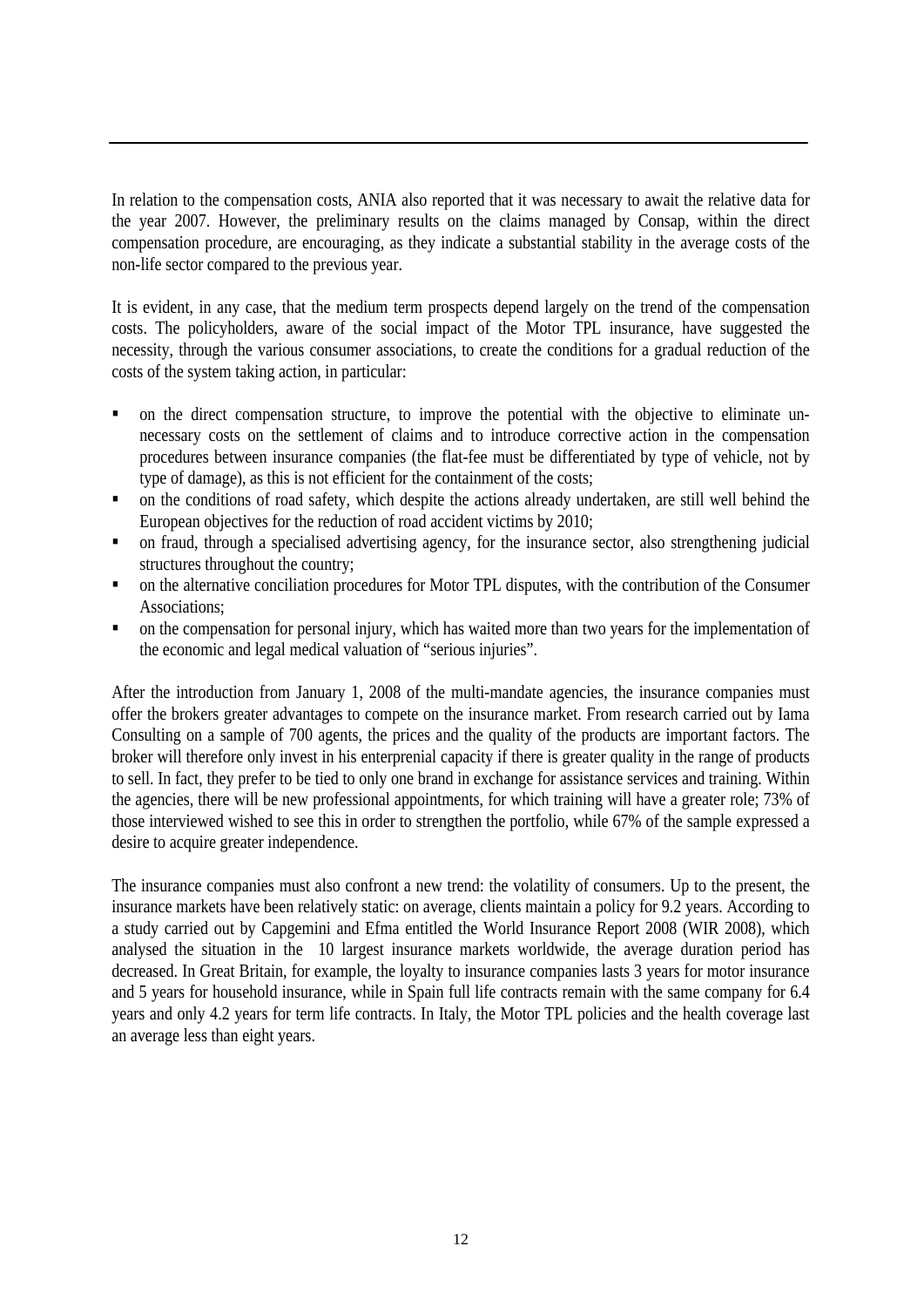The principal reasons for the increased volatility are related to the growing competitiveness between insurance companies, greater access to information (especially through the internet), greater transparency (also due to regulatory norms) and finally to the introduction of new products based on the needs of particular sections of the market such as the motor insurance "pay per use" market.

#### **The Life insurance sector**

National premiums written in the Life Segment in 2007 amounted to Euro 61.4 billion, a reduction of 11.4% on 2006.

In particular, sales in the traditional policies of Class I - Human life recorded a decrease of 17% (with premium volumes of Euro 27.2 billion). In relation to the financial insurance policies, those of Class III - Linked policies and Class V - Securitisation, the decrease was 7.7%. In particular, Class V recorded a decrease of 50%, with total premiums written of approx. Euro 4.5 billion. Premiums in Class III however recorded an increase of 6.1%, thanks to the expansion of the new classic unit policies. The increase in this class would have been stronger (+18.3%) including the premiums written by the companies operating in LPS, for which the premiums were exclusively concentrated in the linked policies. In relation to the class VI - Pension funds, premiums increased by 152.5%, amounting to Euro 0.7 billion. It is recalled that this class includes the open pension funds (both individual and collective) and the resources managed on behalf of the traded funds.

In February, new Life business - individual policies sector - recorded premiums written of Euro 3.7 billion, a decrease of 19.8% on the same month in 2007. In the first two months of the year, premiums in Life new business amounted to Euro 6.2 billion, a decrease of 17.9% on the same period of the previous year.

On premiums written of Euro 429 million there was a significant increase by the financial brokers' channel (13% of the entire market). From January, the premiums reached Euro 605 million, an increase of 69.1% compared to the same period of 2007. In February the premiums of class I and class V recorded contrasting performances compared to the same month of 2007: class I, with premium volumes of Euro 1.6 billion, grew by 27.0% while class V, amounting to Euro 134 million, decreased by 10.6%. In the first two months of 2008 the premiums relating to these Classes amounted to approx. Euro 3 billion; a large part of the new business is attributable to class I products (Euro 2.8 billion) which since the beginning of the year have grown by 11%.

In line with the previous month, February also recorded a decrease in the "linked" segment (-39.5% compared to February 2007); only the index policies, with premiums written of Euro 0.9 billion, recorded a positive performance (+9.8%), while the units, with premiums amounting to Euro 1 billion, more than halved. Since the beginning of the year, the amount of premiums of these policies was above Euro 3 billion - distributed equally between unit and index policies - below the level of the same period of the previous year (-32.8%). In the first two months of 2008 the premiums/contributions to the individual open pension funds amounted to approx. Euro 20 million; including the PIP products, the premiums/contributions amounted to Euro 48 million (Euro 13 million in 2007).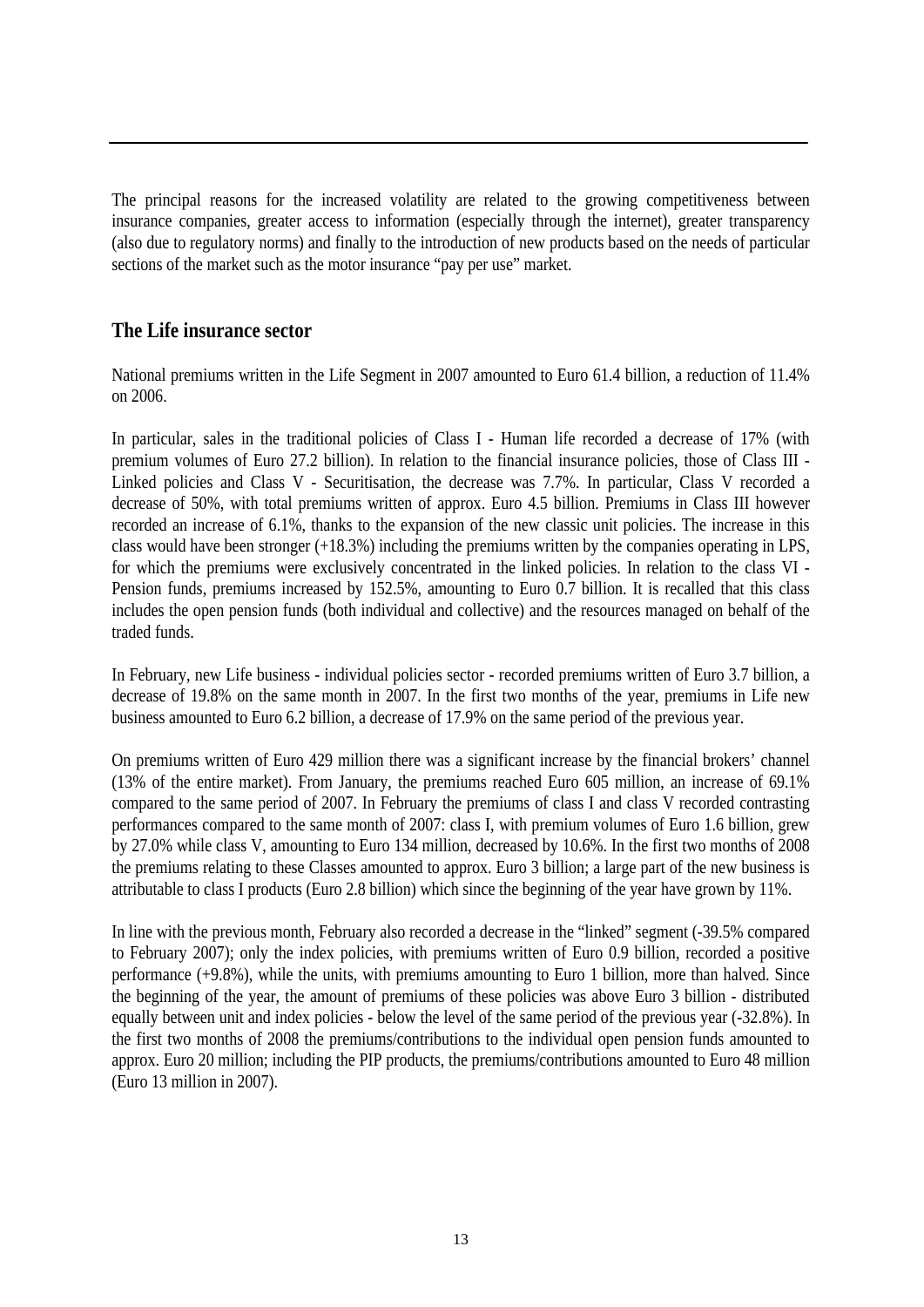The Life segment presents, although to a lesser extent, similar problems to the asset management segment. The causes for the decline are in fact due to the non-competitive returns of the financial and traditional policies currently available, the high management costs and the limited differentiation among the financial products on the market. Account should also be taken of some regulations, such as Mifid and the regulations on the brokers issued by Isvap and Consob, which in the previous year deviated resources away from the more strictly commercial activities.

The year 2008 will again be a year of transition, which will see the beginning of the foundations for a better performance in the Life sector. The Employee leaving indemnity reform resulted in growth in Class VI, which includes open pensions and the financial management of the closed funds operated by insurance companies. A recovery is expected in the revalued policies, subject to lower restrictions based on the Mifid regulation, and the size of the securitisation policies to businesses will decrease.

#### **Asset Management**

Since the beginning of the decade, the growth in loans to Italian households increased (11.5% on average per year for overall loans and over 15% for those relating to home purchases) and above that within the Euro Zone.

In particular, the loan to property value in 2006 reached an average of approx. 70%; it was also possible to obtain much bigger loans thanks to the lengthening of the duration of the contracts, with the average duration of the loan in 2006 being over 20 years.

Despite the growth in the period, the total debt of Italian households in 2007 was approx. 50% of disposable income, significantly lower than the average recorded in the Euro Zone (close to 90%) and in a large part of the industrialised world (Graph 5).

During the decade the ratio between total debt and disposable income increased for the indebted households: the average value was 37% in 2006 (27% in 2000); the average value was above 95% (60% in 2000) (Graph 5). The increase related to all income levels and was largest for households with mortgages.

#### **Graph 5 – Household debt (1)**

(% of disposable income)



*Source: Bank of Italy for Italian data, Banque de France for France, Deutsche Bundesbank for Germany, Banco de Espana for Spain, Federal Reserves System - Board of Governors, Flow of Funds Accounts of the United States for the USA, BCE for the Euro Zone. (1) the data refers to households and non-profit institutions servicing families.*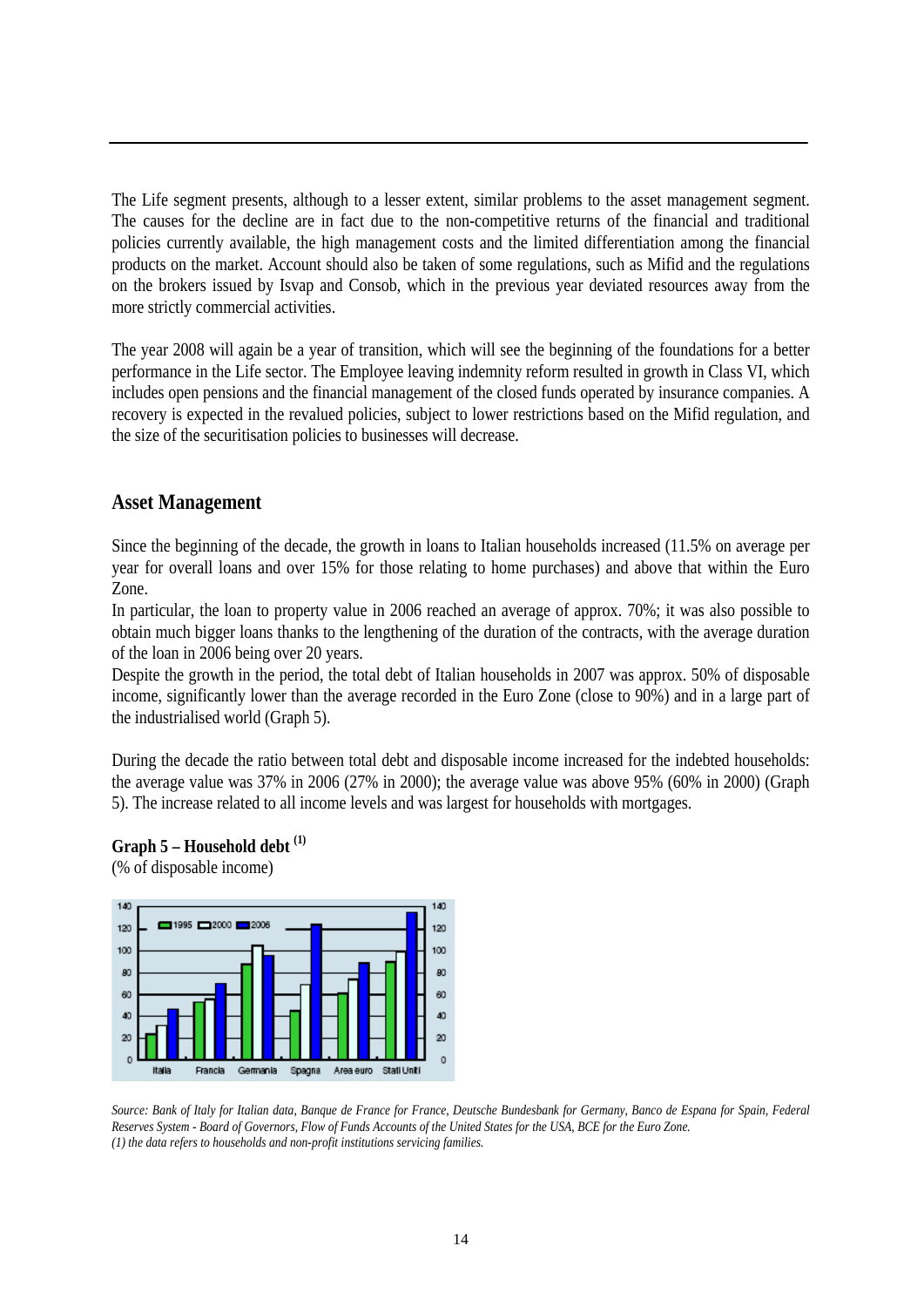With reference to the asset management sector, in March 2008 the open fund management system recorded outflows of Euro 10.3 billion. The assets invested in mutual Funds and Sicav at the end of the first quarter amounted to Euro 509 billion.

The subscriptions for the Liquidity funds were positive for the third consecutive month, amounting to Euro 435 million. Euro 90.5 billion is held in the category. On the other hand, the Hedge funds were negative for approx. Euro 190 million, which maintained stable assets at over Euro 36.3 billion.

Also in March, the bond funds were the products most impacted by redemptions; these amounted to approx. Euro 4.6 billion. The monthly losses for the equity products amounted to a little less than Euro 3.3 billion; at the end of the month, the total assets invested in equity products was approx. 20% of the total and amounted to Euro 98 billion.

The Balance and Flexible funds incurred outflows of Euro 1 billion and Euro 1.7 billion respectively. The assets of the Balance and Flexible funds amounted to Euro 26 billion and Euro 61 billion respectively at the end of March.

The Italian funds saw redemptions of Euro 7.8 billion, with total funds under management of Euro 292 billion. The foreign funds recorded redemptions of Euro 1.5 billion, with total funds of Euro 38 billion.

#### **Investment management**

Since the beginning of the year, the conditions on the international financial markets have deteriorated. The US mortgage subprime crisis intensified and extended, impacting the higher quality and commercial building mortgages. The weakening of the so-called "monoline insurers" (companies that provide credit risk protection on some financial activities, among which structured products) led to fears of a lowering of the credit rating of these companies, which would have also reduced the credit rating of the instruments guaranteed by these companies, amongst which the bonds issued by many local US administrations.

The expectations of lower growth in the principal world economic areas and, especially the re-composition of the portfolio in favour of more liquid and less risk oriented activities resulted in a further decrease in the returns of the public securities of the industrialised countries. In the United States, although within expectations of a rise in inflation, the ten-year yields decreased to 3.5% at the beginning of April, the lowest level since the middle of 2003.

In addition, at the beginning of April, the US currency, affected by the expected lower economic growth and a reduction of interest rates reached a new historic low against the Euro at USD 1.59, and in March fell below 100 yen, the lowest value since 1995 (Graph 6). Since the end of the last year, the depreciation in effective nominal terms was 4%.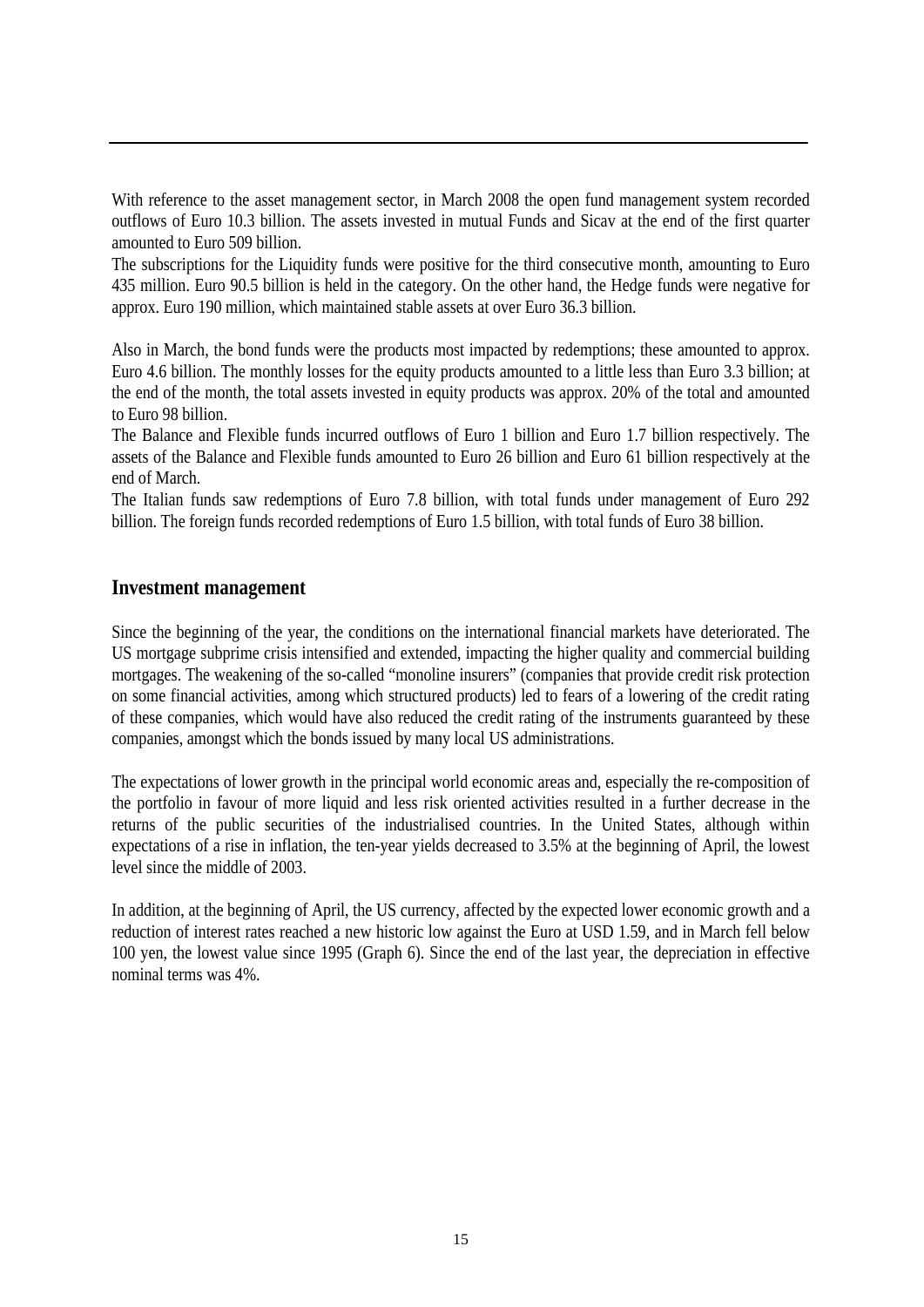

*Source: C.E.B.*

**Graph 6 - Exchange rate** 

The world's stock markets recorded large decreases: from January equity prices in the principal world markets decreased between 7% and 15% (Graph 7) - generally more marked in the banking segment and in the financial services companies.

In the first quarter of 2008, the Italian stock exchange index decreased by 18%, in line with the average in the Euro Zone (Graph 8). The decrease is principally due to an increase in the premium for the risk requested by investors, but a slowdown in company profits also contributed. The decrease concerned all sectors except base materials, which benefited from rises in raw materials.



*Source: Thomson Financial Datastream (January 1, 2005 = 100) Fonte: Bloomberg (December 31, 2004 = 100) (1) Dow Jones Euro Stoxx for the Euro Zone, Standard & Poor's (2) Indices: Mib historical for Italy, Dow Jones Euro 500 for the United States, Nikkei 225 for Japan, FTSE All Share Stoxx for the Euro Zone, Standard & Poor's for the UK. 500 for the United States.* 



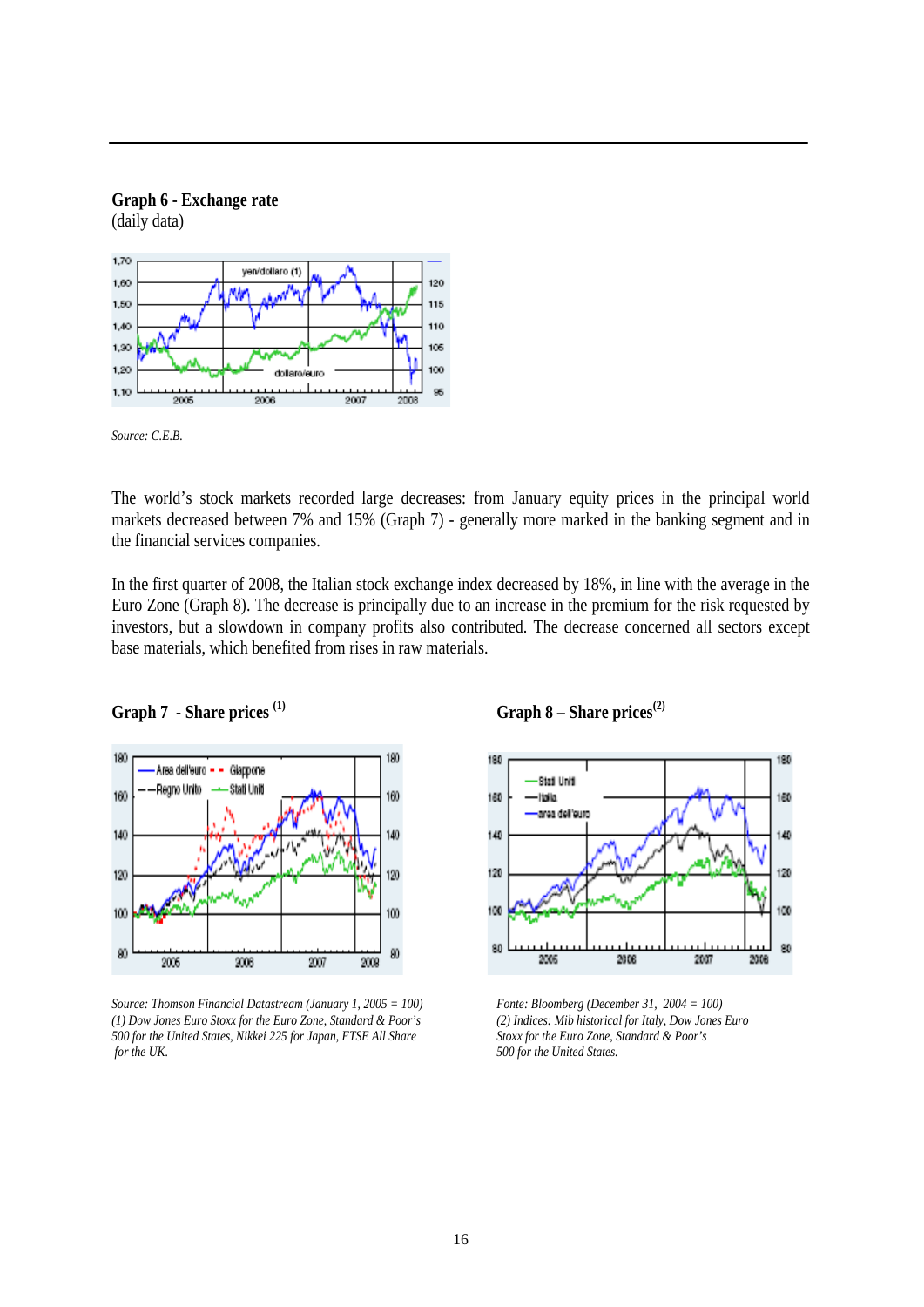The growth in bank loans in Italy remains high (9.9% in February), reflecting the sustained growth in demand for loans from companies, while there was a slowdown in demand for household loans.

According to the quarterly report on banking credit in the Euro Zone (Bank Lending Survey) conducted at the beginning of January, in the last quarter of 2007, the turbulences on the financial markets resulted in rigid criteria being applied for the provision of company loans, especially those related to company restructuring. The prudence in the granting of loans is principally reflected in an increase in margins, in particular in the most high-risk loans.

In the first quarter of 2008, the credit institutions further tightened credit conditions for large companies.

Relating to the recent weakness of the markets, it is also noted that, despite the fact that the financial crisis arising from the subprime mortgages provoked alarm in the Life insurance sector, according to the data of Isvap, the Italian insurance system has an exposure to the subprime mortgages of Euro 657 million at the end of February, a significant decrease compared to Euro 810 million at the end of September, equal to 0.1% of the technical reserves.

At the end of February, the net gains of the sector on the investments amounted to approx. Euro 10 billion, a growth compared to Euro 9 billion at the end of 2007

The Italian insurance sector is therefore almost immune from the subprime crisis due to the innate prudence of the policyholders, both in the underwriting of their risks and their investments, and to the good supervision actions undertaken by the boards.

#### **Real Estate management**

From the first Report on the 2008 Real Estate Market of Nomisma, it emerges that the final months of 2007 and the beginning of 2008 saw an acceleration to the end of the longest real estate cycle since the war.

The slowdown had been imminent for a number of years and occurred rapidly in the second half of 2007, together with the beginning of the American financial and economic crisis: the intentions to purchase a home in the final months of 2007 reached the lowest levels of the last real estate cycle, amounting to around 2.2%, with prices of homes increasing by 5.1% in the large cities and 5.9% in the medium size cities during 2007.

The analysis shows that the most significant changes in prices were in the large cities (-1.5%), followed by the provincial capitals (-0.9%) and the suburbs (-0.8%), which continued to record better performances.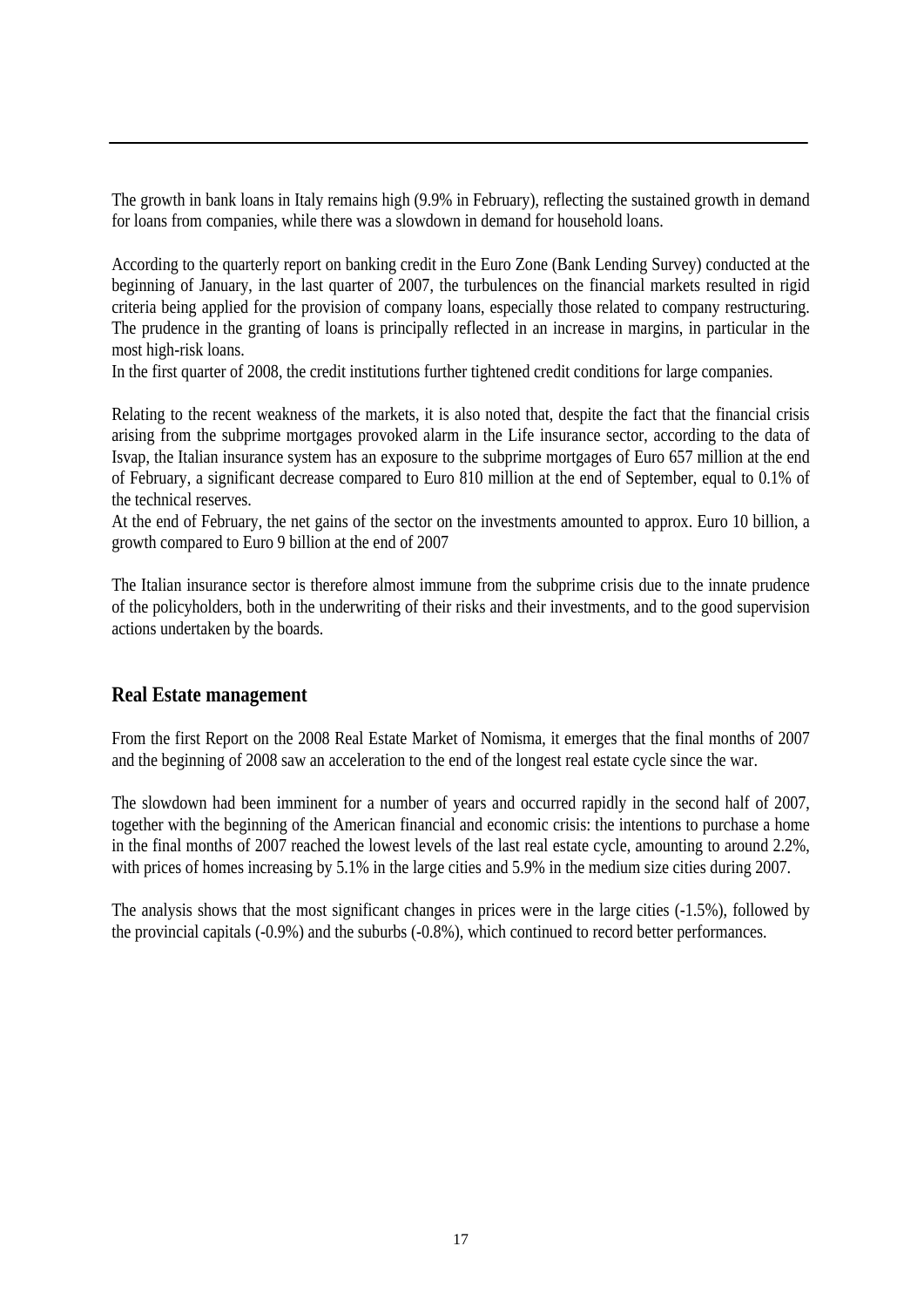### **Regulatory framework**

With reference to the principal regulatory norms concerning the Italian insurance market in recent months, the following information is provided. The information is outlined in greater detail in the annual accounts.

#### **Liberalisation**

In the 2007 annual accounts detailed information is provided on the new regulations for the Motor TPL segment in relation to liberalisation (ref. Law 248/06 and 40/07).

The insurance companies, through the president of the representative body of insurance companies, requested the new Government to review some regulatory decisions included in the "Bersani" decrees, in particular those relating to the direct Motor TPL compensation and to the abolition of the single mandate agencies, as, apart from the political positions taken, it is the general opinion that any legislative provisions require prior consultation with the representatives of the industry, in order to involve the market in the regulatory process.

In particular, with reference to the prohibition to exclusively distribute the Non-Life Class policies, Ania holds that competition is also achieved through the development of instruments which permit maximum transparency on the characteristics and obligations of the distributors, on the contents of the contracts and on the price of the policies.

The insurance brokerage activity therefore should be considered in terms of a community, eliminating anachronistic restrictions which limit the activity of the brokers to the category they belong to and, within the requirements of correctness and transparency, leaving the governance of their relations with the insurance companies as a private sphere.

#### **Versatility of the pension funds**

The employee subscribing, tacitly or explicitly, to the complementary pension, pursuant to Legislative Decree 252/2005 will not have the possibility to return to the old settlement, but may change within the integrated pension system. This versatility permits a change in subscription from one pension form to another after two years from the subscription to a complementary pension form.

With a document signed on April 24, 2008 at the labour ministry, Abi, Ania, Assogestioni, Assofondipensione and Assoprevidenza agreed the guidelines which allow versatility within the subscription to pension funds. This relates to a "best practice" code which will facilitate the versatility within the Employee leaving indemnity and of the contributions from one pension fund to another, voluntarily or due to a job change by employees.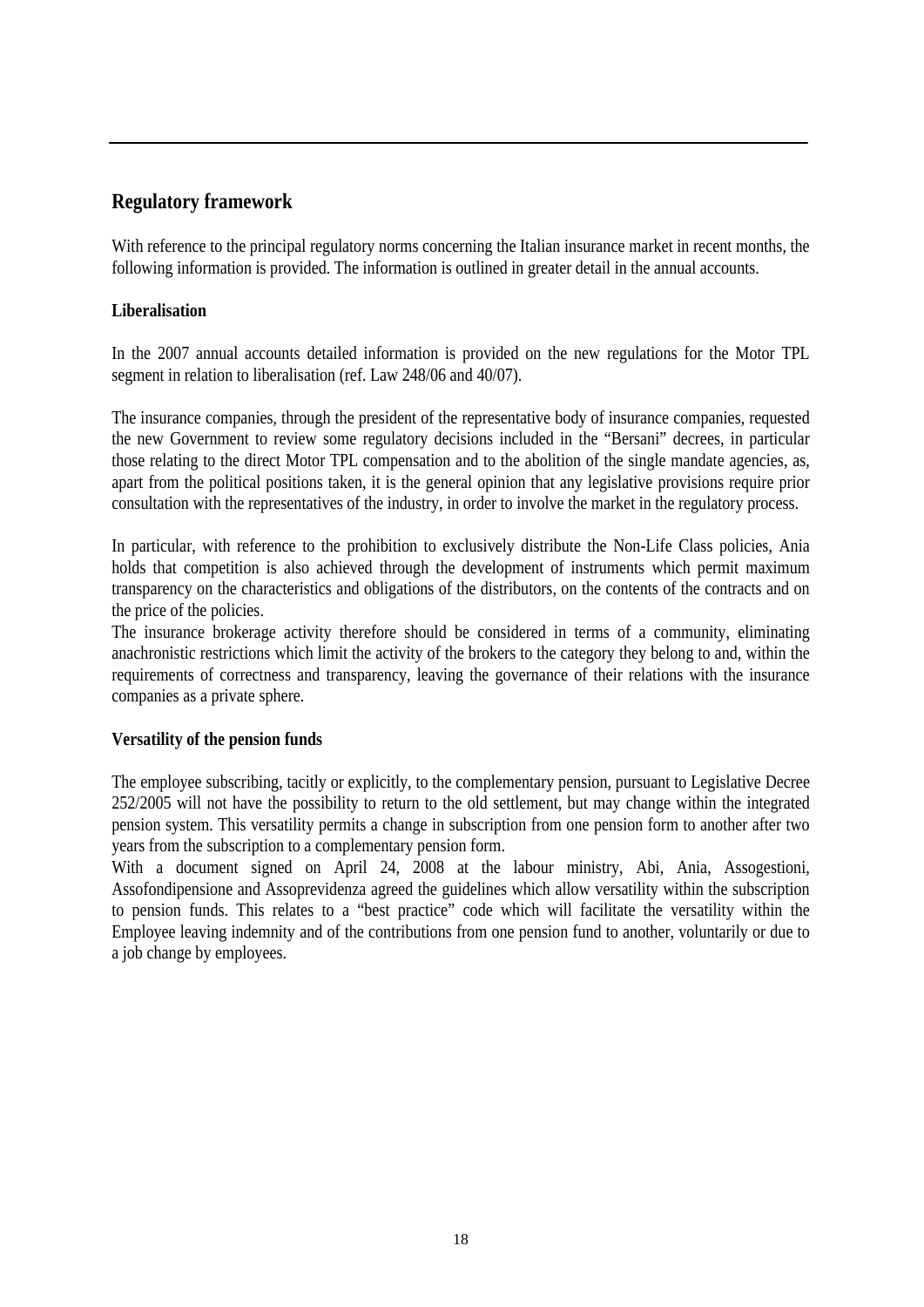#### **The ABI-ANIA Federation**

Through two extraordinary shareholders' meetings, respectively of ABI and ANIA, in April the statutory changes were made to the Association of Bankers and those of Insurance Companies which will permit, including formally, the establishment of the ABI-ANIA federation.

The respective executive committees also approved in February the draft by-laws of the Federation, which are proposed in relation to its dealings with the Institutions, political and monetary authorities, Industry associations, and of the public positions of ABI and ANIA in terms of economic and social policies.

#### **Class Action**

From July 1, 2008, the class action regulations for the protection of consumers will enter into force, which arises from the intention to provide large groups greater access to take legal redress and greater protection in those cases where the interest at stake is too small to undertake individual legal action.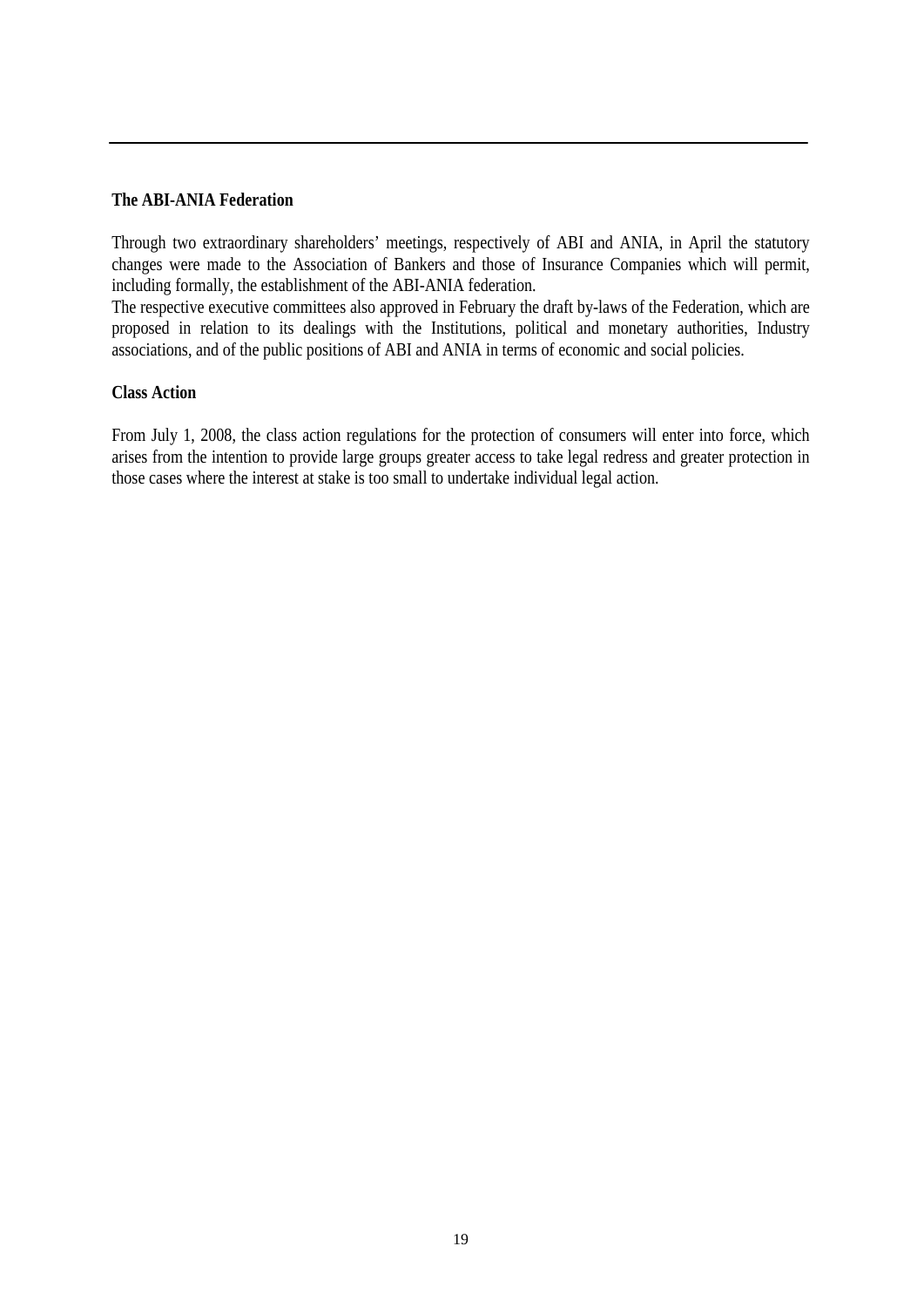## **CONSOLIDATION SCOPE**

At 31/03/2008, the Fondiaria-SAI Group, including the Parent Company, was made up of 124 Companies, of which 22 operated in the insurance sector, 2 in the banking sector, 49 in the real estate and agricultural sectors and 20 in the financial services sector, 3 in the SIM and SGR sectors and the remaining companies are various service companies.

The total number of subsidiaries fully consolidated is 88 and the number of companies consolidated under the Net Equity method is 16, while the remaining companies are maintained at carrying value given their insignificant amount to the Group.

There are 99 subsidiary companies, of which 41 are controlled directly by the Parent Company. The company has 18 overseas offices.

For the entire first quarter of 2008, the consolidation scope of Fondiaria-SAI Group changed due to the purchase of 83.32% of the Serbian insurance company DDOR Novi Sad, which is consolidated for the first time from the present quarter.

At the same time as the acquisition of control of DDOR Novi Sad, a controlling interest was acquired in its subsidiaries DDOR Auto, DDOR Vestans and DDOR Penzija Plus. From the present quarter the subsidiary Po Vita is deconsolidated following the agreement reached, in March, for the sale of 50% of the investment to Credit Agricole Assurance Italia S.p.A.

## **ACCOUNTING PRINCIPLES**

The quarterly report applied the IAS/IFRS accounting standards utilised for the preparation of the consolidated financial statements for the year ended December 31, 2007.

For detailed information on the accounting principles utilised, reference should be made to the consolidated financial statements at December 31, 2007.

However the quarterly report applies a greater valuation approach and makes greater use of simplifications; consequently methods are utilised which, although making greater use of estimates, are in any case appropriate to substantially comply with the accounting principles at the year-end.

In particular, for the direct technical reserves we report:

#### **Non-Life Premium Reserve**

In relation to this reserve, any component of the reserve for the risks in course is prudently maintained unchanged, in the Classes in which it was accrued where the claims ratio is stable compared to the previous report.

Where there is a deterioration of this ratio, in the calculation procedure as per ISVAP circular No. 360/D the data at March 31 is inserted. In the case of abnormal trends in the premiums, prudent provisions are made based on the expected claims.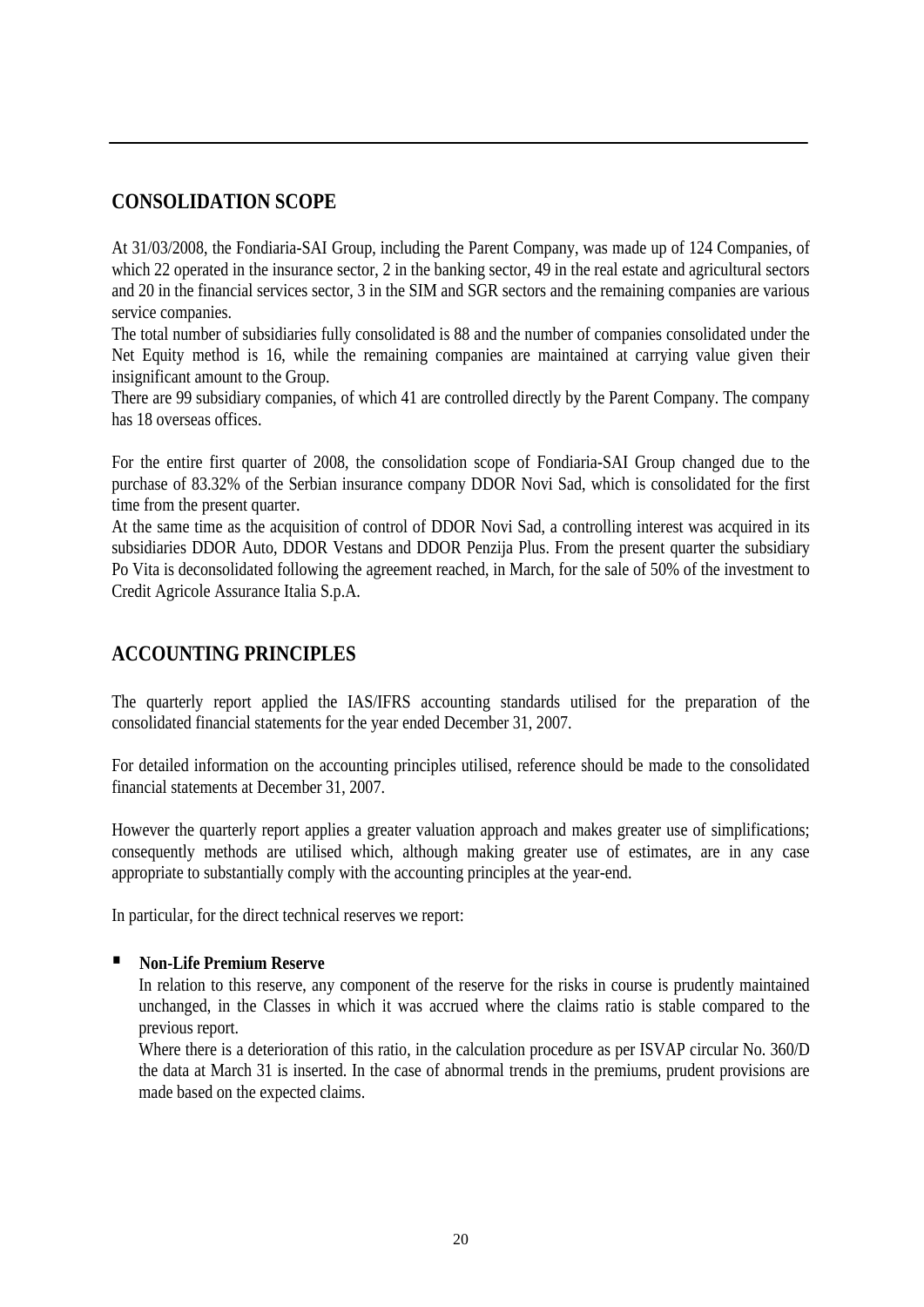#### **Non-Life Claims Reserve**

The multi-phase technical valuation process incurs some variations in terms of procedure simplification principally for the partial analytical review of the residual loadings, compared to the end of the year. However, the valuation of the open claims of the current generation in the Motor TPL class is still strongly impacted by the commencement of the new direct compensation procedures. From February 2007, a new procedure is in place which, in the case of road accidents, permits non-responsible claimants, or those only partly responsible, to be compensated directly by their insurance company.

The period of time since the commencement of the new compensation procedures, which present strong elements of change from the past, has not permitted a complete and definitive valuation on the relative economic and financial impact and its precise effect on the future performance of the results.

Consequently the current generation was determined utilising the operational indicators of the period. Therefore, the reserve for the current year was valued separately for the various types of management contained in the new regime, utilising methods based on the valuation of the respective average costs, in particular:

- For the claims within the CARD Debtor regime, the valuation was made based on the once-off amount defined by the Technical Committee created pursuant to Pres. Decree No. 254/2006;
- For the CARD Operator claims the last cost forecast was recorded net of the recoverable amounts;
- For the claims not within the new regime (essentially as they involve two vehicles and permanent personal injury greater than 9%), the valuation of the last cost was made revaluing the amounts indicated by the settlement offices, taking into account the average costs assumed for these type of claims, evidently more costly.

For the claims of previous years, already recorded in reserves, observation was made of the trends relating to the claims settled in the period, distinguishing those between the direct compensation regime compared to those of the No Card regime, verifying the appropriateness of the reserve recorded at December 31, 2007 and making specific revaluations, after taking into consideration the sufficiency parameters on the settlements.

In the Non-Life Division, for both the current generation and previous generations, the non-life estimate of the settlement structure was supplemented utilising the parameters already utilised for the 2007 annual accounts, where there were not significant changes compared to the consolidated trends statistically.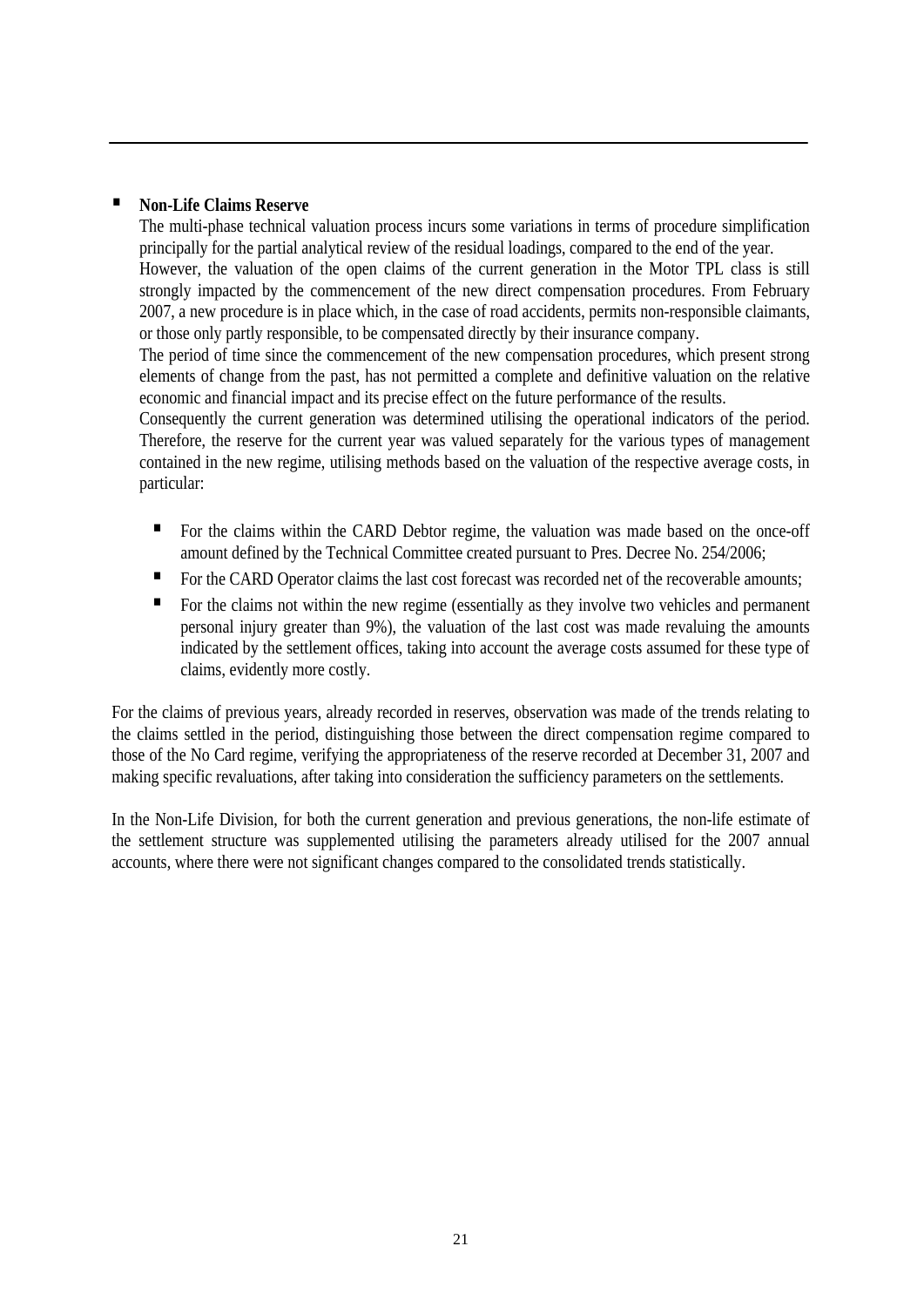## **OPERATIONAL PERFORMANCE**

## **INCOME STATEMENT**

The operational performance for the quarter compared to the same quarter of the previous year is shown below. This result is not impacted by seasonal or cyclical components considering the continuity and the nature of the insurance accounts.

| (Euro thousand)                                                                     | 31/03/2008 | 31/03/2007     | 31/12/2007 |
|-------------------------------------------------------------------------------------|------------|----------------|------------|
|                                                                                     |            |                |            |
| Net premiums                                                                        | 2,962,082  | 2,749,424      | 11,501,073 |
| Commission income                                                                   | 27,696     | 28,684         | 119,597    |
| Net Income from financial instruments recorded at fair value through profit or loss | (313, 881) | 19,657         | (255, 725) |
| Income from investments in subsidiaries, associates and joint ventures              | 30,304     | 3,641          | 29,056     |
| Income from other financial instruments and property investments                    | 316,061    | 275,427        | 1,465,855  |
| - Interest income                                                                   | 217,191    | 201,914        | 865,404    |
| - Other income                                                                      | 44,392     | 27,925         | 247,389    |
| - Profits realised                                                                  | 54,446     | 45,537         | 352,852    |
| - Valuation gains                                                                   | 32         | 51             | 210        |
| Other revenues                                                                      | 101,351    | 88,829         | 481,690    |
| <b>TOTAL REVENUES</b>                                                               | 3,123,613  | 3,165,662      | 13,341,546 |
|                                                                                     |            |                |            |
| Net charges relating to claims                                                      | 2,043,149  | 2,180,712      | 9,359,735  |
| Commission expenses                                                                 | 14,813     | 13,893         | 70,777     |
| Charges from investments in subsidiaries, associates and joint ventures             | 1,514      | 89             | 5,537      |
| Charges from other financial instruments and property investments                   | 87,333     | 57,058         | 351,480    |
| - Interest expense                                                                  | 28,112     | 22,248         | 118,036    |
| - Other expenses                                                                    | 16,650     | 14,486         | 63,630     |
| - Losses realised                                                                   | 32,071     | 11,110         | 129,333    |
| - Valuation losses                                                                  | 10,500     | 9,214          | 40,481     |
| Management expenses                                                                 | 481,905    | 432,807        | 1,868,120  |
| - Commissions and other acquisition expenses on insurance contracts                 | 372,096    | 334,780        | 1,475,846  |
| - Investment management charges                                                     | 2,851      | 3,235          | 13,754     |
| - Other administration expenses                                                     | 106,958    | 94,792         | 378,520    |
| Other costs                                                                         | 256,073    | 196,967        | 793,691    |
| <b>TOTAL COSTS</b>                                                                  | 2,884,787  | 2,881,526      | 12,449,340 |
| PROFIT BEFORE TAXES                                                                 | 238,826    | 284,136        | 892,206    |
| Income taxes                                                                        | 83,981     | 116,722        | 273,235    |
| <b>NET PROFIT</b>                                                                   | 154,845    | 167,414        | 618,971    |
| PROFIT FROM DISCONTINUED OPERATIONS                                                 |            | $\blacksquare$ | 1,080      |
| <b>CONSOLIDATED PROFIT</b>                                                          | 154,845    | 167,414        | 620,051    |
| <b>GROUP NET PROFIT FOR THE PEREIOD</b>                                             | 136,341    | 135,458        | 506,966    |
| <b>MINORITY INTERESTS SHARE</b>                                                     | 18,504     | 31,956         | 113,085    |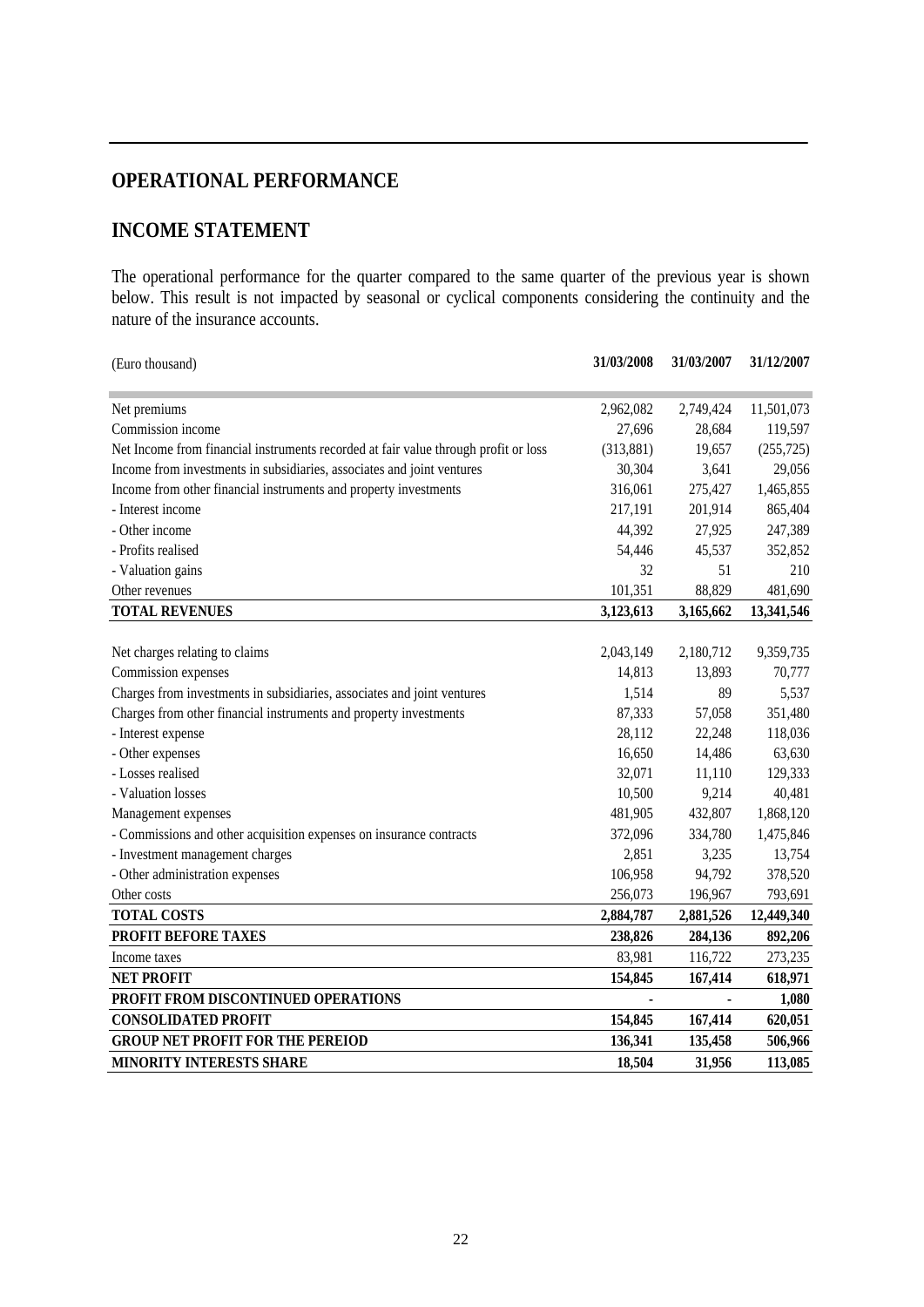The key financial results for the first quarter of 2008 are as follows:

- The **consolidated net profit** amounted to Euro 155 million, a small decrease compared to the same period of 2007, impacted by significant write-downs on financial instruments of Euro 66 million. The net profit for the period includes the gain from the sale of the investment in the subsidiary Po Vita amounting to Euro 29 million;
- **The technical performance of the insurance activities reports stability in the <b>Non-Life Division**. The technical account in the segment, in accordance with the traditional reporting statements, reports a profit of approx. Euro 126 million (Euro 153 million in the first quarter of 2007), with stable contributions from both the Motor classes and the Other classes. The segment pre-tax profit was Euro 183 million (Euro 226 million in the first quarter of 2007).

In relation to the **Life Division,** the good performance was confirmed in the premiums written for the traditional type policies (+27.3% at Group level). However, the application of international accounting standard IFRS 4 also resulted in the reversal of premiums for approx. Euro 159 million, relating to index and unit linked policies for which a significant insurance risk was not identified. The pre-tax profit of the life division amounted to Euro 53 million (Euro 55 million in the first quarter of 2007) and includes the gain of Euro 29 million relating to the above-mentioned sale of Po Vita Assicurazioni.

Excluding this gain the result reports a strong decrease due to the greater write-downs on financial instruments, whose size was however limited taking account of the high exposure of the segment to market performances;

- The **real estate sector** recorded a pre-tax loss of approx. Euro 4 million (pre-tax profit of Euro 6 million in the first quarter of 2007) due to depreciation and financial charges and to the absence of significant sales in the period;
- The **Other Activities sector,** which includes the companies operating in the financial and asset management sectors, report a pre-tax profit of Euro 6.8 million (loss of Euro 2.7 million in the first quarter 2007);
- **Management expenses** amounted to Euro 482 million (Euro 433 million in the first quarter of 2007) and represent approx. 15.5% of premiums written, confirming the result in the first quarter of the previous year (approx.  $15.6\%$ );
- Excluding the contribution of the financial instruments recorded at fair value through profit or loss, the **total gross income from investments** amounted to Euro 316 million (Euro 275 million in the first quarter of 2007). This amount is adjusted by Euro 87 million for corresponding charges, of which Euro 28 million for interest expense. This amount also includes Euro 22 million of net gains to be realised on securities and real estate property. The balance of the valuation gains and losses, principally relating to depreciation on buildings, amounted to a loss of Euro 10 million;
- **Interest expense** amounting to approx. Euro 28 million, refers almost entirely to financial debt (Euro 22 million in the first quarter of 2007);
- **Financial instruments recorded at fair value through profit or loss amounted to a loss of Euro 314** million (income of Euro 20 million in the first quarter of 2007). Contributing to this result was a loss of Euro 267 million of net charges relating to contracts where the risks are borne by the policyholders: these amounts are therefore off-set by similar positive changes in the commitments towards policyholders;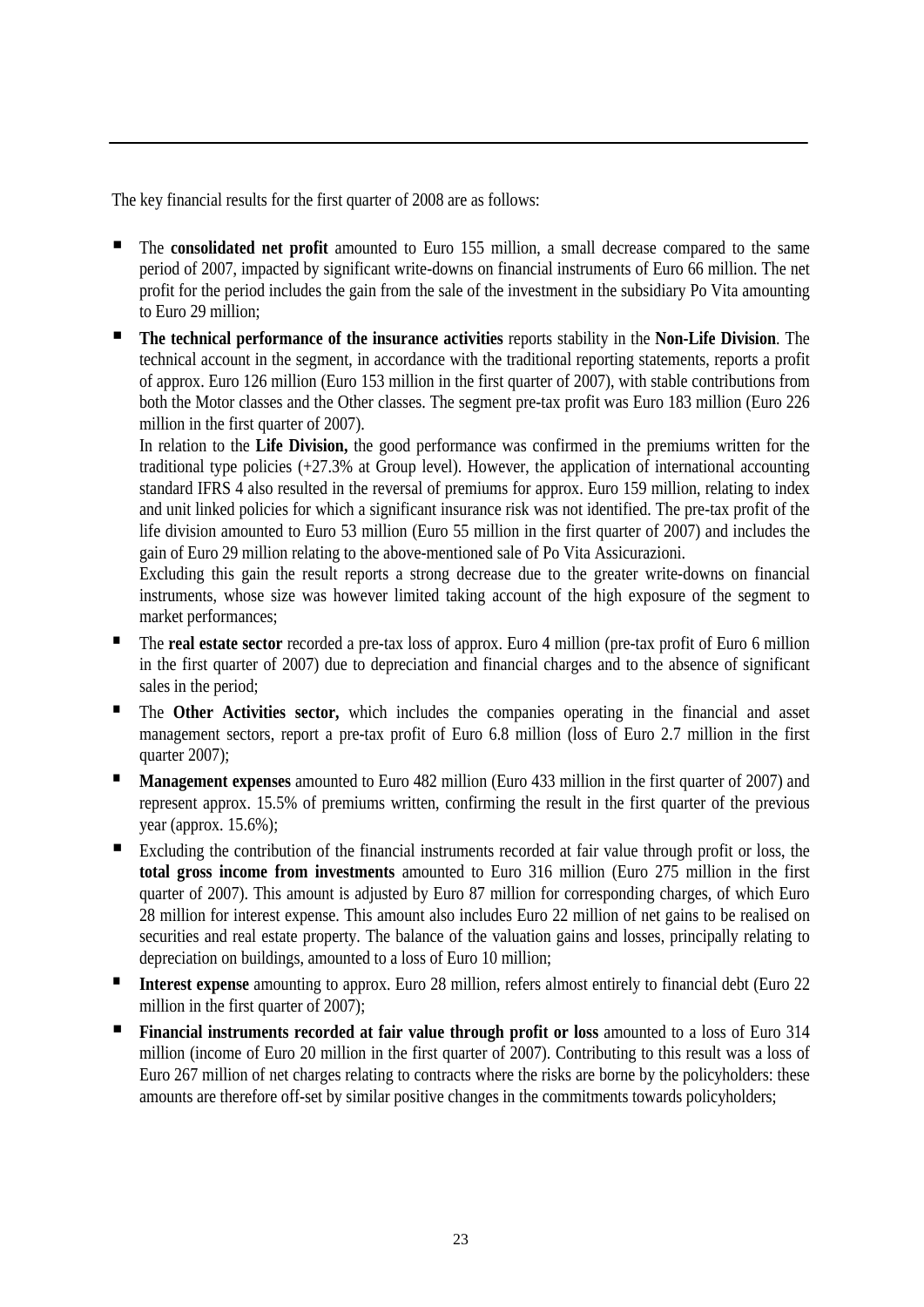- **Income from investments in subsidiaries, associated and joint venture companies** refers almost exclusively to the above-mentioned gain realised on the sale of the investment in the subsidiary Po Vita;
- **Other revenues and costs** amounted to a net charge of Euro 155 million (net charge of Euro 108 million in the first quarter of 2007). This residual balance includes technical and non-technical income and charges not classified elsewhere, in addition to depreciation, prior year income and charges as well as net changes in provisions for risks and charges;
- The **tax charge for the period** decreased compared to the first quarter of 2007 considering the exemption of the gain realised on the sale of Po Vita. Excluding this effect, the tax rate for the period was in line with the first quarter of 2007.

The table below shows the profit before taxes in each sector. The real estate sector principally refers to the results of the Immobiliare Lombarda Group, of the subsidiary Nit S.r.l., and of the Tikal R.E. Closed Real Estate Fund. The Other Activities sector relates to the subsidiary companies operating in the financial services and banking sector, among which BANCASAI, Banca Gesfid, SAI Mercati Mobiliari, Saifin-Saifinanziaria and Sainternational.

| (Euro thousand)                                                      | <b>Non-Life</b>           | Life      | <b>Real Estate</b> | <b>Other</b> | IC<br><b>Activities Inter-sector</b> | <b>Total</b><br>31/03/2008  | <b>Total</b><br>31/03/2007 |
|----------------------------------------------------------------------|---------------------------|-----------|--------------------|--------------|--------------------------------------|-----------------------------|----------------------------|
|                                                                      |                           |           |                    |              |                                      |                             |                            |
| Net premiums                                                         | 1,815,052 1,147,030       |           |                    |              |                                      | 2,962,082                   | 2,749,424                  |
| Net charges relating to claims                                       | $(1,176,124)$ $(867,025)$ |           |                    |              |                                      | $(2,043,149)$ $(2,180,712)$ |                            |
| Net commissions<br>Net income from subsidiary and associated         |                           | 4,993     |                    | 8,262        | (372)                                | 12,883                      | 14,791                     |
| companies                                                            | 180                       | 30,159    | (1,491)            | (58)         |                                      | 28,790                      | 3,552                      |
| Net income from investments<br>Net Income from financial instruments | 78,032                    | 138,312   | (1,108)            | 13,118       | 372                                  | 228,726                     | 218,369                    |
| recorded at fair value through profit or loss                        | (15,571)                  | (301,311) | (15)               | 3,016        |                                      | (313, 881)                  | 19,657                     |
| Management expenses                                                  | (389, 057)                | (75, 674) | (51)               | (17, 124)    |                                      | (481,906)                   | (432, 807)                 |
| Other income and charges                                             | (129, 184)                | (23, 645) | (1, 474)           | (419)        |                                      | (154, 722)                  | (108, 138)                 |
| Profit before taxes                                                  | 183,328                   | 52,839    | (4,139)            | 6,795        |                                      | 238,823                     | 284,136                    |
| Income taxes for the period                                          |                           |           |                    |              |                                      | (83,981)                    | (116, 722)                 |
| <b>Net Profit</b>                                                    |                           |           |                    |              |                                      | 154,842                     | 167,414                    |
| Profit from discontinued operations                                  |                           |           |                    |              |                                      |                             |                            |
| <b>Consolidated profit</b>                                           |                           |           |                    |              |                                      | 154,842                     | 167,414                    |
| Minority interest share                                              |                           |           |                    |              |                                      | 18,501                      | 31,956                     |
| Group net profit                                                     |                           |           |                    |              |                                      | 136,341                     | 135,458                    |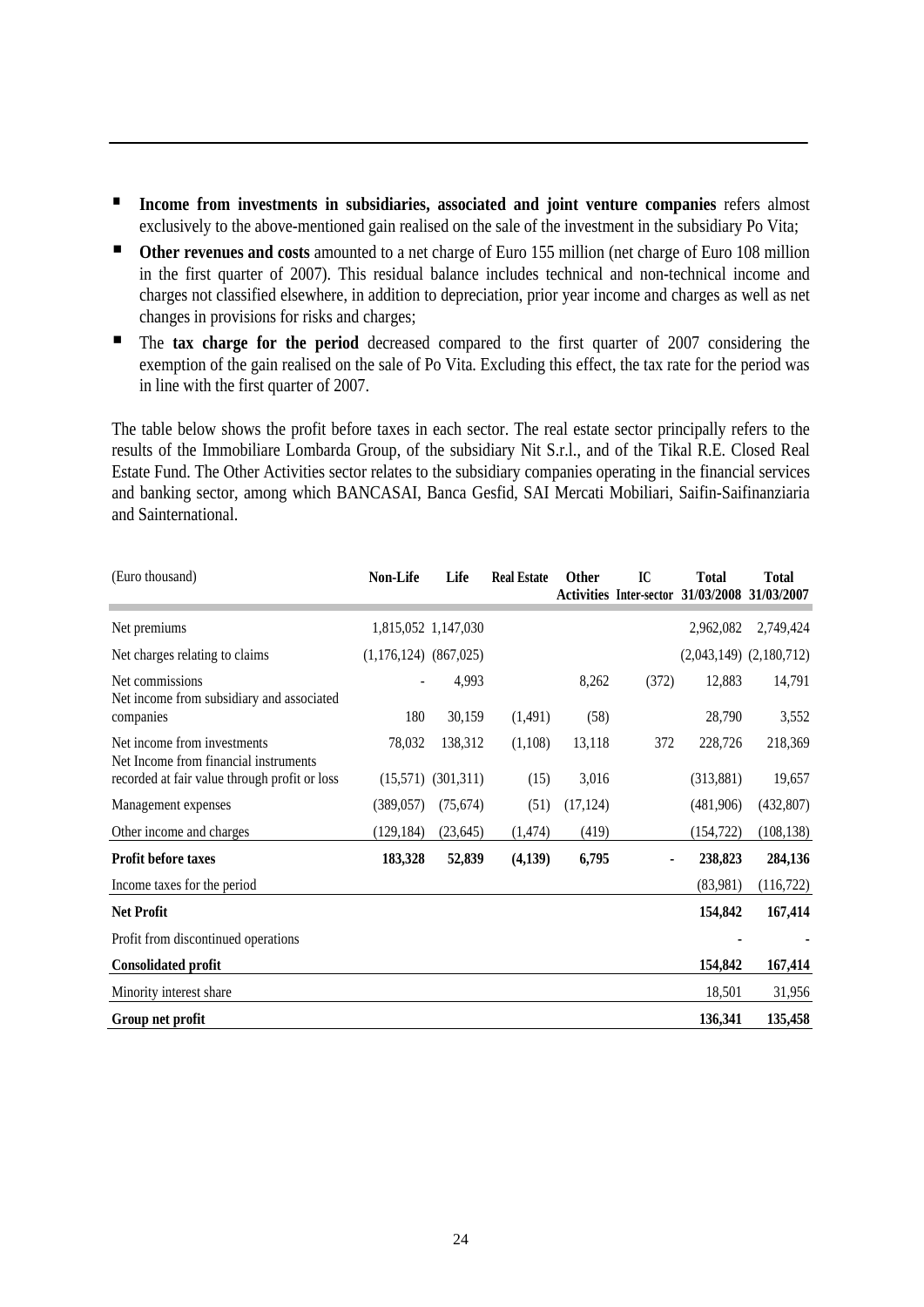## **NON-LIFE INSURANCE SECTOR**

The Fondiaria-SAI Group, in the first quarter of 2008, recorded premiums of Euro 1,850 million (+0.04% on the first quarter of 2007). The breakdown by class is shown in detail in the following table:

| (Euro thousand)                          | 31/03/2008 | 31/03/2007 | Cge. $%$ |
|------------------------------------------|------------|------------|----------|
| <b>NON-LIFE DIVISION</b>                 |            |            |          |
| Accident & health                        | 178,998    | 172,133    | 3.99     |
| Marine, aviation and transport insurance | 61,668     | 53,216     | 15.88    |
| Fire and other damage to property        | 204,548    | 176,573    | 15.84    |
| General TPL                              | 125,151    | 123,669    | 1.20     |
| Credit & Bonds                           | 24,963     | 21,141     | 18.08    |
| General pecuniary losses                 | 5,234      | 7,204      | (27.35)  |
| Legal expenses                           | 4,550      | 4,161      | 9.35     |
| Assistance                               | 10,669     | 9,670      | 10.33    |
| TOTAL NON-LIFE DIVISION - MOTOR          | 615,781    | 567,767    | 8.46     |
| Land vehicle TPL                         | 1,042,250  | 1,095,623  | (4.87)   |
| Motor vehicles – other classes           | 189,273    | 184,022    | 2.85     |
| <b>TOTAL MOTOR</b>                       | 1,231,523  | 1,279,645  | (3.76)   |
| <b>TOTAL DIRECT PREMIUMS</b>             | 1,847,304  | 1,847,412  | (0.01)   |
| <b>INDIRECT PREMIUMS</b>                 | 2,425      | 1,485      | 63.30    |
| <b>TOTAL NON-LIFE DIVISION</b>           | 1,849,729  | 1,848,897  | 0.04     |

The premiums written in the first quarter of 2008 include the premiums of the subsidiary DDOR Novi Sad which is consolidated from the date of acquisition of control, at the end of January. The contribution to premiums written was approx. Euro 29.5 million. Therefore, on a like-for-like consolidation basis, total premiums would have decreased by approx. 1.6%.

The performance of the premiums is affected, in the Motor TPL class, by the continual effects of the liberalisation measures contained in the Bersani decree, which contributed, as described in detail in the section relating to the insurance market, to a further decrease in the average premium. In addition, the tariffs in place are aimed more at a territorial re-equilibrium and to the convergence of the tariffs between the different divisions, rather than to increasing tariff levels.

Relating to the Parent Company, it is expected that the coming months will see a recovery from the decreases due to the effect of a more uniform comparison with the previous year and due to the actions undertaken by the Company.

In relation to the Other Classes, against a drive in the Retail segment in line with the objectives of the plan, there was limited development in the Corporate sector whose underwriting criteria were subjected to compliance with rigorous selection policies.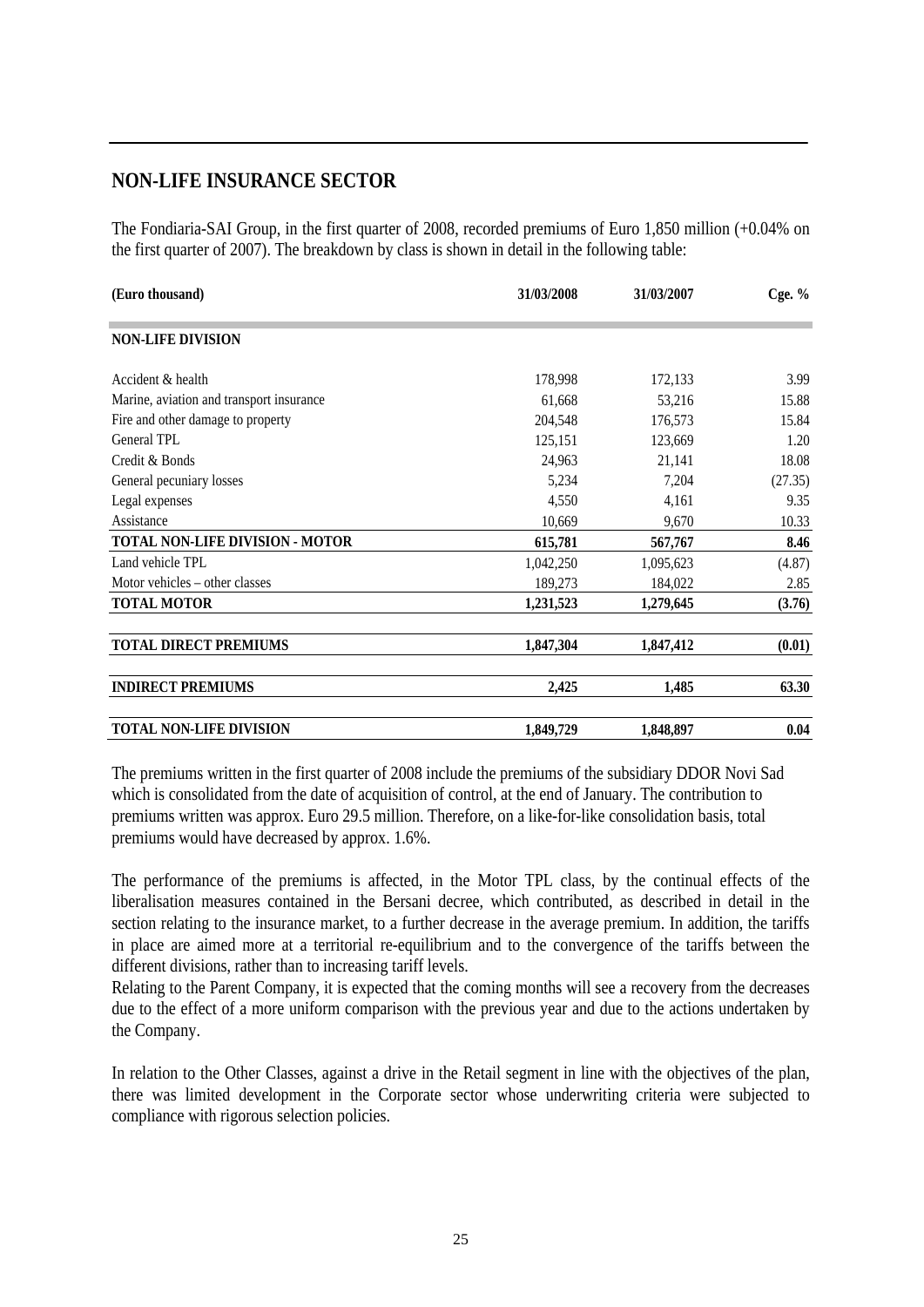The Parent Company in the first quarter of 2008 recorded total direct premiums of Euro 929.7 million (-3%), of which 630.4 million (-5.6%) in the Motor Classes.

The subsidiary Milano Assicurazioni S.p.A. reached premiums at group level of Euro 655 million (-3.6%), recording a decrease of 6.6% in the Motor Classes and an increase of 4.5% in the Non-Life Classes.

The claims paid of the direct business, for the first quarter of 2008 amounted to Euro 1,315 million (+4.3%), of which Euro 721 million related to the Parent Company (Euro 713 million in the first quarter of 2007).

The ratio of claims to premiums in the period was 64.7% approx., an improvement on the first quarter of 2007 (66.4%). The ratio of management expenses on premiums rose to 21.4% (19.9% in the first quarter of 2007), principally due to the higher charges incurred for the amortisation of the long-term commissions capitalised in previous years, in which there was not a corresponding increase in volumes of new capitalised policies, also following the abolition of the restriction of long-term contracts as per the Bersani Decree.

The combined ratio was 93.0% (91.5% in the first quarter of 2007). This is affected by the amount of the other technical charges, which principally increased due to the abolition of the tacit extension on the Motor TPL contracts.

The table below shows the principal technical indicators in the first quarters of 2008 and 2007.

| (Data shown in $\%$ )    | 31/03/2008 | 31/03/2007 |
|--------------------------|------------|------------|
| Loss ratio               | 64.7       | 66.4       |
| Expense ratio            | 21.4       | 19.9       |
| Combined operating ratio | 86.1       | 86.3       |
| OTI ratio $(*)$          | 6.9        | 5.2        |
| <b>Combined ratio</b>    | 93.0       | 91.5       |

(\*) Includes the balance of the other technical accounts.

The trend of the claims paid and reported in the various Classes is shown below. The Motor TPL Division claims paid also includes the charges incurred for the management of the claims as "Operator" (claims incurred) within the new direct compensation system, net of those recovered as a flat-rate in the Consap compensation procedure. With reference to the claims reported it is noted that, for comparison with the previous year, they only refer to claims caused and do not include the relative number of claims in the "Card Operation" system.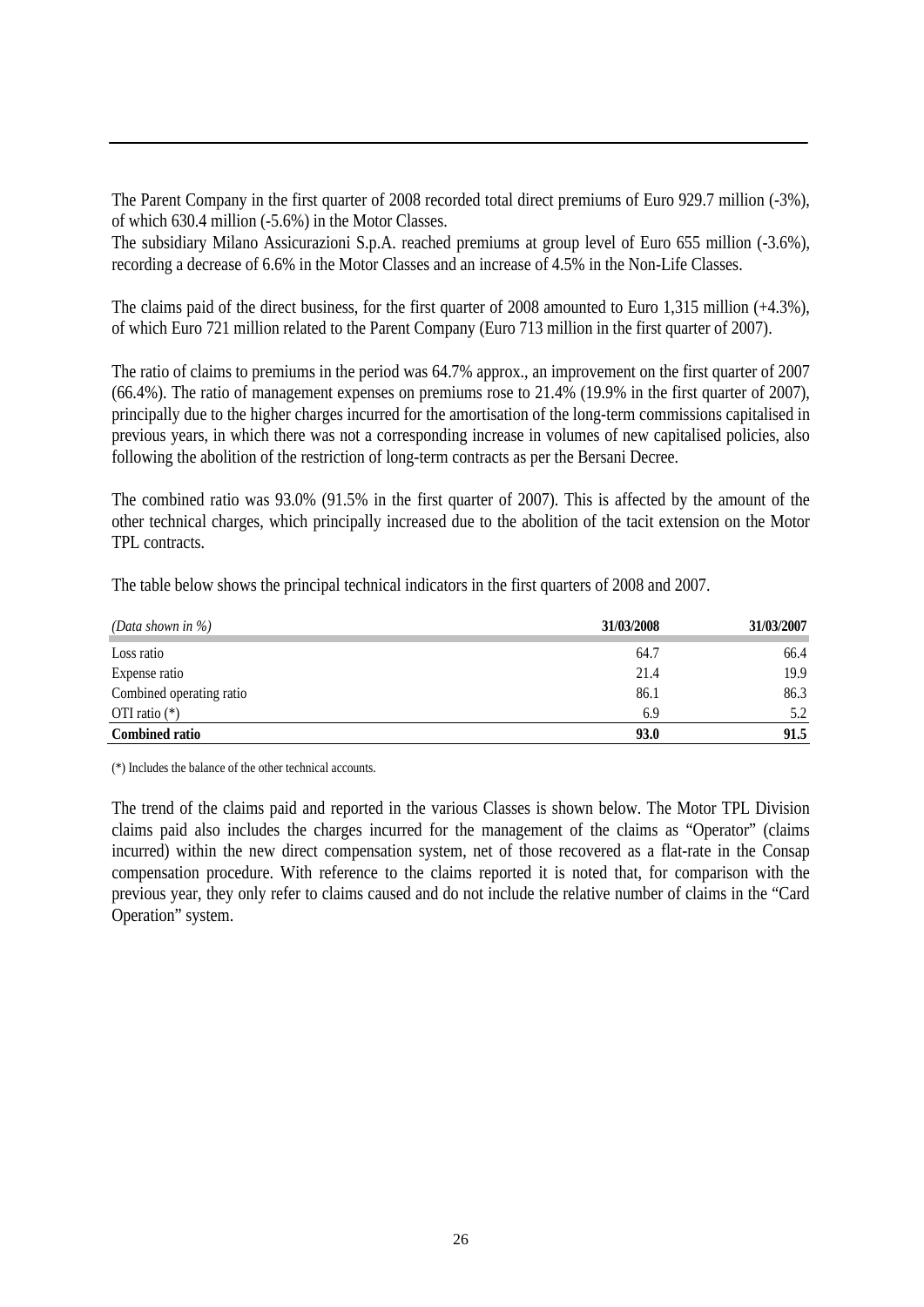|  | (*) The table excludes the data of DDOR Novi Sad |  |  |
|--|--------------------------------------------------|--|--|
|  |                                                  |  |  |

|                                 | <b>Claims</b> paid<br>(Euro thousand) |            |           | <b>Claim reported</b><br><b>Number</b> |                |          |
|---------------------------------|---------------------------------------|------------|-----------|----------------------------------------|----------------|----------|
|                                 | 31/03/2008                            | 31/03/2007 | Cge. $%$  | 31/03/2008                             | 31/03/2007     | Cge. %   |
| Accidents                       | 52,494                                | 50,060     | 4.86      | 25,926                                 | 26,139         | (0.81)   |
| Health                          | 45,214                                | 43,134     | 4.82      | 54,704                                 | 53,455         | 2.34     |
| Railway                         | 4                                     |            |           |                                        |                |          |
| Aviation                        | 36                                    | 131        | (72.52)   | 10                                     | $\overline{4}$ | 150.00   |
| Maritime                        | 1,587                                 | 1,704      | (6.87)    | 85                                     | 86             | (1.16)   |
| Merchandise transport           | 2,538                                 | 2,649      | (4.19)    | 612                                    | 713            | (14.17)  |
| Fire and other natural elements | 49,975                                | 49,638     | 0.68      | 11,810                                 | 12,117         | (2.53)   |
| Other property damage           | 55,204                                | 54,926     | 0.51      | 35,124                                 | 32,921         | 6.69     |
| Motor TPL                       | 1,517                                 | 13         | 11.569.23 | 4                                      | 22             | (81.82)  |
| Maritime TPL                    |                                       | 80         | (100.00)  |                                        | 16             | (100.00) |
| General TPL                     | 83,290                                | 84,910     | (1.91)    | 22,928                                 | 25,385         | (9.68)   |
| Credit                          | 36                                    | 190        | (81.05)   |                                        |                |          |
| <b>Bonds</b>                    | 7,558                                 | 11,559     | (34.61)   | 348                                    | 325            | 7.08     |
| Pecuniary losses                | 980                                   | 1,086      | (9.76)    | 934                                    | 1,212          | (22.94)  |
| Legal expenses                  | 399                                   | 336        | 18.75     | 485                                    | 465            | 4.30     |
| Assistance                      | 4,317                                 | 3,770      | 14.51     | 20,843                                 | 16,862         | 23.61    |
| TOTAL NON-LIFE DIVISION -       | 305,149                               | 304,186    | 0.32      | 173,813                                | 169,722        | 2.41     |
| Motor TPL                       | 920,549                               | 869,908    | 5.82      | 254,723                                | 252,804        | 0.76     |
| Land vehicles                   | 93,165                                | 87,306     | 6.71      | 72,432                                 | 68,689         | 5.45     |
| <b>TOTAL MOTOR</b>              | 1,013,714                             | 957,214    | 5.90      | 327,155                                | 321,493        | 1.76     |
| <b>TOTAL NON-LIFE DIVISION</b>  | 1,318,863                             | 1,261,400  | 4.56      | 500,968                                | 491,215        | 1.99     |

The new management process of the Direct Compensation claims in the first three months of 2008 report good levels of efficiency, with further improvements in the indicators.

In particular, the settlement period of the material damage improved compared to the period as required by law, and increasingly provide a service of excellence.

The commencement of the IES roll out of the Agencies of the Nuova Maa division also began in the first quarter of 2008: at the end of March, 213 Agencies were activated out of a total of 327 and the project was completed by the end of April.

The IES claims management IT system was extended to all the claims offices and agencies of the Group companies.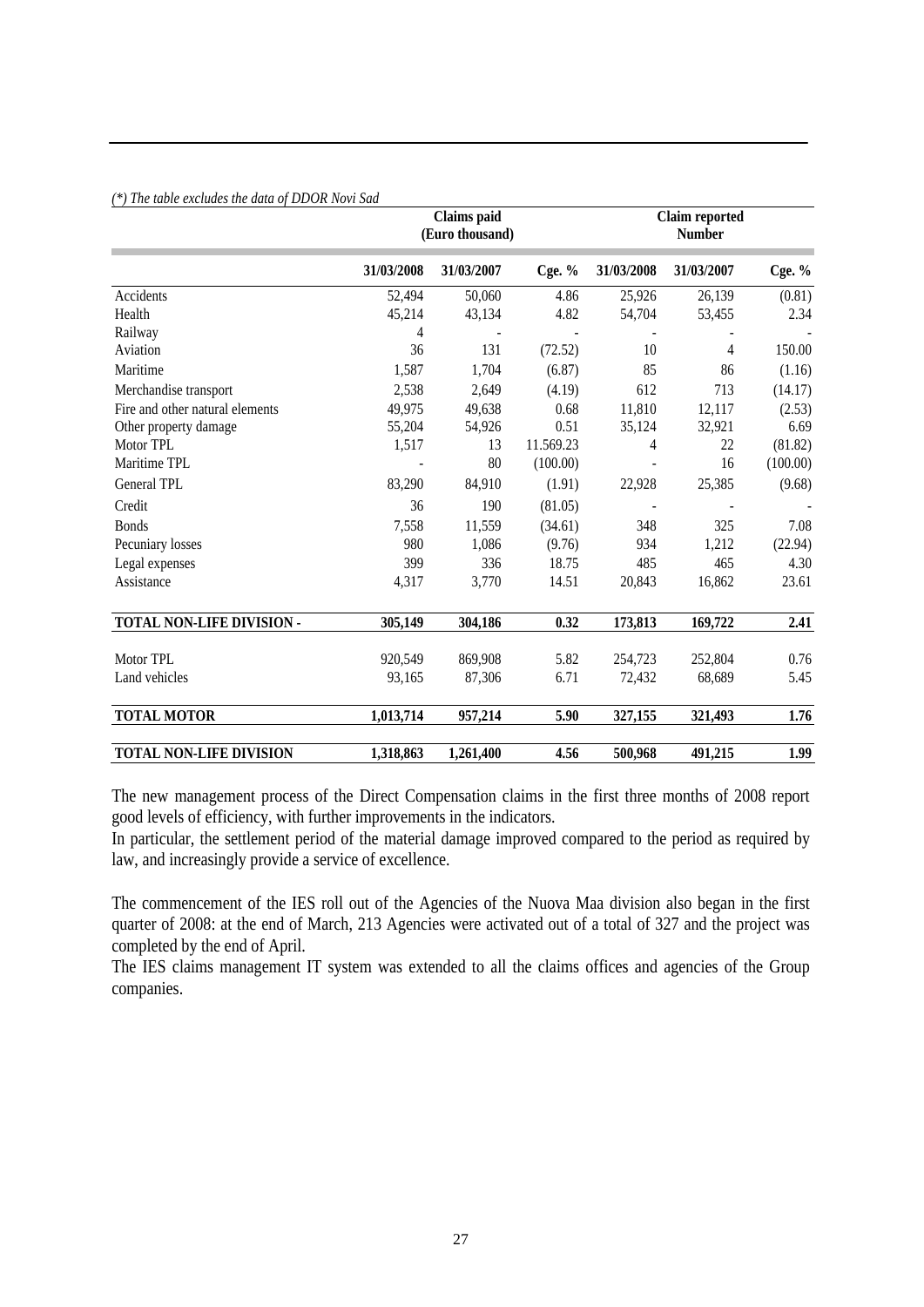The model has the following principal objectives:

- Implementation of the suburban control system for claims experts and workshops;
- Optimisation of the system of fiduciary controls;
- Involvement of the agents for a more efficient channel system;
- Rapid activation of the IT interface.

With reference to the operating performance of the Motor TPL Class it should be noted that the data for the first quarter of 2008 is not completely uniform and therefore not comparable with the same period of the previous year.

In particular, the start up from February 1, 2007 of the new direct compensation procedure resulted in a series of charges - IT, organisational and procedural - with a consequent delay of the traditional processing of the data relating to the claims.

In fact, from February 2007 a new direct compensation procedure is in place in the Motor TPL class, which in the case of road accidents, permits non-responsible claimants, or those only partly responsible, to be compensated directly by their insurance company. In relation to this it should be noted that, from January 1, 2008, the regulations for the calculation of the flat rate reimbursements were significantly modified. In particular, the single flat rate for the direct compensation convention was replaced by two separate flat rates, separately applied for material damage and for any personal injury to the driver.

Shortly after the start-up of the new settlement procedures, a further element was introduced, which contributes to the difference in the historical data of the management indicators and requires further caution in expressing a definitive opinion on the economic impacts deriving from the new settlement regime.

With reference to the Parent Company the claims caused in the Motor TPL class increased by approx. 3.7%, this latter data affected by the timing in the changeover to the direct compensation procedure.

In relation to the technical performance it should be noted that, against claim ratios of the current generation substantially in line with the previous year, the previous year generations are impacted by a prudent reserve allocated to the 2007 Card generation, and for the No Card part, in the absence of significant issues of sufficiency and/or insufficiency.

The performance of the CVT Class was also positive given that the performance is still affected by the reduction of the tariffs and the current economic environment which penalises the demand for non-obligatory guarantees.

The result of the class however shows an improvement compared to the first quarter of 2007 due to the good margins on the new business.

With reference to the Non-Motor Classes of the Parent Company the direct Italian premiums written amounted to Euro 299 million, an increase of 2.9% compared to the first quarter of 2007. The number of claims reported increased by 2.8%.

The technical performance reports a strong improvement compared to the first quarter of 2007 due to the absence of significant claims, although the limited period does not permit the use of this data as a projection for the full year.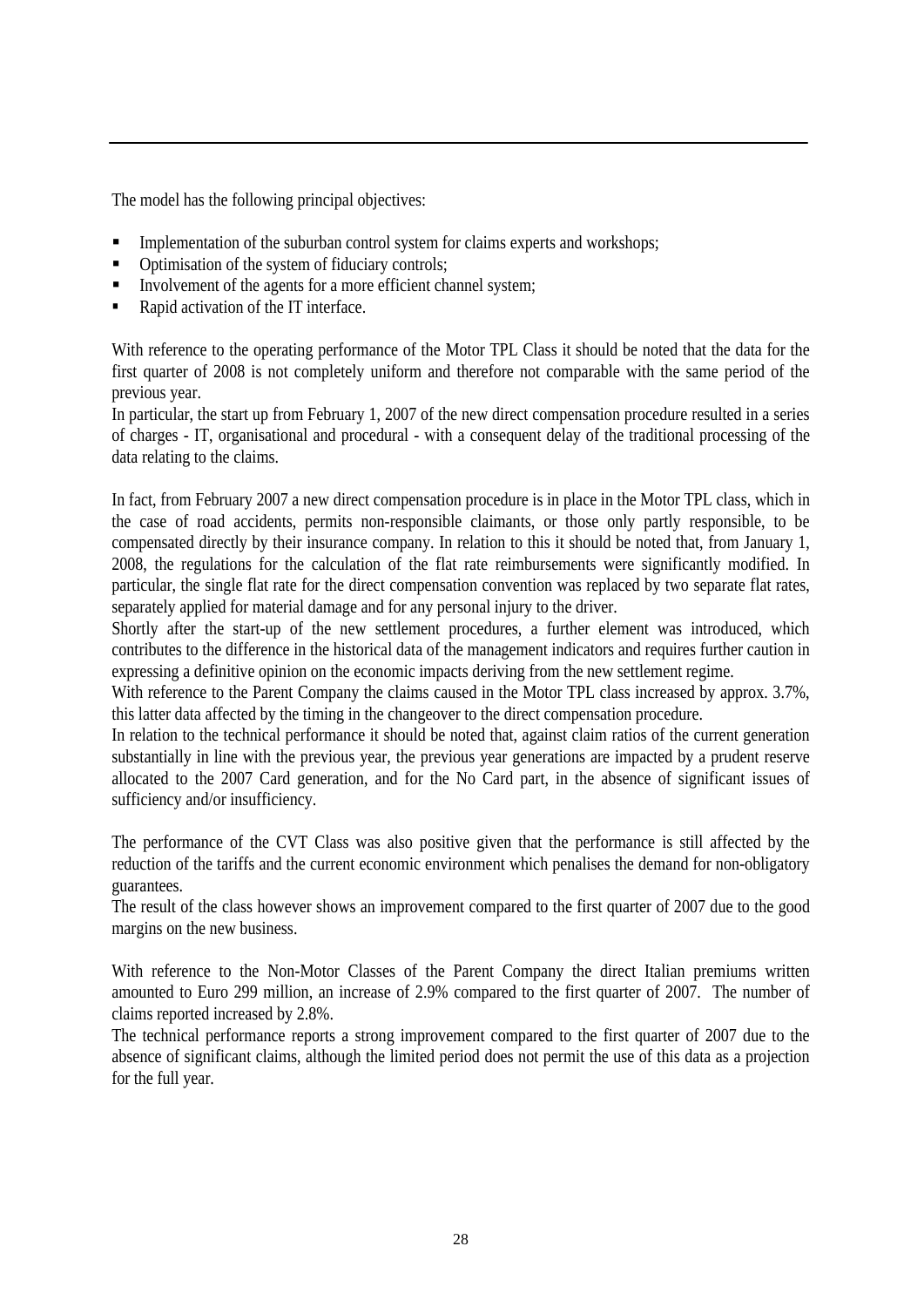**Milano Assicurazioni** reported total premiums written in the first quarter of 2008 of Euro 656.9 million, a decrease of 3.8% compared to the first quarter of 2007 (Euro 683 million).

The direct premiums written – comprising almost the total portfolio, amounted to Euro 655.2 million (-3.6%), of which Euro 463.4 million in the Motor Division, which recorded a decrease of 6.6% on the first quarter of 2007 and Euro 191.8 million in the Other Divisions, with growth of 4.5%.

The performance of the Motor Division continues to be affected by the restructuring of the portfolio with negative technical performances and from the effects of the Bersani Decree, which requires the assignment to further vehicles acquired by a customer or a family member the same class assigned to the first vehicle, instead of the entry class indicated by the company.

The restructuring actions of the portfolio undertaken have however achieved the expected benefits in terms of the performance of the claims reported, which fell by 8.3% compared to the first quarter of 2007.

The growth in the other Non-Life Classes reflects the first results of the actions undertaken to strengthen the presence in the business areas which offer the best profitability prospects, in particular in the retail segment.

In the first quarter of 2008, 178,965 claims were reported, compared to 185,825 claims reported in the first quarter of 2007 (-3.7%). Relating to the Motor TPL class the claims reported in the first quarter of 2008 were 98,489, compared to 107,346 claims reported in the first quarter of 2007 (-8.3%).

The claims paid at March 31, 2008, gross of outward reinsurance, amounted to Euro 494.7 million, compared to Euro 465.7 million in the same period of the previous year (+6.2%).

The total technical performance of the Non-Life Classes was very positive and an improvement on the first quarter of the previous year, with a combined ratio of 91.9% compared to 92.6% in the first quarter of 2007.

The Land Vehicle class continues to perform very satisfactory, in spite of the price pressures at market level in a sector that, for a number of years, has achieved good profitability.

Also the other Non-Life Classes report an overall good performance and an improvement on the first quarter of the previous year including in the General TPL class, which begins to benefit from the notification actions taken and from reform of the contracts made by the individual companies to protect the positions on the most critical policies underwritten.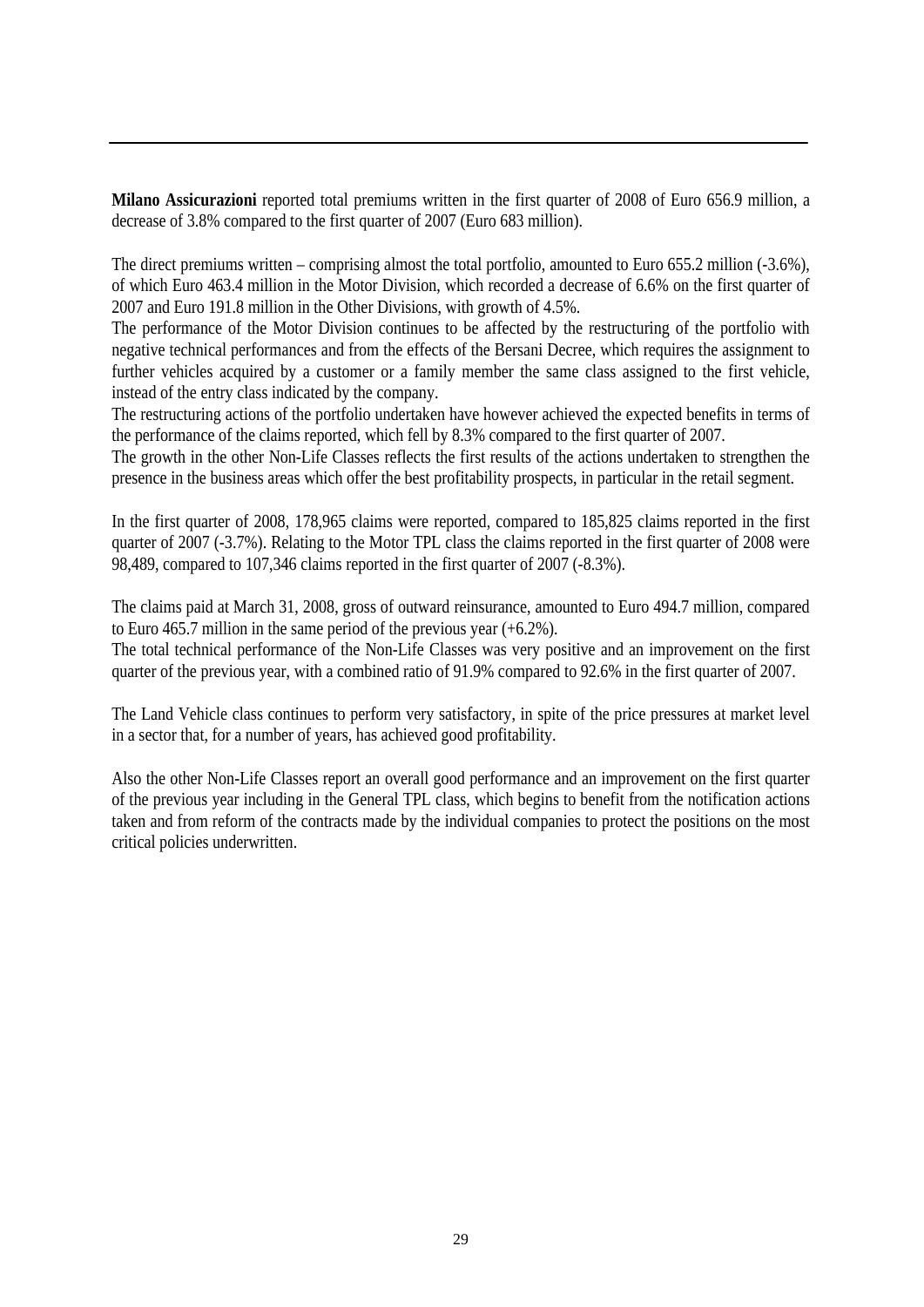With reference to the subsidiary **Sasa**, the first quarter of 2008 recorded premiums of Euro 117 million, an increase of 10.2%. The Motor TPL Class reports a decrease of 5.2% (Euro 60.3 million compared to Euro 63.6 million in the first quarter of 2007), which adds to the decrease of the Land Vehicle Class (-6.2%) which amounts to Euro 9.5 million.

The growth therefore is principally in the Non-Motor Classes and in particular to the Injury and Health classes (respectively of 36.7% and 47.3%) due to the greater commitment of the company to the retail sector and the Affinity Group.

On the other hand, the decrease in the Motor Classes is due to the significant reform activity of the portfolio, principally in the broker segment which, in accordance with the development plans of the company is offset by the opening of new agency sales points.

The number of claims reported increased by 6.1%, with a significant increase in the Motor TPL (+17%). This increase is due to a sharp rise in the cases reported, following the introduction of the new "Direct Compensation" procedure.

Excluding this factor, the increase of the reported claims is estimated at around 13% against a similar increase in the total number of vehicles insured.

The result for the period was Euro 4.1 million (Euro 3.5 million in the first quarter of 2007).

In spite of the strong competitive pressures, it is considered that the year 2008 can achieve an increase in premiums written both in the Motor and Non-Motor Sectors with the stabilisation of the technical performances and an improvement of the combined ratio.

With reference to **Siat**, the operational performance in the first quarter of 2008, compared to the same period in the previous year, reports a marginal improvement in the technical balance, principally related to the Goods segment.

In fact, in accordance with the expectations, this sector benefits increasingly from the technical profits related to the portfolio of the Group's agency network, which from 2006 and for almost all of the portfolio, is underwritten by the company as indirect business.

In addition, the substantial stability of the technical result of the Land Vehicle segment is offset by a deterioration in the Non-Transport Classes in the run-off phase and, with the exclusion of the Motor segment, substantially delegated to third parties.

In general terms, the market continues to be characterised by strong competition (in particular, for the Goods segment) and from a small decrease in the premiums (less evident in the Land vehicle sector). Relating to the claims, there were no serious events in the first quarter of 2008. In relation to the outward reinsurance, there were no changes compared to the recent past, with the continued interest of the professional operators in the technical aspects of the policies underwritten.

The premiums written amounted to approx. Euro 46.9 million, a decrease compared to the same period of the previous year (approx. Euro 48.3 million). The principal reasons for this reduction is due to the contraction of the premiums in the Motor segment (from Euro 1.7 million in the first quarter of 2007 to Euro 0.1 million in the first quarter of 2008) and to the further depreciation of the US Dollar (currency in which a large part of the Transport market is denominated, in particular for the Land vehicle segment) against the Euro. These premiums confirm an almost exclusive concentration in the "Transport" segment and a disengagement in the Motor and other classes.

The claims reported in the Transport Classes is in line with the past and, as previously indicated, does not include any serious claims. At the same time, the claims reserve in the "Transport" sector is maintained with the normal sufficiency. The management expenses were stable.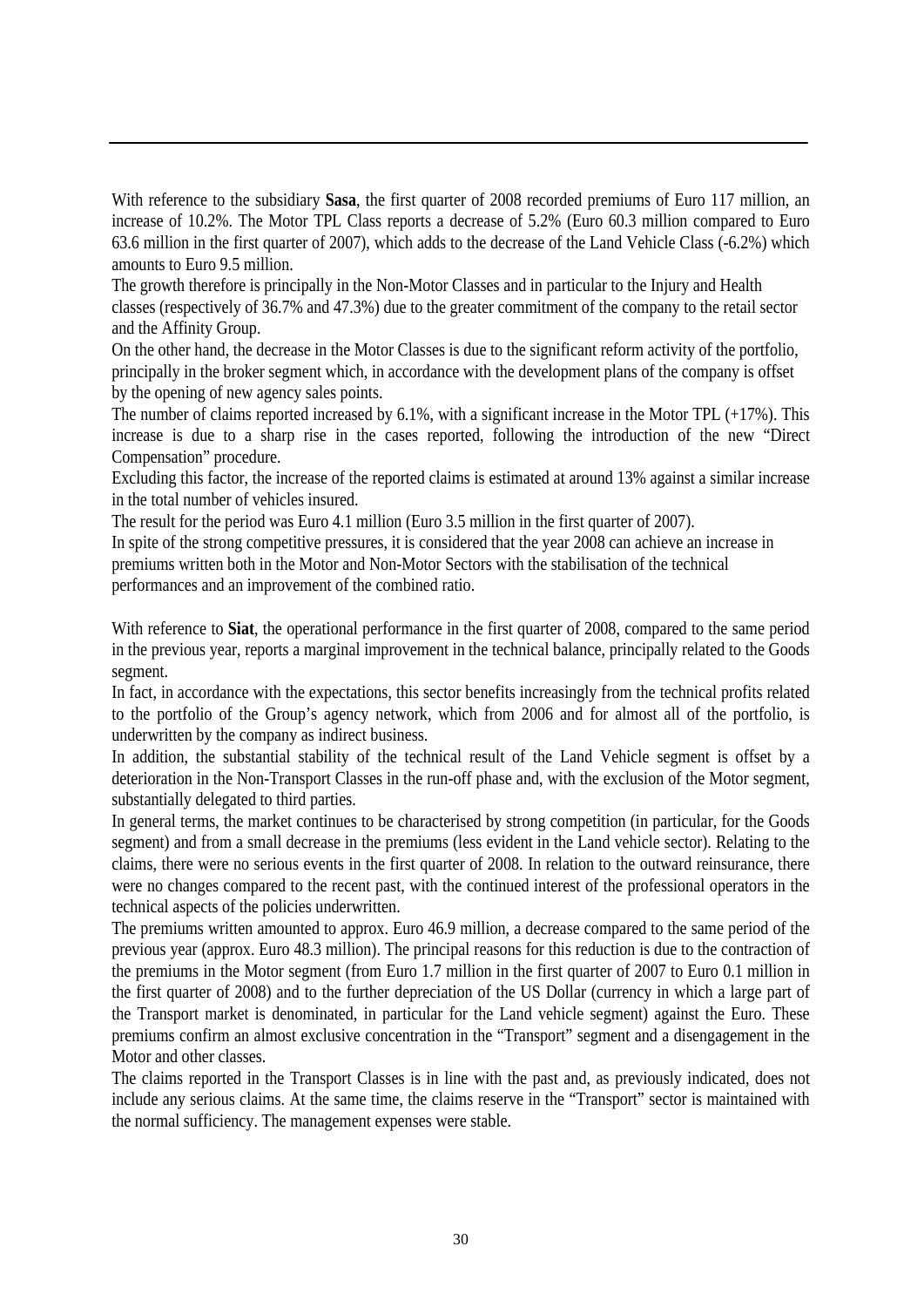In relation to the subsidiary **Liguria Assicurazioni** the premiums written in the period grew by 35.7% (+39.5% in the Motor Classes and +24.9% in the Non-Motor Classes). This result is due to the expansion policies which began in the previous year and which resulted in the opening of 18 new agencies in the first quarter of 2008. The Non-Life Classes report good growth relating to Injury (+40.1%), Adb (+42.0%) and Bonds (+19.9%).

The current generation claims reported increased by a total of 14.0% (+15.5% in the Motor Classes and +6.4% in the Non-Motor Classes). In particular in the Motor TPL Class the frequency reported an improvement compared to the first quarter of 2007 from 7.8% to 7.4%. The settlement speed increased from 34.3% to 53.1% in the first quarter of 2008. However, this indicator is not comparable with the first quarter of 2007 following the new settlement system for the non-life division introduced by the CARD.

The total technical balance in the quarter including reinsurance amounted to Euro 2.6 million compared to Euro 2.3 million in the first quarter of 2007. There was a small improvement in the Motor Classes and a further improvement in the other Non-Life Classes.

The administration expenses before the allocations amounted to Euro 3.7 million (Euro 3.2 million in the first quarter of 2007) with a percentage of premiums written of 5.4% (6.2% in the first quarter of 2007).

In relation to the asset management, the investment policy of the financial flows generated in the quarter continued to give preference to Government bonds, prevalently at variable rates. The total amount invested reached Euro 267 million compared to Euro 241 million at the end of 2007 and recorded net income of Euro 1.2 million compared to Euro 1.3 million in the first quarter of 2007.

The net profit in the quarter was Euro 1.5 million (net profit of Euro 1.3 million in the first quarter of 2007).

### **Purchase of 83.32% in the share capital of DDOR NOVI SAD**

On the awarding of the tender for the sale of the company DDOR Novi Sad on November 26, 2007 and on the completion on November 30, 2007 of the purchase contract of 83.32% of the share capital of the abovementioned company with the Deposit Insurance Agency of Serbia, as shareholder and representative of a group of minority shareholders, and having obtained all the authorisations requested, Fondiaria-SAI acquired on January 31, 2008 the above-mentioned holding, against the payment of the purchase price of approx. Euro 220 million. It is expected that DDOR Novi Sad will shortly make a request for admission of its shares for quotation on the OTC market of Belgrade and, subsequently, Fondiaria-SAI will launch a residual offer in accordance with the purchase contract.

DDOR is the second largest insurance company in the Serbian market with a market share of approx. 30% and expected premiums written in 2007 of over Euro 159 million, a growth of 13% compared to 2006 (Euro 140 million). The company reported a net profit of Euro 2 million in 2007 (Euro 9 million in 2006).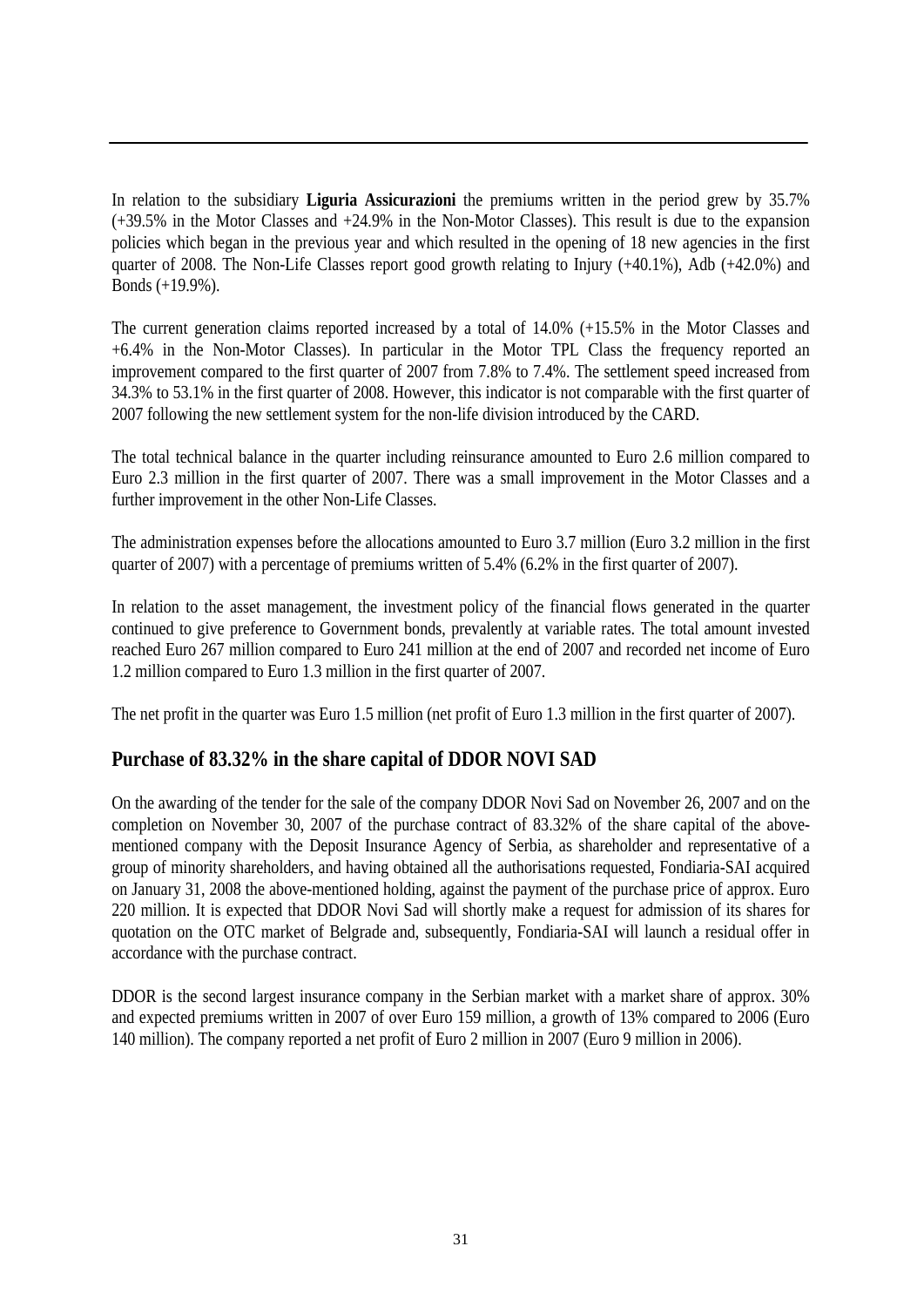For Serbia, which has recently signed with the European Union an agreement of association and stabilisation, the first step towards entry into the EU expected for 2014, Italy represents the principal commercial partner with a share of 15% of total exports. The Serbian market also reports a significant presence of direct foreign investments, especially in the financial sector where the most important credit institutions of the country are controlled by foreign groups, and in particular Italian banking groups, which own the first and fifth largest banks in the country.

The company has a presence throughout the country with a network of over 100 direct sales point for a total of approx. 1,000 brokers, to which is added a network of 60 branches thanks to the recent bancassurance agreement with Metalsbanka, the second largest independent bank in the country and which holds 15% of DDOR. The commercial presence is particularly concentrated in the richest regions of the country - Vojvodina and central Serbia. DDOR - with 700,000 customers - is a historic and affirmed brand, and is the leading private operator in the Serbian insurance market behind the state company Dunav (approx. 37% market share). The Serbian market, with an expected growth in GDP in 2007 of 7%, a decrease in inflation and a stable currency with the Euro, has interesting opportunities as the insurance business is still underdeveloped (the ratio between insurance premiums and GDP is 1.8% compared to 7.2% in Italy and an 8% EU average).

The price paid for control of DDOR is in line with market averages and highlights the commitment of Fondiaria-SAI to only undertake international growth opportunities where they are based on a concrete forecast of creation of value for its shareholders.

Fondiaria-SAI with this operation completes a first step in the expansion strategy announced on international markets, acquiring the leadership in a market where there is a significant growth potential in the insurance sector and which has few further opportunities of entry by foreign operators, and at the same time laying the foundations for further growth in Eastern Europe.

For the first quarter of 2008 the income statement is consolidated from the date of acquisition of control. In the period considered the company recorded premiums of Euro 29.1 million and registered claims in the period of Euro 16.2 million. The claims ratio to premiums amounted to 72.8%.

In the first quarter of 2008 premiums written increased by 10.7% compared to the first quarter of 2007.

The result for the period was a loss of Euro 3.5 million and includes the first effects of the asset strengthening following the recent acquisition by the Group.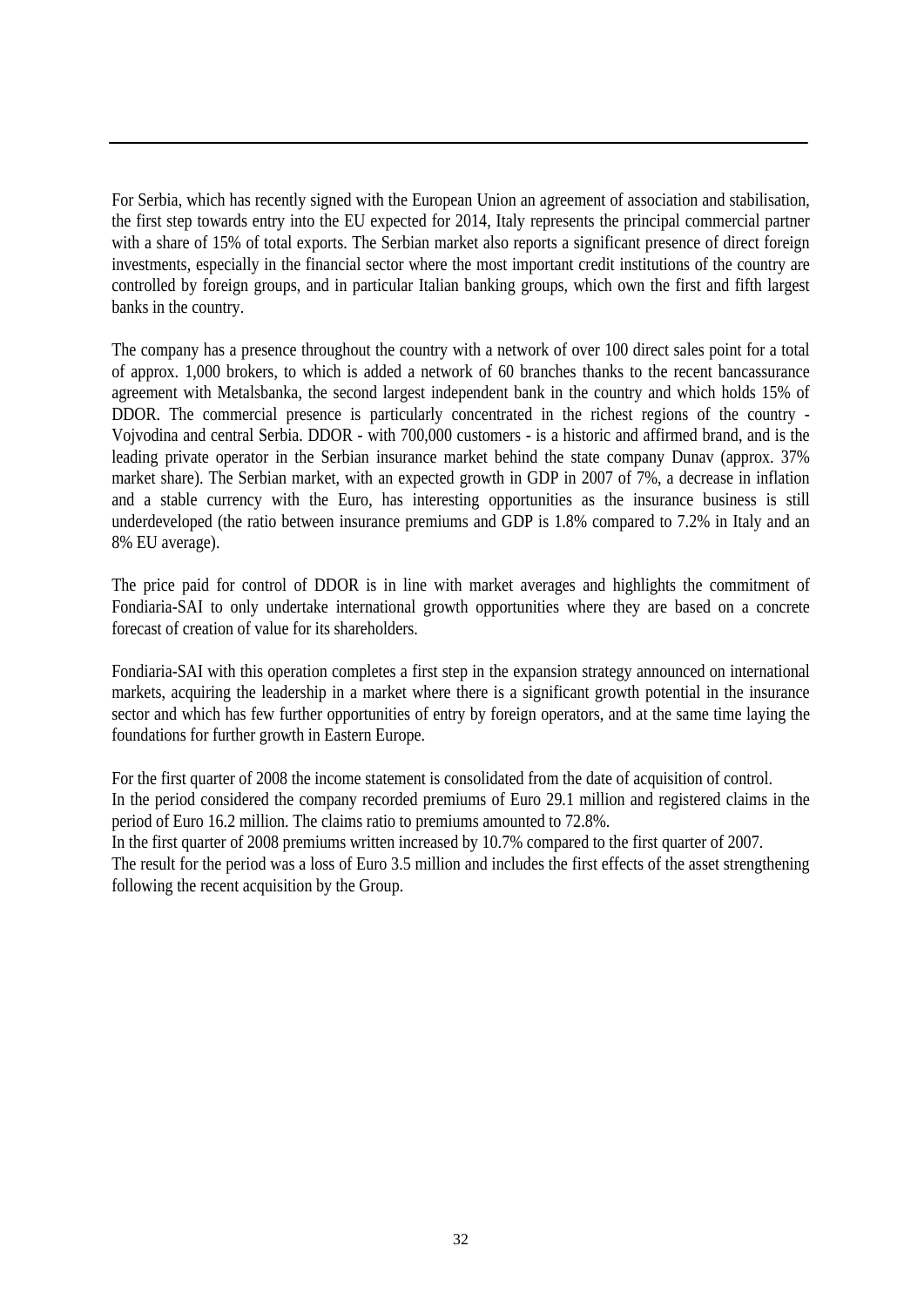## **Motor Repair Project**

Fondiaria-SAI incorporated a special purpose vehicle controlled 100%, called Auto Presto & Bene S.r.l. to be utilised for the realisation of a project to launch the new auto repair management system, which will permit the Company to avail of the opportunities deriving from the introduction of the new direct compensation regime. Taking into account that Fondiaria-SAI Group settles every year just over Euro 1 billion for auto repair, it is highlighted that the direct indemnity allows the possibility to produce value from the auto repair system and to achieve a market share that allows the Company to manage the claims cycle in a more efficient manner.

The management channels of the claims cycle provided by the new regulation provides an opportunity for the creation of value, together with the possibility to control the level of service and to participate in the supply chain through agreements with suppliers and workshops. All this with the objective to pay the "correct price" and offer a high level of service. The project will permit the reduction of labour costs and of spare part costs. The first step to reduce the repair costs is to ensure an adequate control in order to identify the critical actions in the auto repair activities.

In particular the new structure will permit:

- aggregation of the demand and negotiation with suppliers;
- control of repair costs through specialist resources;
- control of IT infrastructure:
- **•** control of the working capital and the equilibrium of the inventories.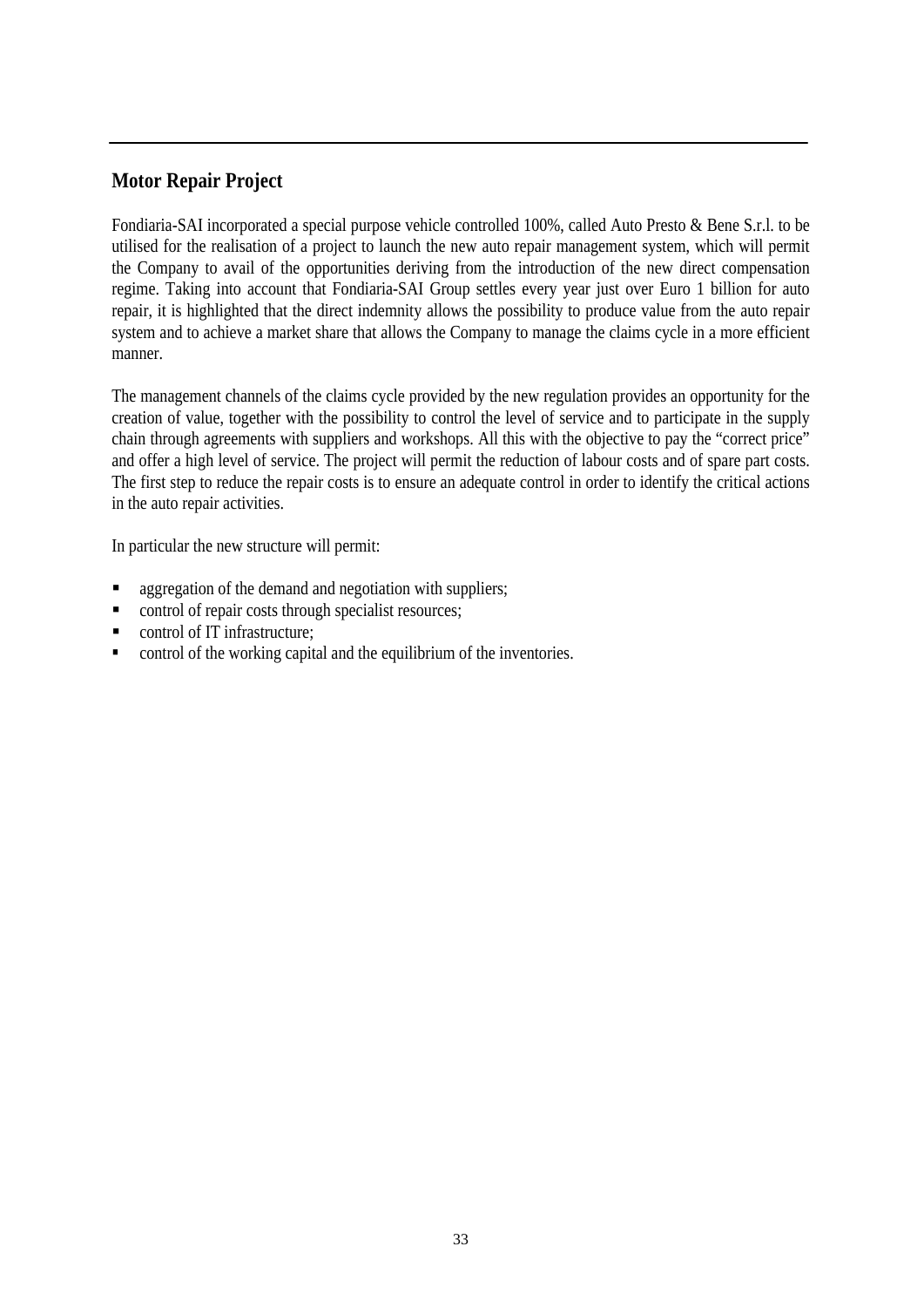#### **LIFE INSURANCE SECTOR**

The premiums written in the Life Division amounted to Euro 1,154.7 million, an increase of 20.7% compared to the first quarter of 2007.

The breakdown by category of activity is shown below:

| (Euro thousand)                                                                                      | 31/03/2008 | 31/03/2007 | Cge. %   |
|------------------------------------------------------------------------------------------------------|------------|------------|----------|
| <b>LIFE DIVISION</b>                                                                                 |            |            |          |
| II - Insurance on human life expectancy<br>III - Insurance to which points I and II are connected to | 414,976    | 326,017    | 27.29    |
| investment funds                                                                                     | 626,810    | 306,552    | 104.47   |
| IV - Health insurance as per art. 1 letter d) EU Dir. 79/267                                         | 369        | 25         | 1.376.00 |
| V - Securitisations as per art. 40, Legislative decree 174/95                                        | 112,085    | 322,941    | (65.29)  |
| <b>TOTAL</b>                                                                                         | 1,154,240  | 955,535    | 20.80    |
| <b>INDIRECT PREMIUMS</b>                                                                             | 441        | 1.030      | (57.18)  |
| <b>TOTAL GENERAL</b>                                                                                 | 1.154.681  | 956.565    | 20.71    |

The premiums written in the first quarter of 2008 no longer include the contribution (equal to 50% of the premiums written) of the subsidiary Po Vita as the holding was sold in the first quarter of 2008. The period however saw the new partnership with Banco Popolare Group become fully operational, through the subsidiary Popolare Vita, which recorded premiums written of Euro 597 million.

The total premiums, including the investment contracts of the Life Division, amounted to Euro 1,313.4 million, an increase of 30.8%.

A breakdown by class and type of the sums paid in the direct Life segment is shown below:

| (in Euro millions)                                       | <b>Claims</b> | <b>Redemptions</b> | <b>Maturity</b> | <b>Total</b> |
|----------------------------------------------------------|---------------|--------------------|-----------------|--------------|
| II – Insurance on human life expectancy                  | 20.6          | 226.0              | 246.2           | 492.8        |
| III – Insurance to which points I and II are             |               | 53.1               |                 |              |
| connected to investment funds                            | 3.9           |                    | 69.2            | 126.2        |
| IV - Health insurance                                    | 0.1           | 6.8                | 0.0             | 6.9          |
| $V$ – Securitisations as per art. 40, Legislative decree |               |                    |                 |              |
| 174/95                                                   | 0.2           | 193.9              | 7.3             | 201.4        |
| <b>Total</b>                                             | 24.8          | 479.8              | 322.7           | 827.3        |

The gross Life sums paid, including inward reinsurance amount to Euro 833.1 million (Euro 568.8 million in 2007), an increase of 46.5%.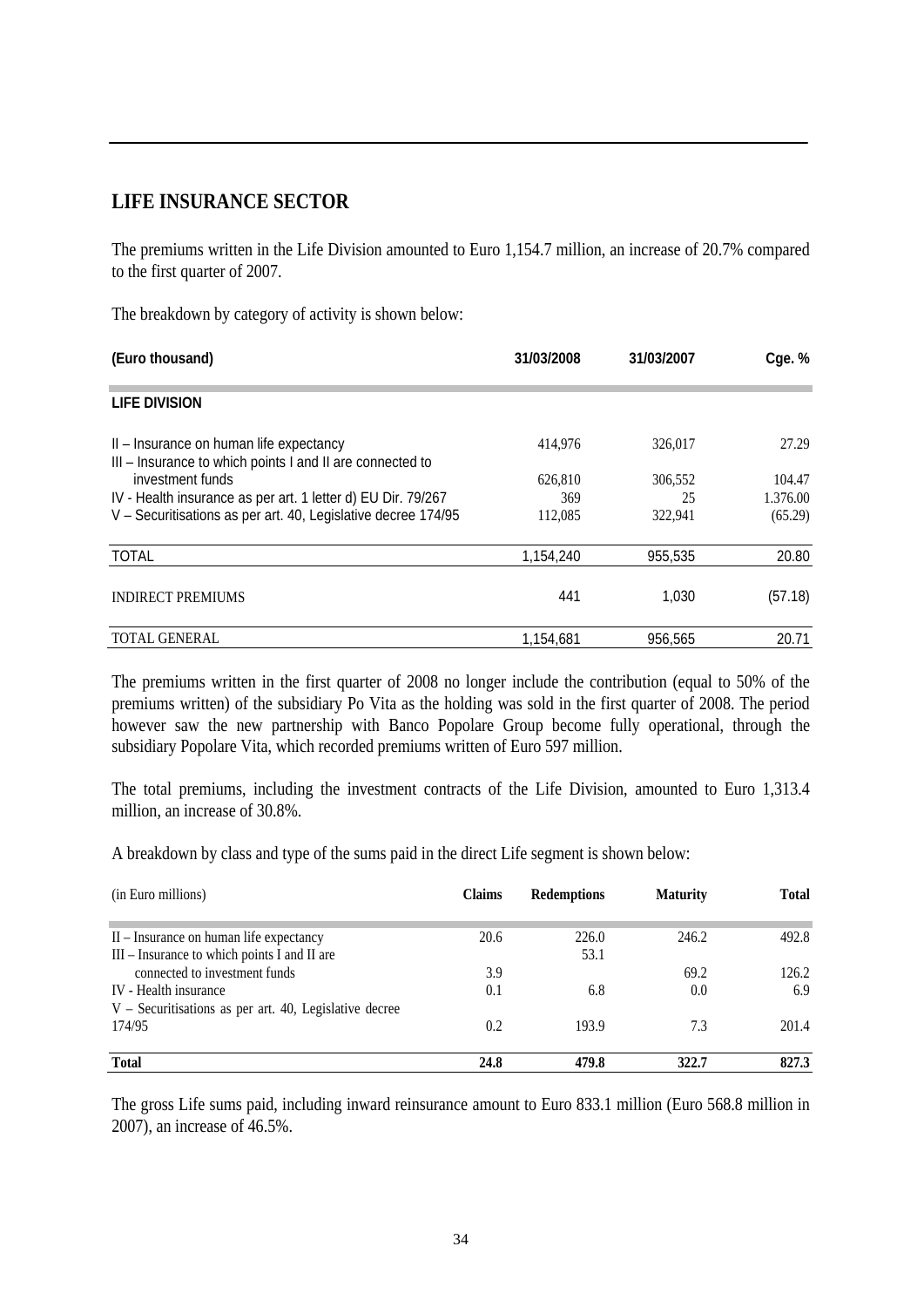The increase on the same period of the previous year is largely due to the contribution of the subsidiary Popolare Vita S.p.A. of Euro 143.8 million.

The direct premiums written by the Parent Company in the first quarter of 2008 amount to approx. Euro 289 million (-27.6%). The significant decrease of the premiums written by the Parent Company is a consequence of the reduction of premiums (prevalently in class V) from large Corporate clients, whose profit margins and remuneration are no longer attractive for the Company.

In the first quarter of 2008, the individual life premiums written by the distribution network were focused largely on the products related to the Separated Management, and principally single premiums, which were characterised by a guaranteed minimum return and protection of the investment, with particular attention paid to the important segment of the life capital maturity policies and securitisation and the Index Linked policies, of which the WORLD CUP edition in March was popular with customers.

In the first quarter of the year the new Term-Life insurance tariff DEDICATA was launched which introduced the differentiation of the policyholders according to their health behaviour and the study took place of a new constant single premium revaluable product OPEN PIU which was made available to the agency network at the beginning of April.

In relation to the complementary pension segment, implemented through the Individual Pension Plans, in the first three months of the year there was a small increase in the new contracts on the previous year.

For the Corporate segment, the expected drastic reduction of the distribution of securitisation products for the "Institutional" Clients was confirmed as was a trend toward advanced redemption of these policies; this action by the policyholders is clearly attributed to the general financial market situation considering also the liquidity crisis within the system.

Therefore, it does not seem likely that there will be an inversion in this trend in the short-term period, which will result in a residual distribution on smaller clients and therefore with more contained amounts.

The application of clauses inserted for a number of years in the contracts and penalising advanced redemption in many cases permitted a recovery of profitability.

The good results continue within the Pre-Existing Pension Funds for employees, principally targeting the inflow of funds into our contracts of the Leaving Indemnity quota to be allocated to the Funds, which this year, unlike the previous year, involves the full financial year.

In the same sector, the implementation of the necessary tariff reforms is progressively taking place to adjust the financial and demographic bases to the updated statistical information; the operation is generally accepted by the counterparties without particular difficulties thanks also to the presence of flexible underwriting, in the renewal of the Conventions, where necessary.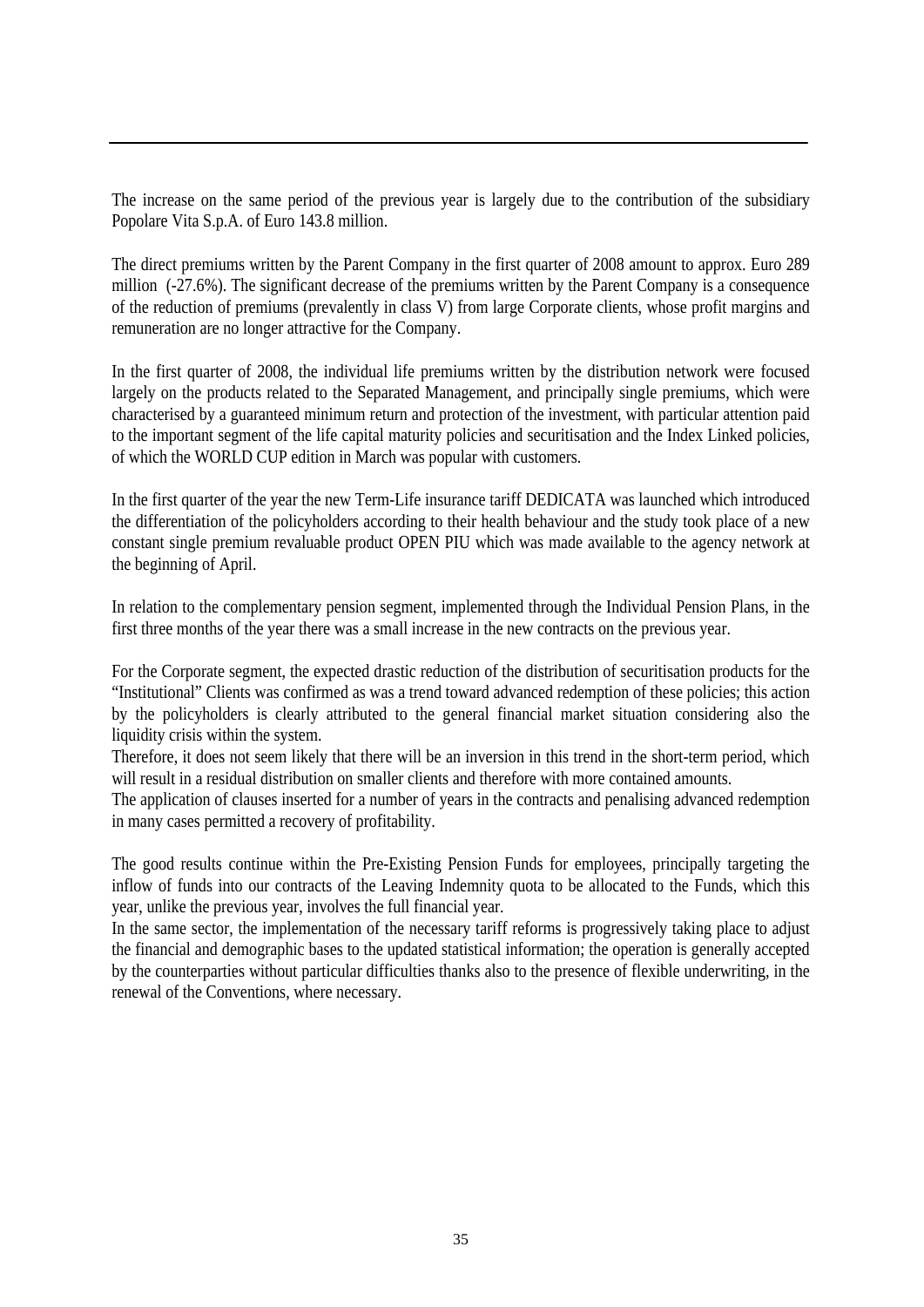For the products related to the leaving indemnities (VALORE TFR and VALORE TFM), the new distribution was substantially maintained, while the recurring annual premiums of the previous contracts recorded an expected decrease attributable to the obligation to allocate to the Inps Treasury Fund, relating to companies with at least 50 employees.

For the risk coverage segment, the market share of the insurance deriving from collective negotiations was maintained, with renewal for the year in course of the coverage and a substantial maintaining of the portfolio, while some agreements for the coverage of loans provided by credit institutions begin to take place, and therefore in the presence of a high onerous underlying financing rate.

In relation to the Open Pension Funds, in the first quarter of the year new subscriptions continued and at the same time there was a consolidation in the contribution flows, principally due to the subscriptions in the previous years.

Total Italian direct premiums written in the Life Division of the subsidiary **Milano Assicurazioni** in the first quarter of 2008 amounted to Euro 249.6 million, an increase of 15.3% compared to the same period of the previous year, which recorded total premiums of Euro 216.4 million.

The increase is due to the change in the consolidation method of Bipiemme Vita, which in the first quarter of 2007 was consolidated 50% under the proportional method and is now fully consolidated following the acquisition of control in June 2007.

On a like-for-like basis, and therefore considering the full consolidation of Bipiemme Vita in the first quarter of 2007, the premiums written report a decrease of 7.6%, principally due to the decision to subordinate the underwriting of the securitisation contracts with institutional clients.

The performance of the traditional type products referring to the agency channel was positive, with a growth of approx. 12%, in line with the policy to give preference to these products with greater insurance content, capable of producing higher profit margins and, through the loyalty of the clientele, increase the value of the portfolio over the long-term period.

With reference to the subsidiary **Popolare Vita S.p.A.** we report that in the first quarter the operating activities through the Banco Popolare Group branches became fully operational.

The premiums written, in accordance with IAS/IFRS accounting principles, amounted to Euro 597 million. The premiums, including the investment contracts, increased to Euro 734 million (Euro 74 million in the first quarter of 2007). The distribution of the premiums by product type is absorbed almost entirely (98%) by Unit and Index-Linked type structures, which are preferred by the banking channel.

The results for the quarter, in accordance with Italian GAAP, was a loss of approx. Euro 1 million due to the write-downs on the securities portfolio of approx. Euro 4 million. The result in accordance with IAS/IFRS was however positive.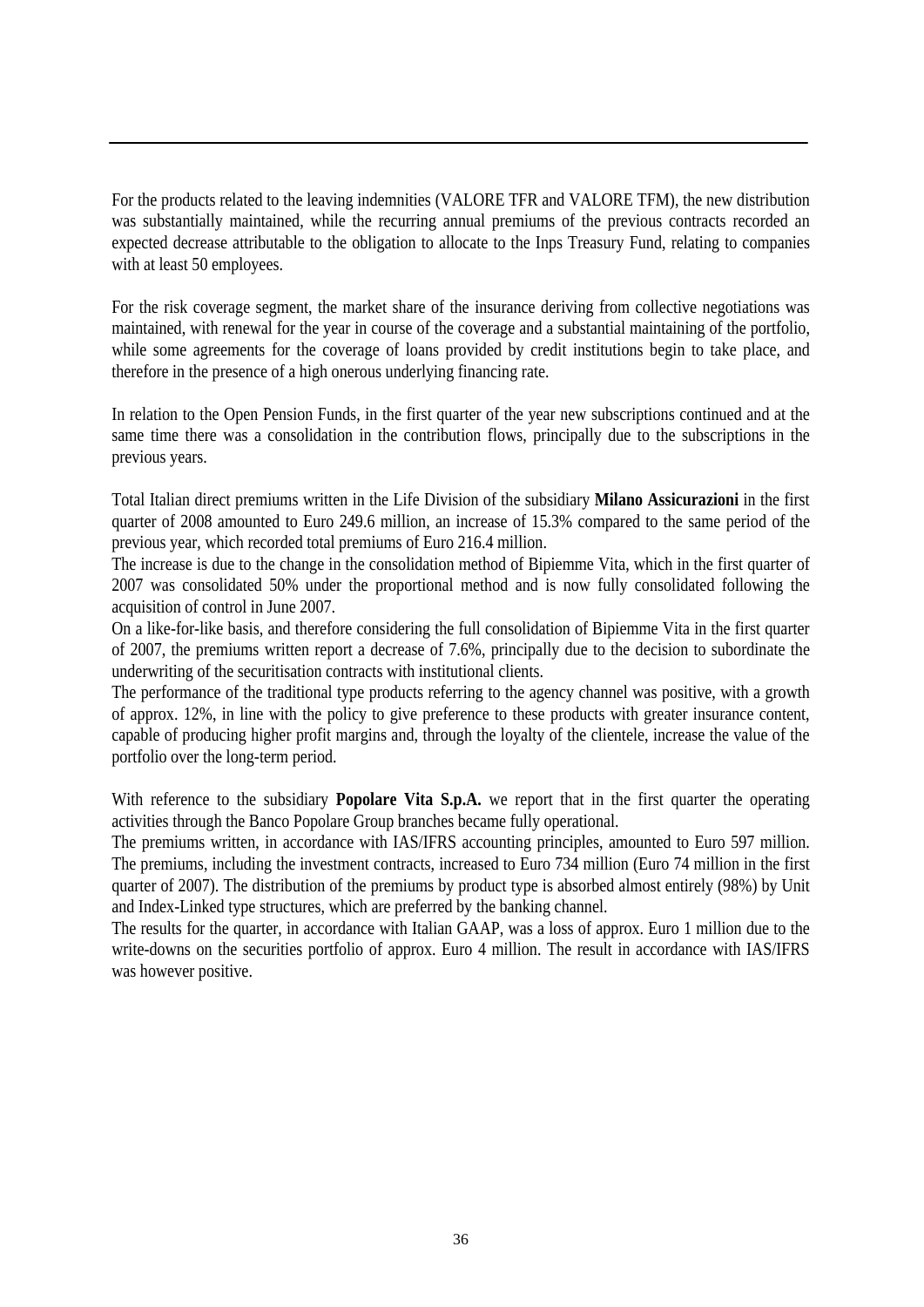In the first quarter of 2008, **Bipiemme Vita** continued its leadership in the insurance market, focusing its activity on the rationalisation of the product portfolio, renewed and simplified to better meet the needs of the customers, and the careful planning of the guaranteed capital and annuity policies, in spite of the turbulence on the financial markets.

The key data for the first quarter of 2008, in accordance with IAS/IFRS accounting criteria, are summarised as follows:

- The premiums written were positive in the first quarter of 2008, amounting to Euro 128 million (Euro 114 million in the first quarter of 2007), of which Euro 127 million related to Life policies and Euro 1 million to Non-Life policies;
- The sums paid amounted to Euro 41 million (Euro 26 million in the first quarter of 2007), of which Euro 40 million were in the Life Division and Euro 1 million in the Non-Life Division;
- The net profit amounted to Euro 0.4 million (Euro 4.9 million in the first quarter of 2007).

The premiums written of **Sasa Vita** in the first quarter of the current year recorded a decrease of 62% compared to same period in the previous year. This decrease derives from the timing of the first issue of the Index 2008 which was recorded in April (approx. Euro 9.7 million), compared to the 2007 first issue which was recorded in March. In addition, the decrease in the premiums written, both in relation to the coverage of mortgages and small loans and single premiums will be recovered in the coming months due to the actions undertaken.

In spite of a decrease of the premiums in the Term-Life insurance policies in the class V segment, a recovery of the premiums commenced deriving from a decisive expansion of the number of Financial Companies conventioned.

In May, the second Index launch will take place which can absorb the capital deriving from an index in maturity, whose results are expected to be very satisfactory for the Clients.

Various negotiations are underway with new brokers which can undertake targeted sales.

In addition in June a sales campaign of Term-Life insurance policies will commence.

It is expected that these initiatives will absorb the decrease of the premiums written during the first half of 2008.

### **Sale of the investment held in the company Po Vita S.p.A.**

With a letter dated January 17, 2008, Cassa di Risparmio di Parma e Piacenza (hereafter: CRPP) exercised the purchase option of the shareholder agreement relating to the holding in the share capital of Po Vita S.p.A. (divided 50% between CRPP and the subsidiary of Fondiaria-SAI S.p.A,. SAI Holding Italia S.p.A.), designated the buyer of the investment as Crédit Agrigole Assurance Italia Holding S.p.A..

The withdrawal became effective from March 31 after obtaining all the authorisations by the buyer: the transfer of the shares took place at the beginning of April.

As an exception to the shareholder agreement, the parties agreed to a determination of the relative price at 50% of the holding in Po Vita S.p.A., established at Euro 105 million, in addition to the right of SAI Holding Italia S.p.A. to collect the dividend approved on February 25, 2008 by the Board of Directors of Po Vita S.p.A. amounting to Euro 1 million. From the sale, the Fondiaria-SAI Group realised a significant gain before taxes, of Euro 29 million.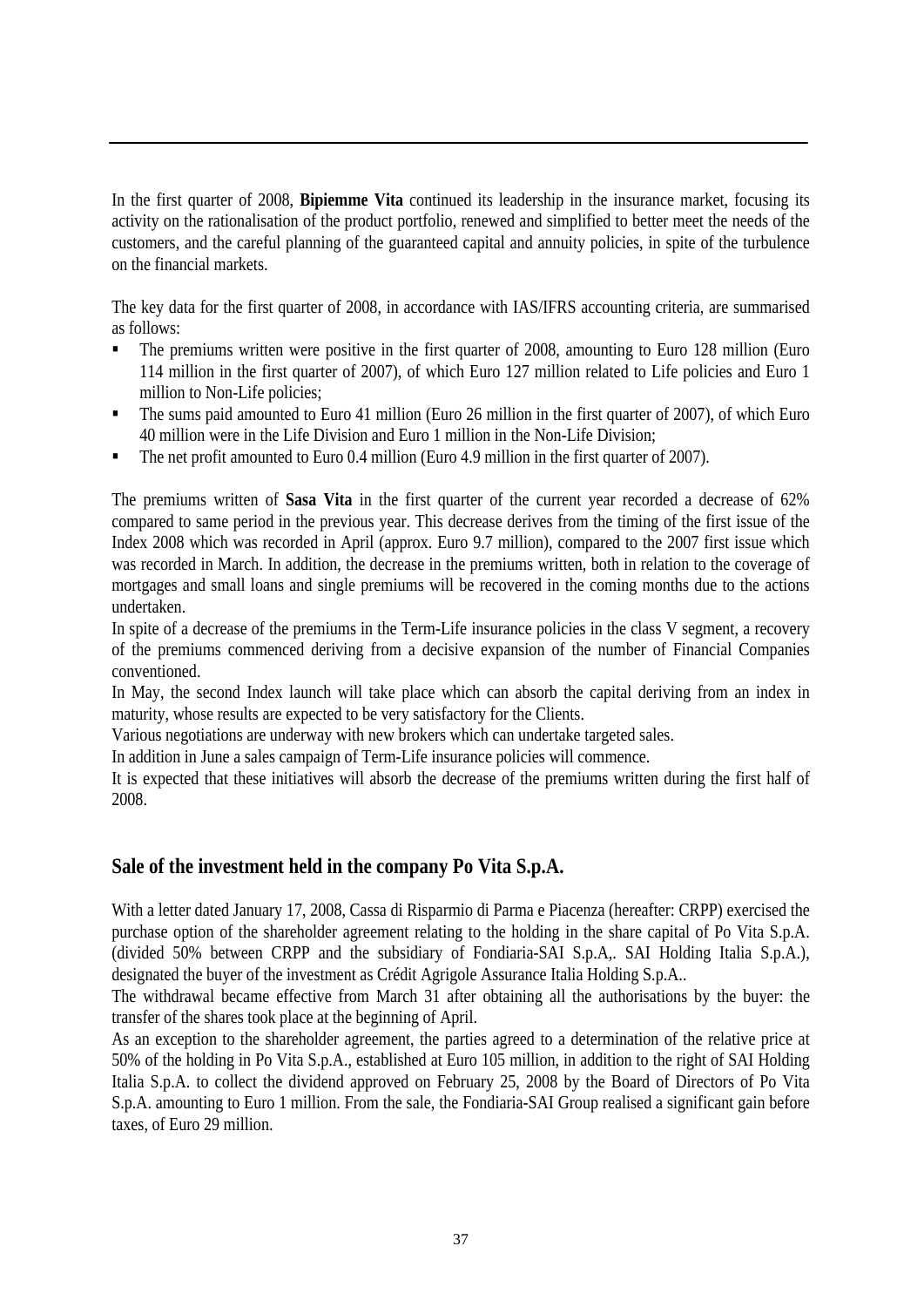## **REAL ESTATE SECTOR**

The results of the real estate sector include the **Immobiliare Lombarda Group**, the subsidiary **Nit S.r.l.** and other minor companies, as well as the **Tikal R.E.** Closed Real Estate Fund.

The key data of the real estate sector is summarised below:

| (Euro thousand)              | 31/03/2008 | 31/03/2007 |
|------------------------------|------------|------------|
|                              |            |            |
| Profits realised             | 40         | 4,931      |
| Total revenues               | 38,190     | 44,340     |
| Interest expense             | 5,695      | 3,771      |
| Result before taxes          | (4,139)    | 5,874      |
| Investment property          | 1,004,112  | 993,065    |
| <b>Financial liabilities</b> | 408,490    | 445,542    |

The pre-tax result of the sector was a loss of Euro 4.1 million compared to a profit of Euro 5.9 million in 2007. The result includes the depreciation and interest expense for the period, not offset by any income to be realised.

Among the principal operations undertaken in the first quarter of 2008 were:

- The **Immobiliare Lombarda Group's** activities continued, which are aimed at upgrading the property portfolio and increasing returns, simultaneous to the development of the real estate projects. The revenues in the quarter amounted to approx. Euro 16 million. A loss of Euro 6.4 million was reported in the period (loss of Euro 0.6 million in the first quarter of 2007).
- **The Tikal R.E. Fund** in January signed the preliminary purchase from the related party Sinergia Seconda Srl of the following buildings: the entire office building, located at Milan, via dei Missaglia,97, building A2, with a down-payment of Euro 2.5 million; a portion of an office building, located in Rome, via Vincenzo Bellini, 14 with a down-payment of Euro 0.5 million. This operation was completed in April, with the payment by the fund of Euro 4 million for the site in Rome and Euro 20 million for site in Milan. The net profit for the period was Euro 1.8 million.
- In January 2008, the associated company **IGLI S.p.A.** signed an equity swap agreement with Abn-Amro on 3% of **Impregilo S.p.A.** which required Immobiliare Lombarda, as pro-rata financial support, to provide an interest bearing shareholder loan of Euro 18 million.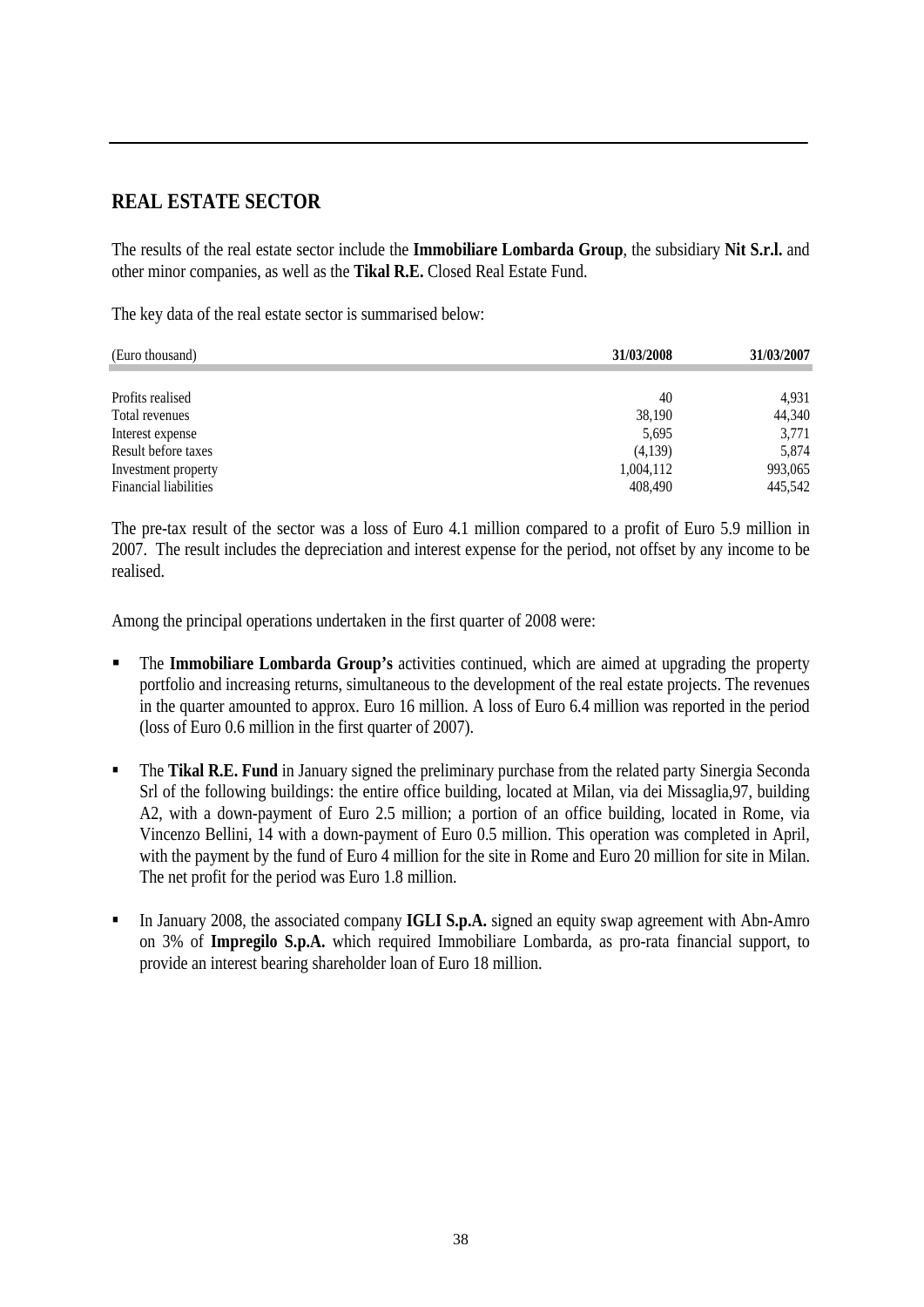### **Renewal of the shareholder agreement relating to IGLI S.p.A.**

On March 12, 2008, Immobiliare Lombarda S.p.A. signed an agreement with Autostrade per l'Italia S.p.A. and Argo Finanziaria S.p.A which governs, among other matters, the renewal until June 12, 2009 of the shareholder agreement signed on March 8, 2007, whose expiry was originally fixed at June 12, 2008, relating to the respective holdings in IGLI S.p.A., a company which has a 29.548% holding in the ordinary share capital of Impregilo S.p.A., listed on the Milan Stock Exchange.

It is recalled that Immobiliare Lombarda S.p.A. has a total holding in the company IGLI S.p.A. of 33.3% of the share capital and that the shareholder agreement relates to the governance of IGLI S.p.A. as well as rights deriving from the holding by IGLI S.p.A. in the share capital of Impregilo S.p.A.

The effectiveness of the renewal of the agreement is subject to the European Commission by June 12, 2008 having informed Immobiliare Lombarda S.p.A., Autostrade per l'Italia S.p.A. and Argo Finanziaria S.p.A that the agreement is not a concentration pursuant to EU Regulation No. 139/2004, or rather, having informed the parties that the agreement is a concentration pursuant to EU Regulation No. 139/2004, has adopted an authorisation measure.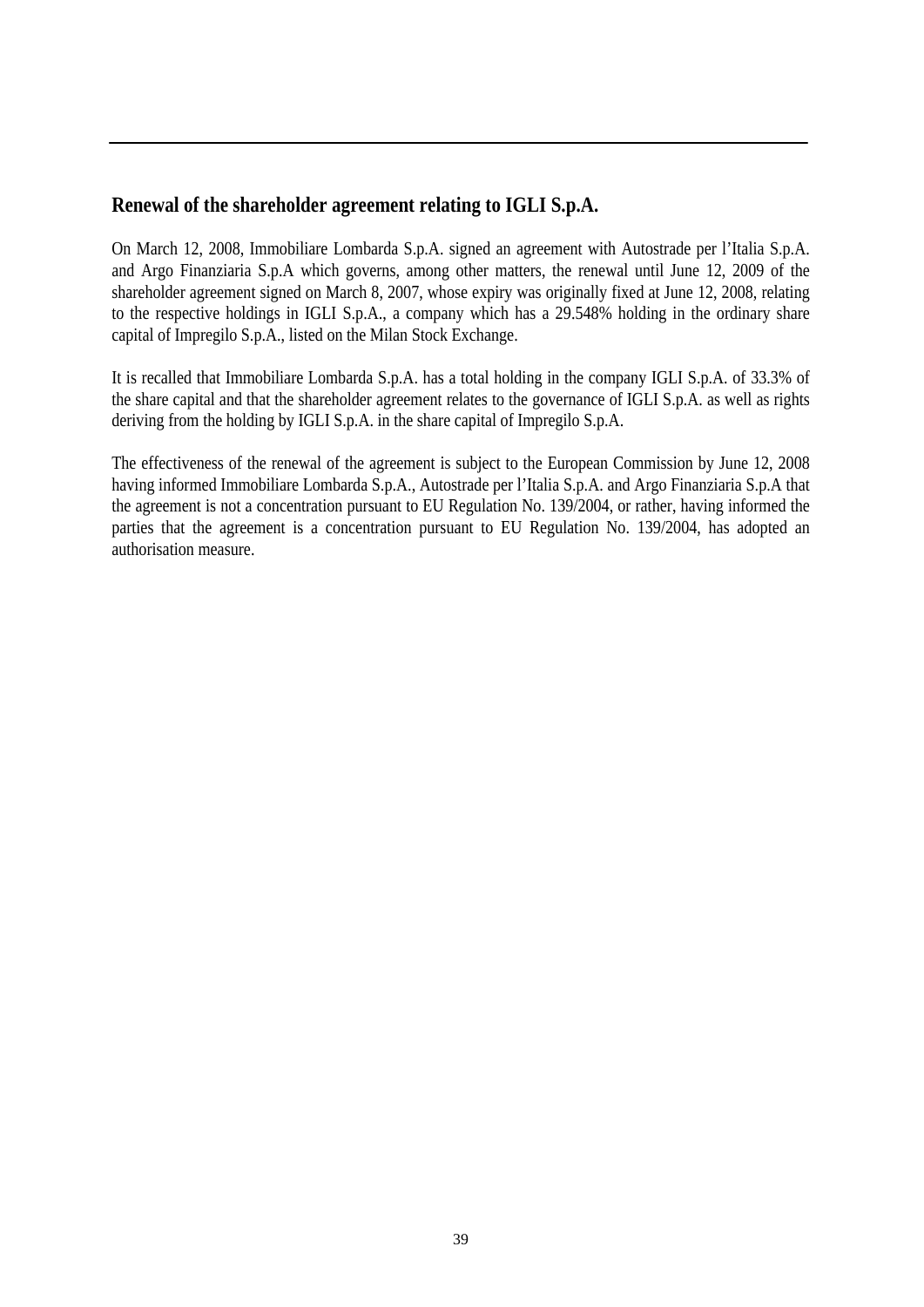#### **OTHER SECTORS**

This sector includes the companies of the Group operating in the asset management sector, the financial services companies and the subsidiaries BANCASAI and Banca Gesfid.

The pre-tax result of the sector was a profit of approx. Euro 7 million (loss of Euro 3 million in the first quarter of 2007). The positive result derives from the contributions of Banca Gesfid, Finsai International and Finitalia.

In particular, in this context the quarterly result of **BANCASAI** recorded a loss of Euro 591 thousand (Euro 1,490 thousand in the first quarter of 2007).

During the quarter, BANCASAI continued the completion of the services to its clientele in the areas of current accounts, payment services, credit and debit cards, home banking and loans. At the end of the first quarter of 2008 the number of current accounts amounted to 14,338 (13,838 at March 31, 2007). The loans due from clients, net of the relative doubtful debts, amounted to Euro 439,319 thousand, compared to Euro 268,544 thousand at the end of the fourth quarter of 2007. The customer funds from clients in the period amounted to Euro 580,917 thousand (Euro 543,387 thousand in the first quarter 2007).

In addition the placement of financial services continued (mutual funds, SICAV, securities and fund asset management), which recorded a decrease compared to the previous quarter both in terms of gross amounts (Euro 30,673 thousand compared to Euro 59,708 thousand in the first quarter of 2007) and net amounts (Euro -33,362 thousand compared to Euro -22,303 thousand in the first quarter of 2007). The total result deriving from the net outflow of the managed savings products is due to the activities undertaken by the Florence Branch for Euro -10,370 thousand, by the Genoa Branch for Euro – 956 thousand and for Euro - 22,036 thousand by the insurance sales networks.

The brokerage margin increased in the period from Euro 4,201 thousand in 2007 to Euro 5,541 thousand; the increase is principally due to the increase in the interest margin for Euro 1,361 thousand. The increase in the brokerage margin principally derives from the increase in the loans to private individuals and companies and a strong growth in the traditional banking activities.

**Sai Mercati Mobiliari Sim S.p.A.** in the first quarter of 2008 recorded a loss of Euro 445,977; the difficult financial markets resulted in a negative impact on the size of the orders from the clients, and therefore the economic outlook on the financial performance is not encouraging for the growth in volumes. There was a good performance in the company's own trading desk where the first quarter recorded growth in both volumes and profit terms.

**Finitalia S.p.A.** operates in the consumer credit sector, providing personal loans for the purchase of insurance products to the best clients of the Group, through its insurance agencies.

In the first quarter of 2008, the net profit was Euro 411 thousand (Euro 377 thousand in the fourth quarter of 2007). Both the interest margin and the brokerage margin improved as adjusted for provisions on prudent credit risks. The credit consumption market reports a small increase in operations compared to the same period of 2007. According to Assofin the value of the operations reported in the first two months of 2008 increased by 6% compared to an increase of 14% in the first two months of 2007. Consequently also the number of operations incurred a sudden slowdown from +10% in 2007 to +1% in 2008.

The loans of the subsidiary in the first quarter grew by 6% compared to 2007, while the number of operations increased by 24% thanks to the greater activity related to the insurance premium loans through the credit card My Cash Card.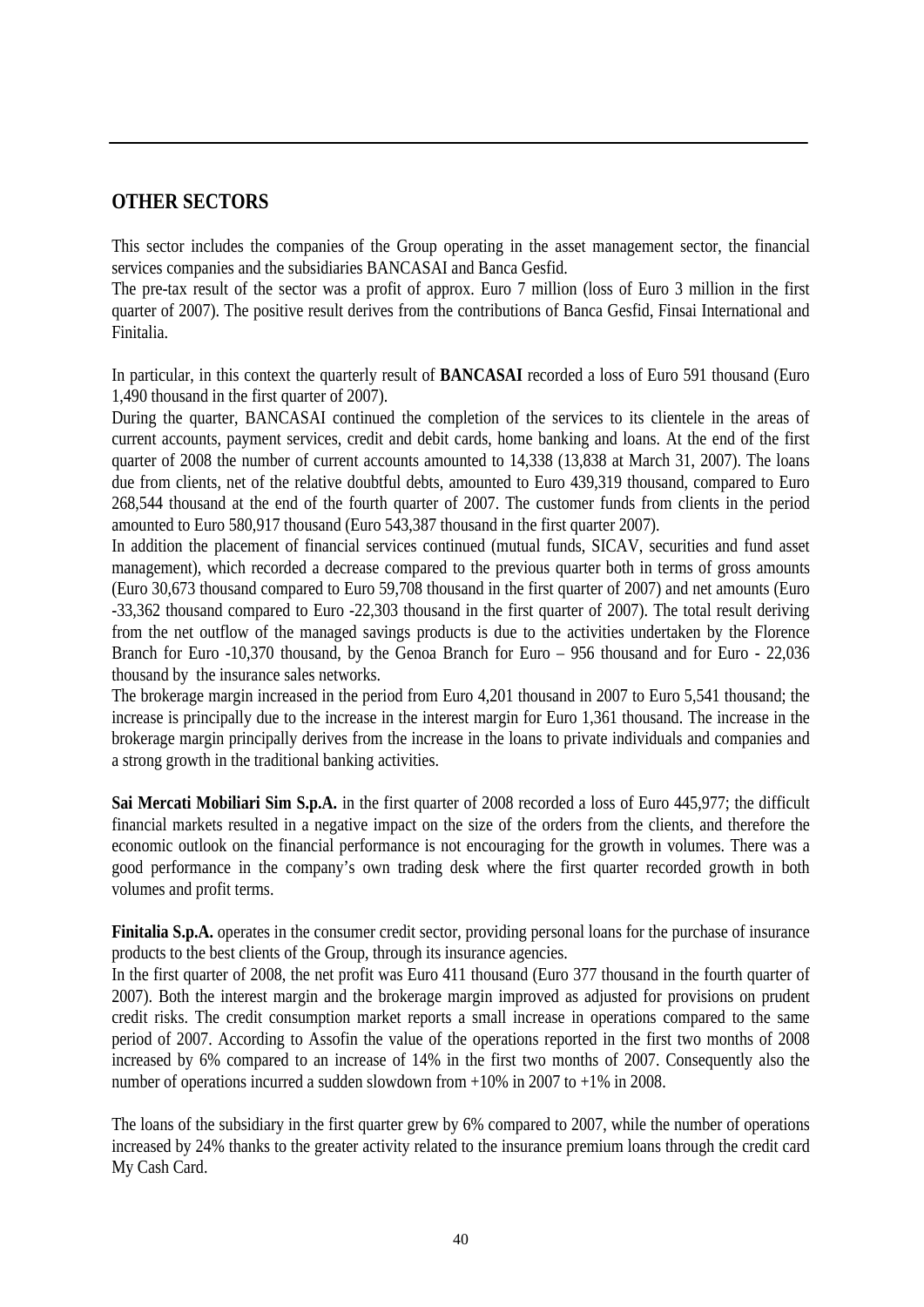In relation to the loan book, it is noted that the stock at the beginning of 2008 increased from Euro 175 million at the end of 2007 to Euro 180 million. The percentage of the delinquencies were stable, amounting to approx. 3.2%.

The signals from the loan markets indicate however a period of difficulty also attributable to the national and international economic environment.

The good performance of the insurance premiums on loans to Businesses and small and medium sized companies is reported, which appears well placed for the potential growth of this sector.

**Banca Gesfid S.A.**, a Swiss private bank, in the first quarter of 2008 reported a profit of Euro 2,609 thousand (Euro 2,877 thousand in the first quarter of 2007). The good result was principally generated from commission income of Euro 7,620 thousand (Euro 8,188 thousand in the first quarter of 2007), interest on loans of Euro 866 thousand and net income of Euro 467 thousand deriving from financial operations on metals and currency.

The customer and interbank loans and receivables amount to Euro 92.5 million (Euro 89.8 million at March 31, 2007), against bank customer payables of Euro 56.7 million (Euro 61.1 million at March 31, 2007).

#### **Agreements with Banca Italease**

Fondiaria-SAI and Banca Italease on January 8, 2008, following the changed conditions in the prospects of the industrial partnership resulting from the well documented matters concerning the Italease Group and of the position taken by the Bank of Italy, jointly resolved the sales/purchase contract and the related agreements, signed on April 26, 2007, which provided:

- The initial acquisition by Banca Italease of a share of 50% in the share capital of BANCASAI;
- The acquisition by Banca Italease of a share of 80% in the share capital of SAI Asset Management SGR (formerly Effegestioni SGR);
- The incorporation of an insurance joint venture in the Life division through the initial acquisition by Banca Italease of a minority share in the share capital of Effe Vita.

Within the complex agreements which resulted in the joint resolution of the above-mentioned contracts, Fondiaria-SAI and Banca Italease signed, also on January 8, 2008, a new agreement which provides for the exclusive distribution of the Life insurance products of the Fondiaria-SAI Group through the branches and networks of the agents and conventioned intermediaries of the Banca Italease Group. This commercial agreement refers to Life products prevalently in classes I, III, and V and for a duration of 5 years, renewable for a further 5 years.

For Fondiaria-SAI, the agreement represents a further growth opportunity in the Life classes through an innovative distribution strategy based on the "alternative" networks not in competition with the traditional networks of Fondiaria-SAI (agents/bank branches) which continue to remain strategic for the growth policies of the Company.

On February 20, 2008, Fondiaria-SAI ceded the distribution agreement with Banca Italease to its subsidiary EFFE VITA S.p.A. (100% subsidiary of Fondiaria-SA), taking into account that EFFE VITA S.p.A. is the insurance company of the Fondiaria-SAI Group which acts as a vehicle for the realisation of distribution agreements with banks in the Life Division.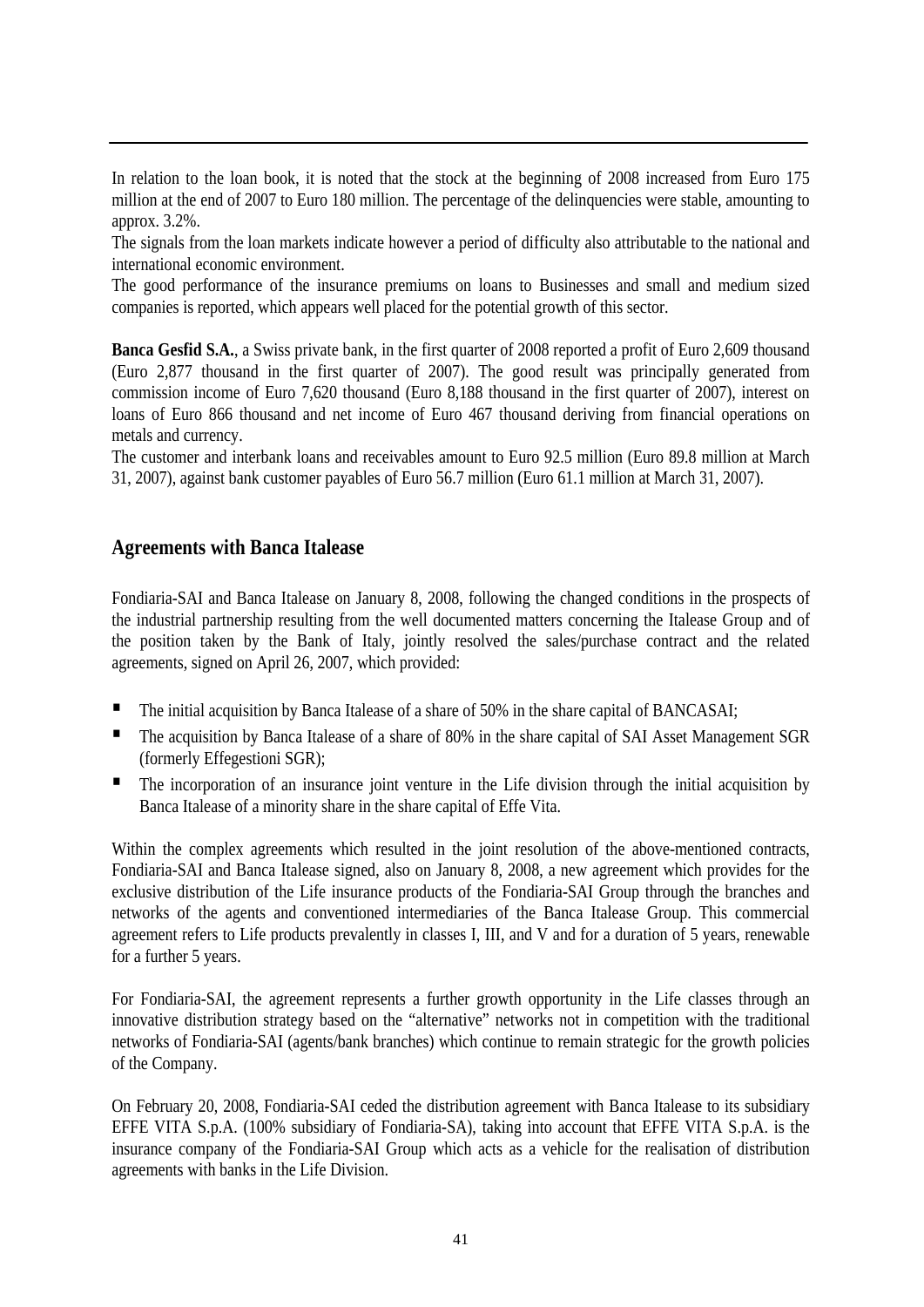## **ASSET AND FINANCIAL MANAGEMENT**

## **INVESTMENTS AND LIQUIDITY**

The investments, tangible fixed assets and liquidity at March 31, 2008 compared to December 31, 2007 and March 31, 2007 are shown below.

| (Euro thousand)                                           | 31/03/2008 | 31/12/2007 | $C$ ge. $%$ | 31/03/2007 |  |
|-----------------------------------------------------------|------------|------------|-------------|------------|--|
|                                                           |            |            |             |            |  |
| <b>INVESTMENTS</b>                                        |            |            |             |            |  |
| Investment property                                       | 2,176,279  | 2,142,923  | 1.56        | 2,147,700  |  |
| Investments in subsidiaries, associated and joint venture |            |            |             |            |  |
| companies                                                 | 287,876    | 270,025    | 6.61        | 275,598    |  |
| Investments held to maturity                              |            |            |             |            |  |
| Loans and receivables                                     | 1,808,997  | 1,333,262  | 35.68       | 1,238,732  |  |
| Available-for-sale financial assets                       | 21,705,030 | 23,335,001 | (6.99)      | 23,469,731 |  |
| Financial assets at fair value through profit or loss     | 10,003,893 | 10,939,541 | (8.55)      | 7,279,571  |  |
| <b>Total Investments</b>                                  | 35,982,075 | 38,020,752 | (5.36)      | 34,411,332 |  |
| Other fixed assets: Buildings and other fixed assets      | 1,260,896  | 1,201,862  | 4.91        | 1,181,331  |  |
| <b>Total non-current assets</b>                           | 37,242,971 | 39,222,614 | (5.05)      | 35,592,663 |  |
| Cash and cash equivalents                                 | 689,659    | 701,195    | (4.62)      | 692,358    |  |
| Total non-current assets and cash equivalents             | 37,932,630 | 39,923,809 | (5.04)      | 36,285,021 |  |

The available-for-sale financial assets and the financial assets valued at fair value through profit or loss are as follows:

| (Euro thousand)                                       | 31/03/2008 | 31/12/2007 | Cge. $%$ |
|-------------------------------------------------------|------------|------------|----------|
|                                                       |            |            |          |
| Available-for-sale financial assets                   | 21,705,030 | 23,335,001 | (6.99)   |
| Equity securities                                     | 2,580,883  | 3,096,783  | (16.66)  |
| Fund units                                            | 796.202    | 842.180    | (5.46)   |
| Debt securities                                       | 18,325,115 | 19,393,263 | (5.51)   |
| Other financial investments                           | 2,830      | 2.775      | 1.98     |
| Financial assets at fair value through profit or loss | 10,003,893 | 10,939,541 | (8.55)   |
| Equity securities                                     | 257,278    | 286.123    | (10.08)  |
| Fund units                                            | 1,359,587  | 1,793,540  | (24.20)  |
| Debt securities                                       | 7,821,287  | 8,323,615  | (6.03)   |
| Other financial investments                           | 565,741    | 536,263    | 5.50     |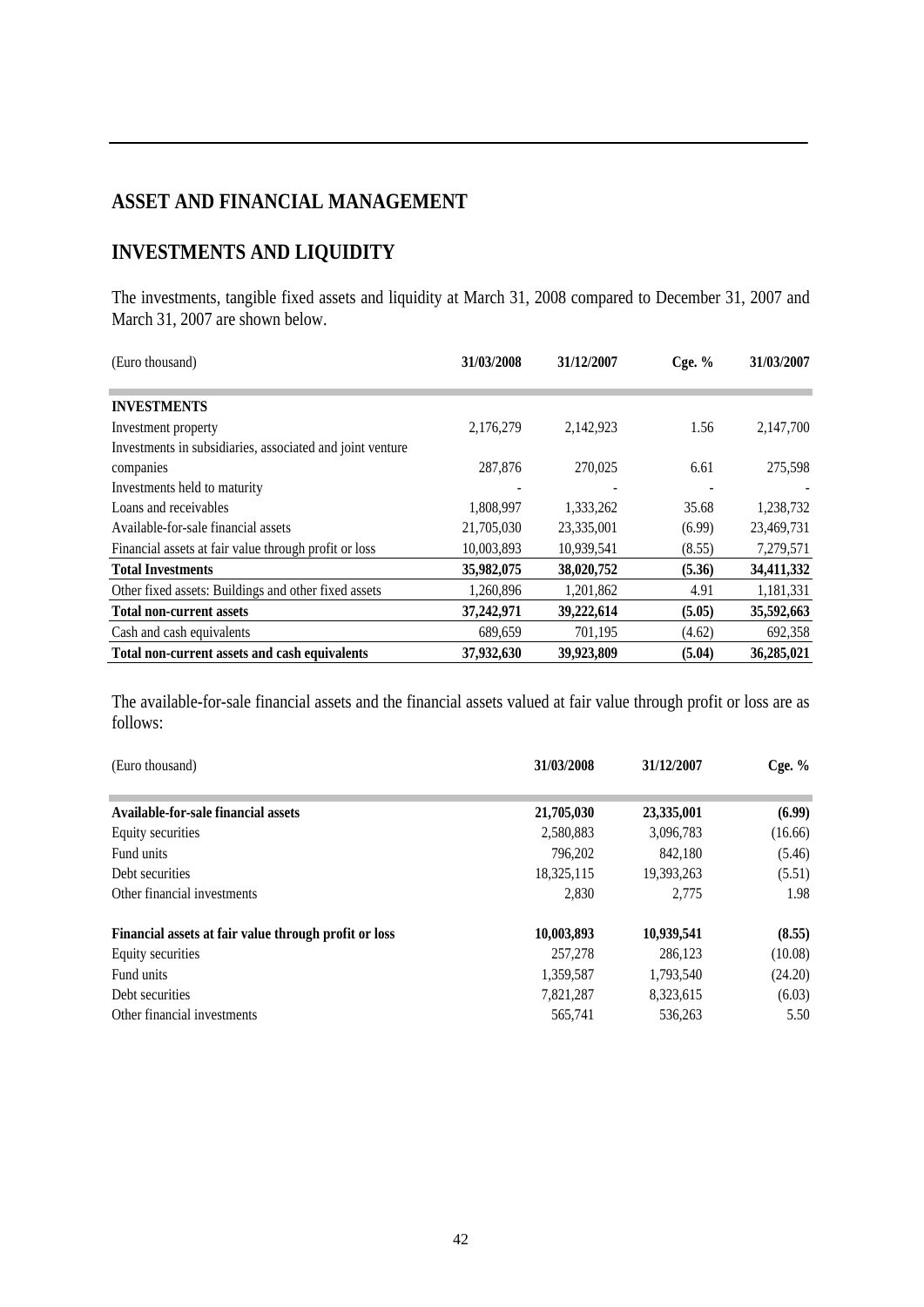The account **Investment property** includes the buildings held by the Group for investment purposes, therefore held for rental to third parties or for capital appreciation. The gross carrying value was Euro 2,450 million, of which Euro 691 million related to the land component, while the depreciation provision amounted to Euro 274 thousand. The increase in the first quarter, amounted to Euro 44 million, is due for Euro 21 million to the payment on account on the future acquisitions of the Tikal R.E. Fund relating to the buildings under construction in Pero (MI), for Euro 3 million deriving from the consolidation of the subsidiary DDOR Novi Sad ADO, while the residual amount refers to incremental costs in the period.

The account **Investments in Subsidiaries, Associated and Joint Venture Companies** includes the investments in associated companies, which were valued under the equity method, in addition to the carrying value of some investments in subsidiaries which are not fully consolidated, either due to the insignificant value for the purposes of a true and fair presentation of the accounts or as the companies are under restructuring or are non operating.

The most significant investments are those held by the Parent Company in the subsidiary Fin. Priv. S.r.l. for Euro 51 million and by the subsidiary Saifin-Saifinanziaria in the associated company Finadin S.p.A. for Euro 43 million, as well as that held by Immobiliare Lombarda in Igli (Euro 106 million), City Life (Euro 46 million) and Progetto Alfiere (Euro 5 million).

The **Loans and Receivables** includes debt securities of Euro 103 million (Euro 102 million at December 31, 2007), time deposit operations for Euro 419 million (Euro 30 million at December 31, 2007) and loans on life policies of Euro 65 million (Euro 67 million at December 31, 2007). They also include the reinsurance deposits at the ceding companies for Euro 32 million (Euro 32 million at December 31, 2007) and receivables from sub-agents for the indemnities paid to the former agents for Euro 209 million (Euro 209 million at December 31, 2007).

The account also includes loans provided by Finitalia to its customers for Euro 175 million (Euro 169 million at December 31, 2007), as well as the receivables of the subsidiaries BANCASAI and Banca Gesfid from other credit institutions for deposits and loans to the bank's customers for Euro 482 million (Euro 472 million at December 31, 2007).

The account also includes a loan of approx. Euro 166 million (Euro 165 million at 31/12/2007) against the forward sale of Intesa SanPaolo shares owned by the Parent Company through the mandatory convertible exclusively in Intesa SanPaolo shares, issued by the subsidiary SAINTERNATIONAL in September 2004. This receivable was discounted, considering the time period of the maturity of the underlying forward sale of the mandatory issue. The positive effect on the income statement for the period was approx. Euro 1.3 million.

With reference to the **Investments held to maturity**, the Group did not consider it appropriate, in line with the management strategy of the portfolio, to record any financial instrument under this category.

The **available-for-sale financial assets** include bonds and equity securities not otherwise classified. Although a residual category, they represent the largest category of financial instruments, in line with the characteristics and purposes of the insurance activities.

In particular, the account includes debt securities of Euro 18,325 million (Euro 19,393 million at December 31, 2007), equity securities of Euro 2,581 million (Euro 3,097 million at December 31, 2007), as well as units in investment funds of Euro 796 million (Euro 842 million at December 31, 2007) and other financial investments of Euro 3 million (Euro 3 million at December 31, 2007). The decrease of the available-for-sale financial assets is due to the deconsolidation of Po Vita S.p.A. of Euro 861 million, while the contribution of the newly consolidated DDOR Novi Sad ADO contributed Euro 27 million.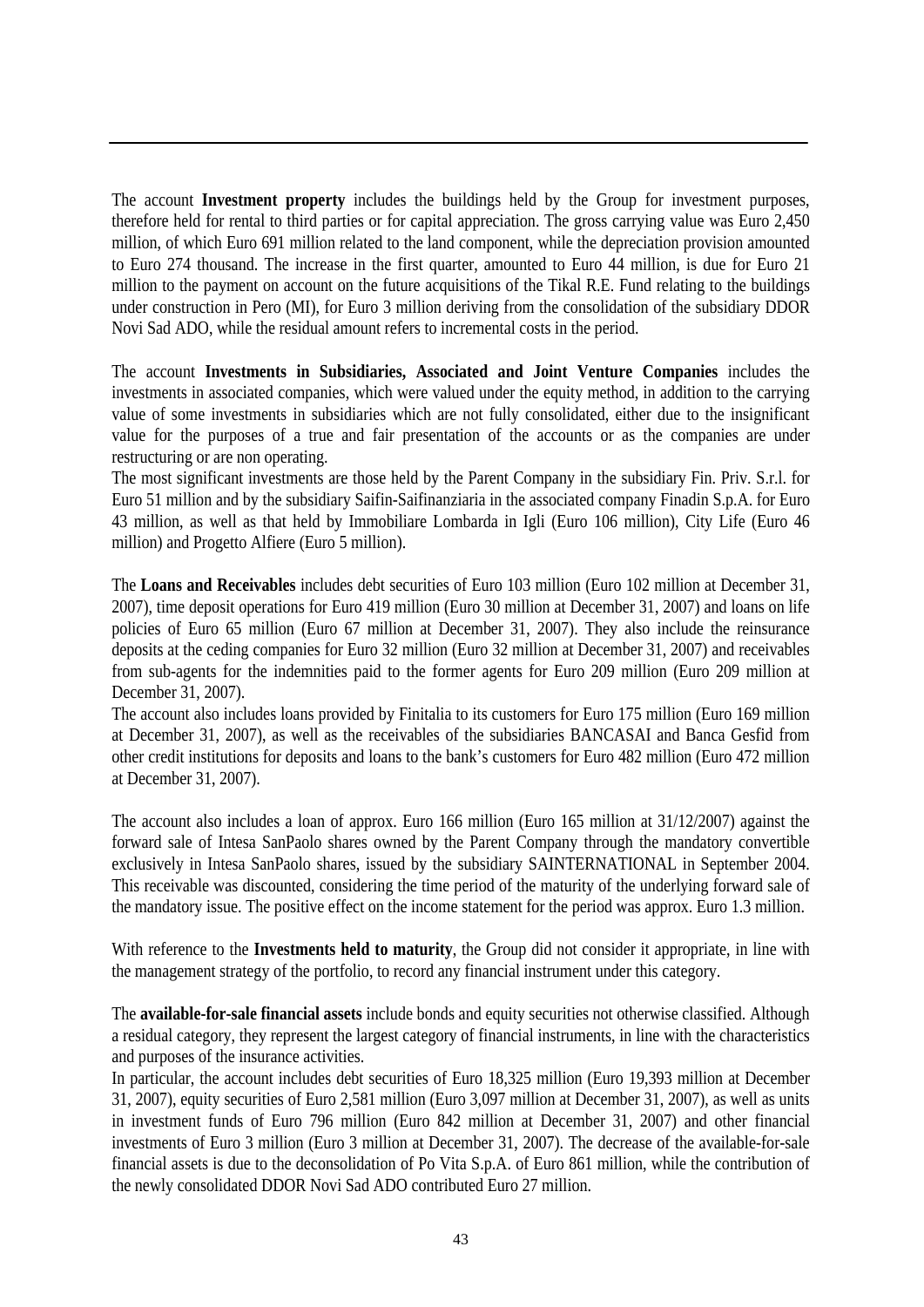The **Financial assets valued at fair value through profit or loss** includes the securities held for trading as well as those designated by the group in this category.

This account includes the investments and the financial instruments relating to insurance contracts or investments issued by insurance companies for which the investment risk is borne by the policyholders.

The account therefore includes debt securities of Euro 7,821 million (Euro 8,324 million at December 31, 2007), equity securities of Euro 257 million (Euro 286 million at December 31, 2007), units in investment funds of Euro 1,360 million (Euro 1,794 million at December 31, 2007) and other financial investments of Euro 566 million (Euro 536 million at December 31, 2007). The decrease of the financial assets valued at fair value through profit or loss is in part due to the deconsolidation of Po Vita S.p.A. (contribution to consolidation at December 31, 2007 of Euro 1,166 million): limited the contribution of the newly acquired DDOR Novi Sad (Euro 7 million).

In relation to the composition of the financial instruments reference should be made to the table on the investment situation below.

In relation to the **Tangible fixed assets**, they also include the property inventories for which the criteria of IAS 2 was applied. In particular this account includes over Euro 756 million (Euro 746 million at December 31, 2007) relating to the investment properties of the subsidiary Immobiliare Lombarda S.p.A.

#### **Net technical reserves**

The net technical reserves are as follows:

| (Euro thousand)                                 | 31/03/2008 | 31/12/2007 | Cge. $%$ | 31/03/2007 |  |
|-------------------------------------------------|------------|------------|----------|------------|--|
| <b>Non-Life technical reserves</b>              |            |            |          |            |  |
|                                                 |            |            |          |            |  |
| Unearned premium reserve                        | 2,513,577  | 2,498,348  | 0.61     | 2,406,676  |  |
| Claims reserve                                  | 8,258,153  | 8,393,164  | (1.61)   | 8,469,532  |  |
| Other reserves                                  | 16,326     | 14,463     | 12.88    | 10,498     |  |
| <b>Total Non-Life reserves</b>                  | 10,788,056 | 10,905,975 | (1.08)   | 10,886,706 |  |
|                                                 |            |            |          |            |  |
| Life technical reserves                         |            |            |          |            |  |
| Actuarial reserves                              | 13,870,151 | 14,804,316 | (6.31)   | 13,699,317 |  |
| Reserve for sums to pay                         | 244.117    | 277,110    | (11.91)  | 207,116    |  |
| Technical reserves where the investment risk is |            |            |          |            |  |
| borne by policyholders                          | 4,307,819  | 4,559,320  | (5.52)   | 1,349,883  |  |
| Other reserves                                  | (140,005)  | (108,964)  | 28.49    | 144,786    |  |
| <b>Total Life Reserves</b>                      | 18,282,082 | 19,531,782 | (6.40)   | 15,401,102 |  |
| <b>Total</b>                                    | 29,070,138 | 30,437,757 | (4.49)   | 26,287,808 |  |

The technical reserves of the Non-Life Division at March 31, 2008 include the unearned premium reserve of Euro 2,514 million, calculated under the pro-rata basis, and the claims reserve of Euro 8,258 million.

The other technical reserves of the Non-Life Division include the ageing reserve of the health division, calculated in accordance with the national regulations: this is created against the greater insurance risk due to the ageing of the policyholders.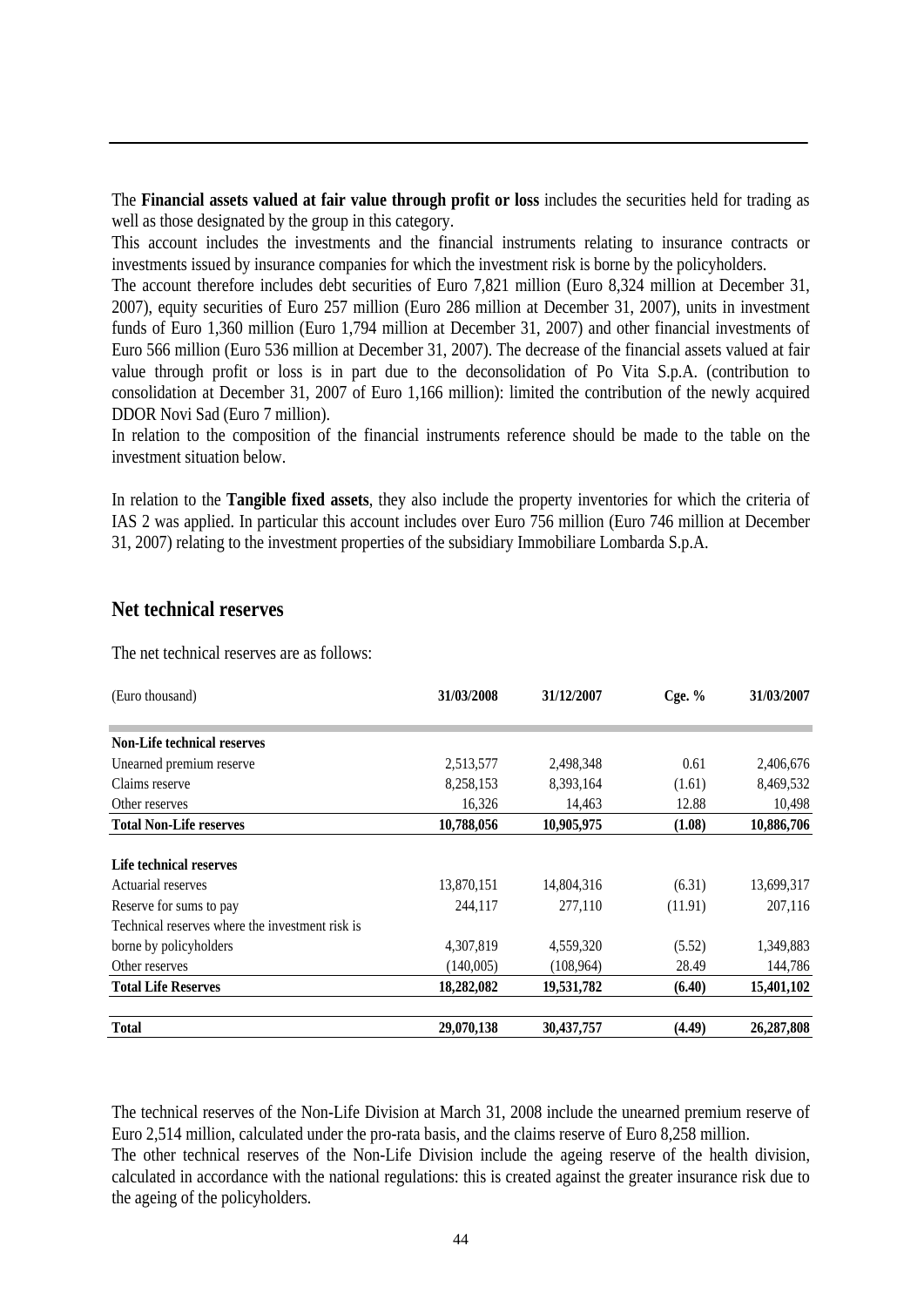The contribution of the newly acquired DDOR Novi Sad ADO totalled Euro 120 million.

The technical reserves of the Life Division are those relating to insurance contracts and investment contracts with discretionary participation elements as per IFRS 4. This account does not include the liabilities relating to the policies (prevalently index and unit-linked) which, having an insignificant insurance risk, are governed by IAS 39 (Financial instruments) and are therefore recorded under financial liabilities. The decrease of the Life technical reserves is attributable, for Euro 1,327 million, to the deconsolidation of Po Vita S.p.A. The contribution of the newly acquired DDOR Novi Sad ADO totalled Euro 7 million.

In addition, the technical reserves of the Life Division decreased, compared to the value calculated in accordance with Italian GAAP, by Euro 268 million due to the accounting of the deferred liabilities towards policyholders, consequent of the application of the shadow accounting technique as per IFRS 4.

### **Financial liabilities**

Within the financial liabilities a separation was made between operating debt and financial debt. In particular the operating debt relates to the financial liabilities where there is a correlation with a specific asset account.

The breakdown of the financial liabilities is shown below:

| (Euro thousand)                                            | 31/03/2008 | 31/12/2007 | $C$ ge. $%$ | 31/03/2007 |
|------------------------------------------------------------|------------|------------|-------------|------------|
|                                                            |            |            |             |            |
| <b>Financial liabilities</b>                               |            |            |             |            |
| Sub-ordinated liabilities                                  | 815.459    | 820,007    | (0.55)      | 805,423    |
| Financial liabilities at fair value through profit or loss | 3,956,700  | 5,031,453  | (21.36)     | 4,663,074  |
| Other financial liabilities                                | 1,706,234  | 1.334.227  | 27.88       | 1,407,584  |
| <b>Total financial liabilities</b>                         | 6,478,393  | 7,185,687  | (9.84)      | 6,876,081  |

For the **Subordinated liabilities** account, reference should be made to the section below on debt.

The account **Financial liabilities valued at fair value through profit or loss** includes at March 31, 2008 Euro 3,872 million (Euro 4,950 million at December 31, 2007) relating to liabilities from financial contracts issued by insurance companies, treated under the deposit accounting method which, substantially, requires the recognition in the income statement of only the profit margins and the recording under financial liabilities of the premiums written.

The reduction is due in part to the deconsolidation of Po Vita S.p.A. (contribution to consolidation at December 31, 2007 of Euro 673 million).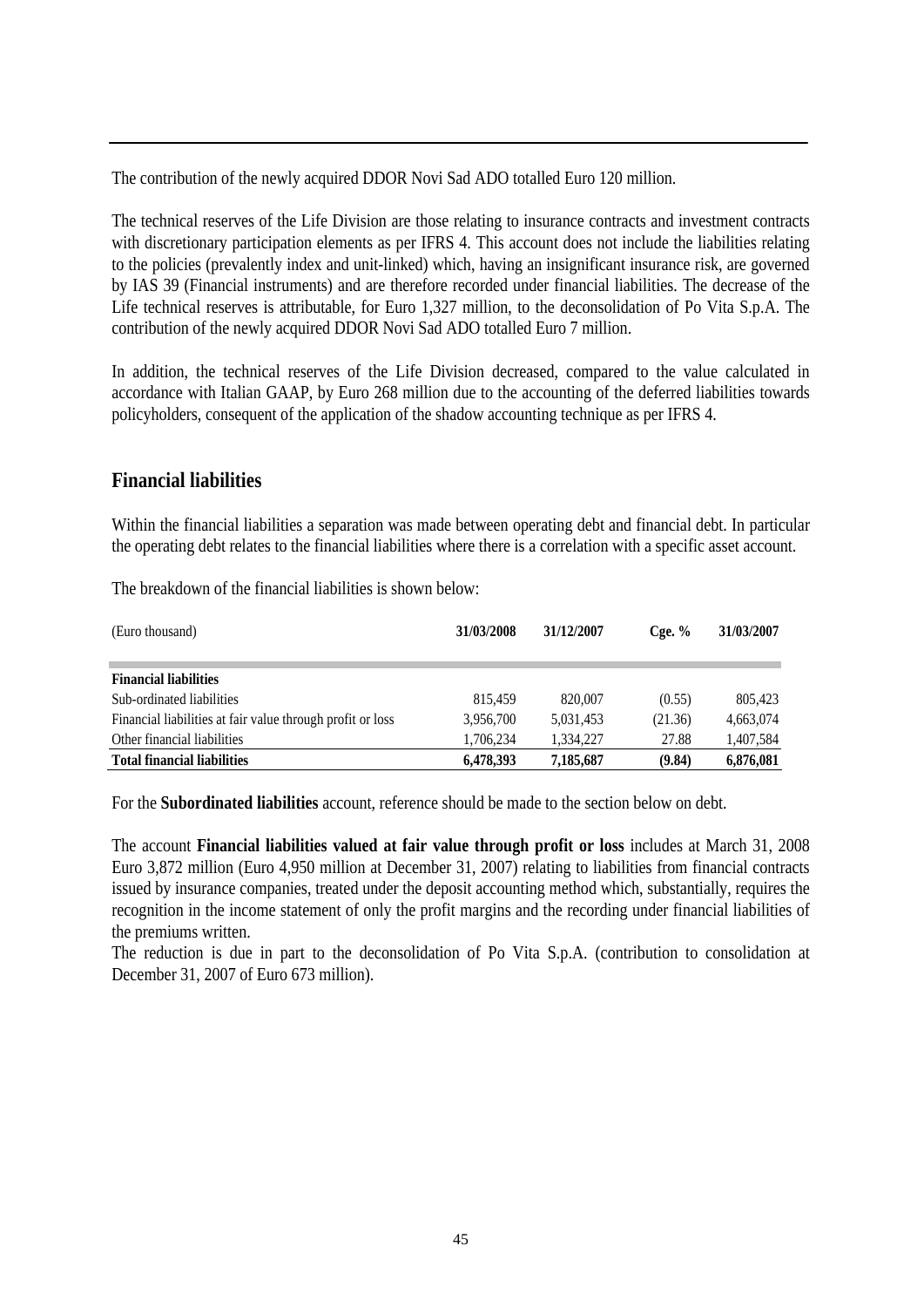The **Other financial liabilities** include Euro 371 million (Euro 354 million at December 31, 2007) relating to customer deposits at the subsidiary BANCASAI and Banca Gesfid, In addition, Euro 178 million (Euro 181 million at December 31, 2007 ) relates to the payable for a nominal amount of Euro 180.4 million by the subsidiary Sainternational and repayable exclusively in Intesa SanPaolo shares owned.

The account also includes Euro 16 million (Euro 16 million at December 31, 2007) relating to investment contracts signed by life policyholders valued in accordance with the amortised cost method. It also includes Euro 139 million (Euro 51 million at December 31, 2007) relating to time deposit operations on loans agreed by the subsidiary SAI Mercati Mobiliari. The residual refers principally to deposits with reinsurers.

#### **GROUP DEBT**

Information is provided below of the financial debt accounts, which is the total amount of the financial liabilities for which it is not possible to establish a correlated specific asset account. The situation is summarised in the table below.

| (in Euro millions)        | 31/03/2008 | 31/12/2007 | Change |  |
|---------------------------|------------|------------|--------|--|
| Subordinated loans        | 815.5      | 820.0      | (4.5)  |  |
| Mandatory SAInternational | 183.6      | 180.7      | 2.8    |  |
| Bank and other borrowings | 628.6      | 346.6      | 282.0  |  |
| Total debt                | 1.627.6    | 1.347.3    | 280.2  |  |

The account **Subordinated loans** includes the loan of the Parent Company received from Mediobanca in July 2003 while at the same time repaying the previous loan agreed on December 12, 2002.

The loan, of a nominal amount of Euro 400 million, was undertaken to increase the constituting elements of the solvency margin.

With regard to the subordinated loan of Euro 400 million already in place with Mediobanca, the Parent Company agreed with this latter, with prior authorisation from Isvap:

- some contractual changes to the subordinated loan, among which, the reduction of the interest rate, from Euribor at 6 months +265 basis points to Euribor at 6 months +180 basis points;
- a further subordinated loan for a fixed period of 20 years totalling Euro 100 million at an interest rate of Euribor at 6 months +180 basis points, with the same conditions of the previous subordinated loan;
- the signing, on July 14, 2006, of a new subordinated loan totalling Euro 300 million, half by Fondiaria-SAI and half by Milano Assicurazioni. This loan provides for interest at Euribor at 60 months +180 basis points and is repayable in five equal annual instalments from the  $16<sup>th</sup>$  anniversary of the loan.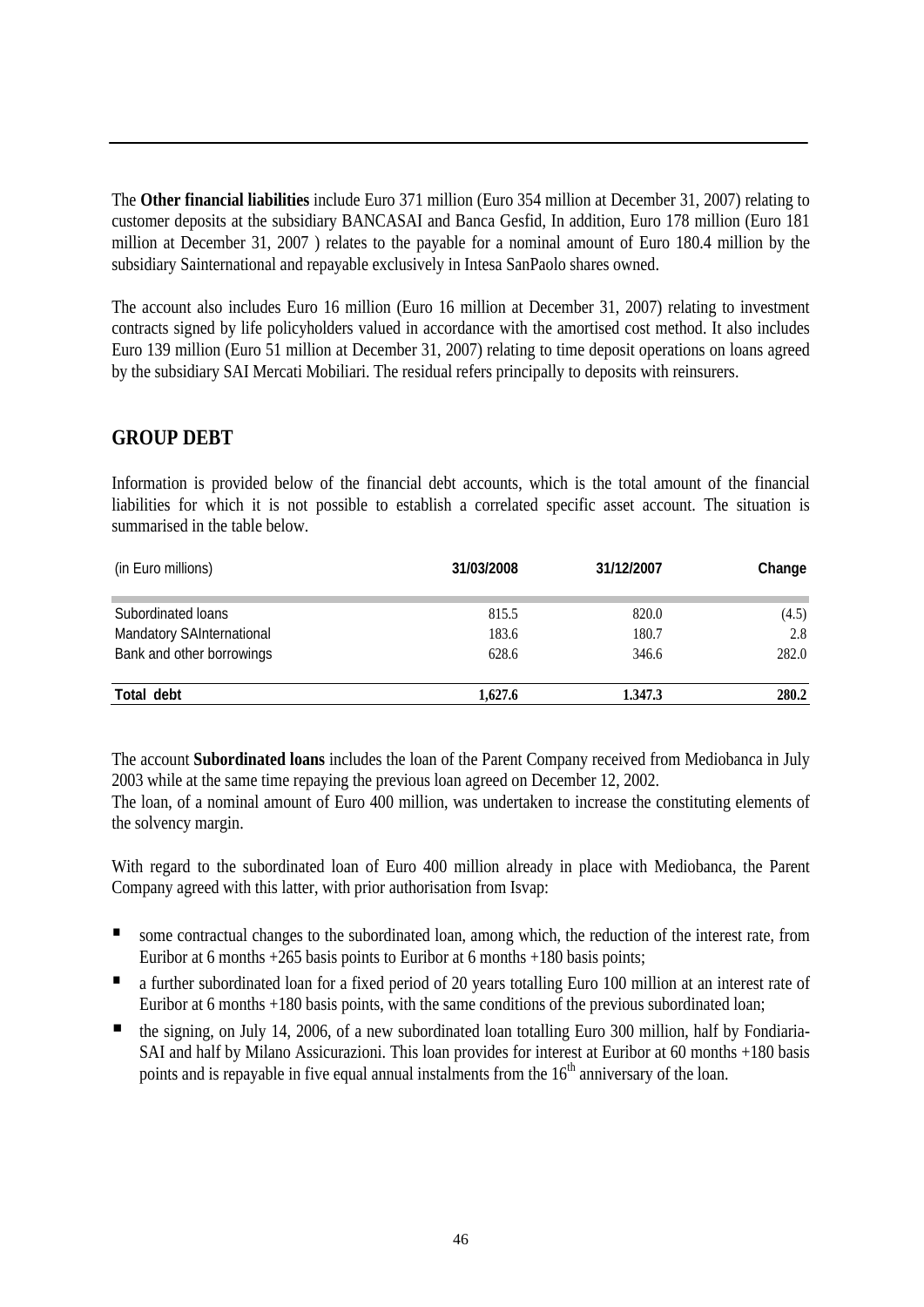The account "Subordinated loans" also includes the subordinated loans of BPM Vita received during 2003. This relates to four subordinated loans totalling Euro 16 million divided 50% with Banco Popolare di Milano and 50% with Banca di Legnano. Two loans expire on June 27, 2008 and have an interest rate of Euribor at 12 months increased by 0.75%; while the other two loans have an undetermined expiry and an interest rate at Euribor at 12 months increased by 2.50%.

On September 27, 2004, the Luxembourg subsidiary Sainternational S.A. launched a Convertible and Repayable Bond exclusively with Intesa SanPaolo ordinary shares owned by Fondiaria-SAI, with maturity on September 29, 2010. The securities to service the loan are listed on the Luxembourg Stock Exchange. The bonds, of a total nominal value of Euro 180,400 thousand, will be repayable on maturity through the delivery of 44,000,000 Intesa SanPaolo ordinary shares, formally owned by Fondiaria-SAI, at the exchange price of Euro 4.10 per share, and therefore with a premium of 35.13% compared to the prices of the Intesa SanPaolo ordinary shares at the moment of the definition of the offer price. The annual coupon of the bonds and the return on maturity are 6.10%.

With reference to **Bank payables and other lenders**, amounting to Euro 628.6 million, the most significant amounts are reported below:

- Euro 251.8 million refers to a senior loan signed on January 11, 2008 between Fondiaria-SAI S.p.A. and Mediobanca for a nominal amount of Euro 250 million in order to temporarily support the financial needs of the Parent Company, while awaiting more favourable market conditions for the placement of the hybrid bond which has already been described in the section relating to debt at December 31, 2007. The loan was received in one single amount on January 25, 2008.
- Euro 239.3 million refers entirely to the consolidated debt of the subsidiary Immobiliare Lombarda. These relate to the renegotiation of the debt of the acquired Immobiliare Lombarda, in accordance with the merger project which represented one of the requirements. During 2007, the subsidiary received a bank loan of Euro 83 million against the acquisition of the investments in IGLI S.p.A., Sintesi Seconda S.r.l. and S.E.I.S. S.p.A. The loans are generally based on Euribor at 6 months with a credit spread of 0.9%. The maturity dates are variable up to December 31, 2012. These loans are subject to some covenants which must be respected for the duration of the loans;
- Euro 106.7 million refers to the loan of the Tikal R.E. Closed Real Estate Fund with Intesa SanPaolo, with this latter as Bank Organiser, Agent and Lender. The purpose of the loan is to improve the return on own capital and therefore the capital invested by the participants. The amount involves a total credit line of Euro 280 million, utilised for investments in new projects and to undertake improvements in view of future sales and incremental returns. The cost of the loan is Euribor plus a variable credit spread between 70 and 110 b.p. The Fund, since the previous year, has utilised two credit instruments, in application of a hedging policy on the potential risk of an increase in interest rates on the loan granted;
- Euro 11.3 million refers to the debt received from credit institutions by the subsidiary SCAI;
- The residual amounts relates to other insignificant payable positions;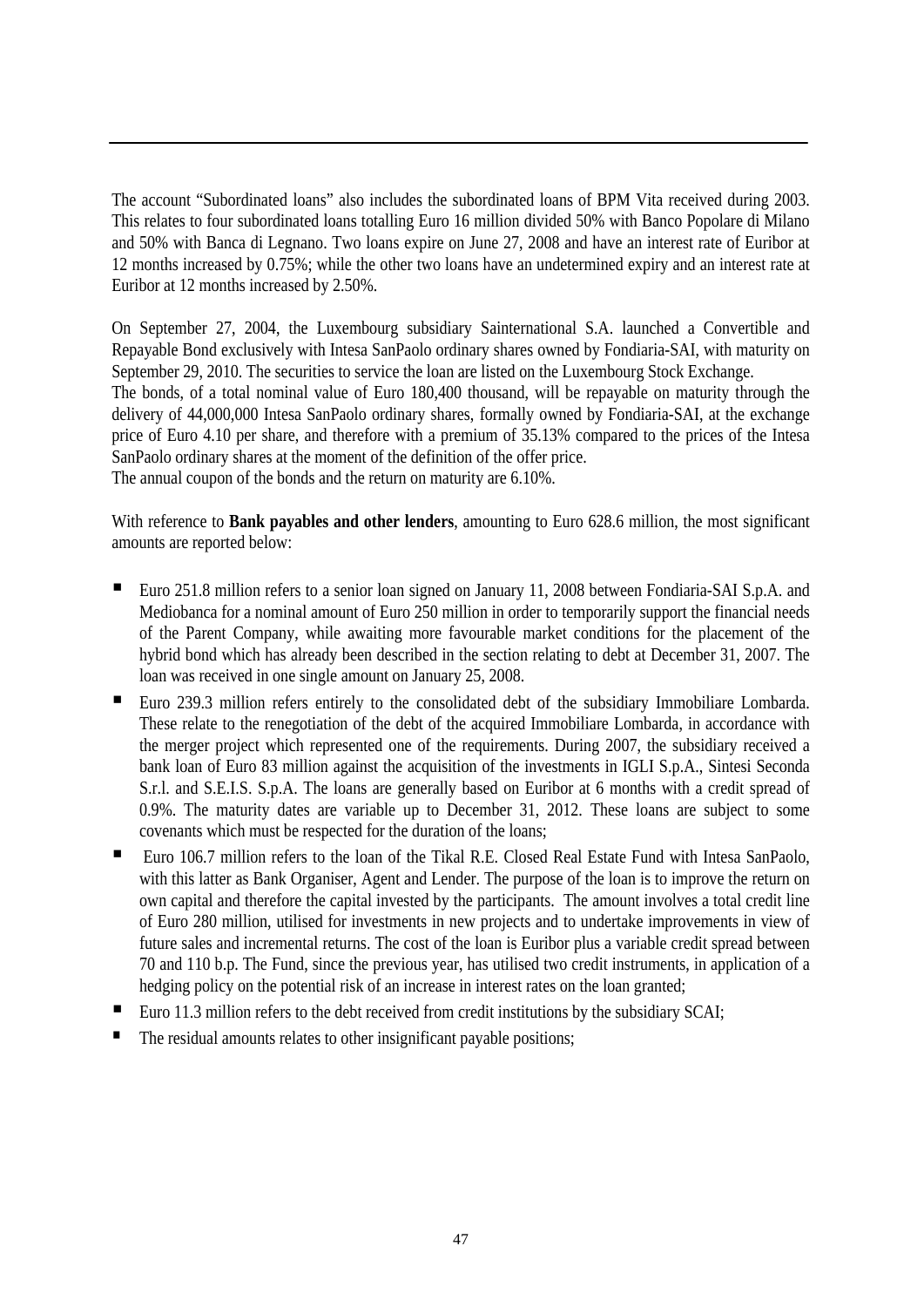## **INVESTMENT MANAGEMENT**

At operating level, the activities undertaken by Fondiaria-SAI in the first quarter, in the bond segment, saw low levels of trading in the Non-Life portfolio, and targeted purchases of between 1 and 1.5 years, in consideration of the negative curve of the forward Euro returns due to the benchmark rate of 4% set by the European Central Bank.

The Covered Bonds Portfolio were also rebalanced, as were issues with rating AAA and higher returns compared to the Italian bond securities on many maturities within three years, favouring the presence especially in the Non-Life segment.

In the Life segment, against an overall reduced exposure in duration terms, the Corporate quota increased significantly, developing a careful Stock picking activity on the one hand and participation of new issues on the other.

Benefit was taken from a particularly stressed asset class in terms of valuations and prices to obtain good returns, in targeted sectors, without excessive duration.

On the equity side, the first quarter of 2008 saw strong pressure on all the international equity markets. Given the scenario of high volatility and strong uncertainty, the activity undertaken by the Company in the first quarter at equity level, was characterised by a reduction of the equity holdings by approx. 20% at the beginning of January. This reduction principally characterised sectors related to the economic cycle (cyclicals and industrials), but also more defensive sectors such as utilities which had reached excessive valuations.

With reference to the Parent Company, the bond sector represents, at the end of the first quarter of 2008, 71.7% of the total portfolio, with a total duration of 4.9.

The Non-Life Division is composed of 66.1% of fixed income bonds, 25.8% variable rate and a residual 8.1% in Time Deposits.

The total duration of the portfolio is 1.62 years and the return on the Non-Life portfolio is equal to 4.21%.

The Life Division has a higher fixed rate asset allocation (85.1%), compared to the variable quota of the same class (14.9%), with a total duration of the portfolio of 5.94 years and a return of 4.98%.

With reference to Milano Assicurazioni, the bond sector represents, at the end of the first quarter of 2008, 78.7% of the total portfolio, with a total duration of 3.7.

The Non-Life Division is composed of 74.6% of fixed income bonds, 18.1% at variable rate and a residual 7.3% in Time Deposits.

The total duration of the portfolio is 1.57 years and the return on the Non-Life portfolio is equal to 4.56%.

The Life Division has an asset allocation of a fixed rate of 77.8%, a higher variable quota (22.2%), with a total duration of the portfolio of 5.51 years and a return of 5.23%.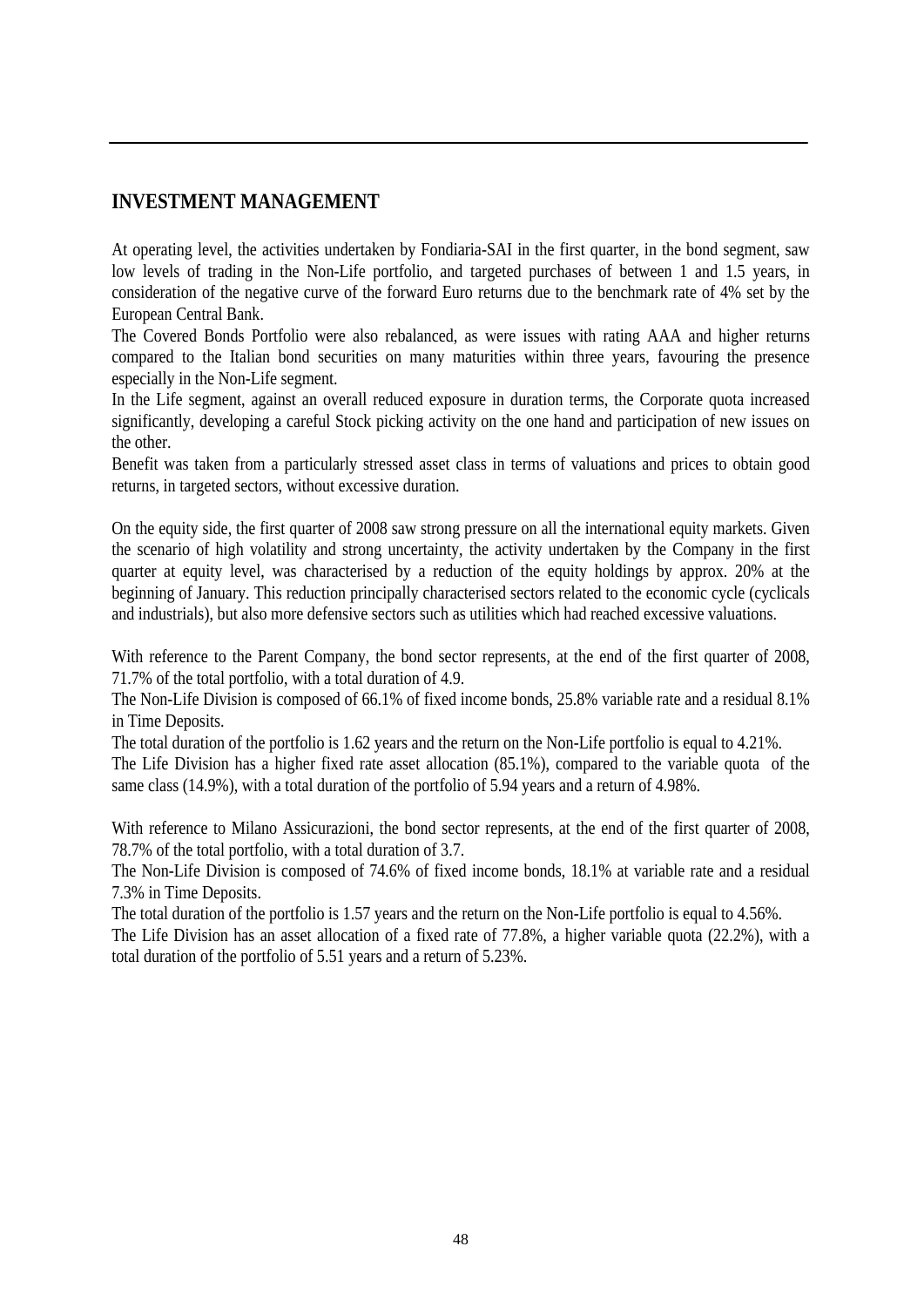## **TREASURY SHARES, SHARES OF THE HOLDING COMPANIES AND ITS SUBSIDIARIES**

At March 31, 2008 and at December 31, 2007, the Parent Company holds treasury shares and shares in the parent company Premafin Finanziaria as shown in the table below:

| (Euro thousand)                        | 31/03/2008    | 31/12/2007        |               |                   |
|----------------------------------------|---------------|-------------------|---------------|-------------------|
|                                        | <b>Number</b> | <b>Book value</b> | <b>Number</b> | <b>Book value</b> |
| Treasury shares held by:               |               |                   |               |                   |
| Fondiaria-SAI                          | 1,780,000     | 60,352            | 1,780,000     | 60,352            |
| Milano Assicurazioni                   | 8,382,557     | 209,900           | 8,382,557     | 209,900           |
| Sai Holding                            | 1,200,000     | 28,306            | 1,200,000     | 28,306            |
| <b>Total</b>                           | 11,362,557    | 298,558           | 11,362,557    | 298,558           |
| Saving treasury shares held by:        |               |                   |               |                   |
| Fondiaria – SAI                        | 800,000       | 16,739            | 568,051       | 12,403            |
| Total                                  | 800,000       | 16,739            | 568,051       | 12,403            |
| Shares of the holding company held by: |               |                   |               |                   |
| Fondiaria-SAI                          | 18,340,027    | 30.499            | 18,340,027    | 35,671            |
| Milano Assicurazioni                   | 9,157,710     | 15.229            | 9.157.710     | 17,812            |
| Saifin - Saifinanziaria                | 66,588        | 111               | 66,588        | 130               |
| Total                                  | 27.564.325    | 45,839            | 27.564.325    | 53,613            |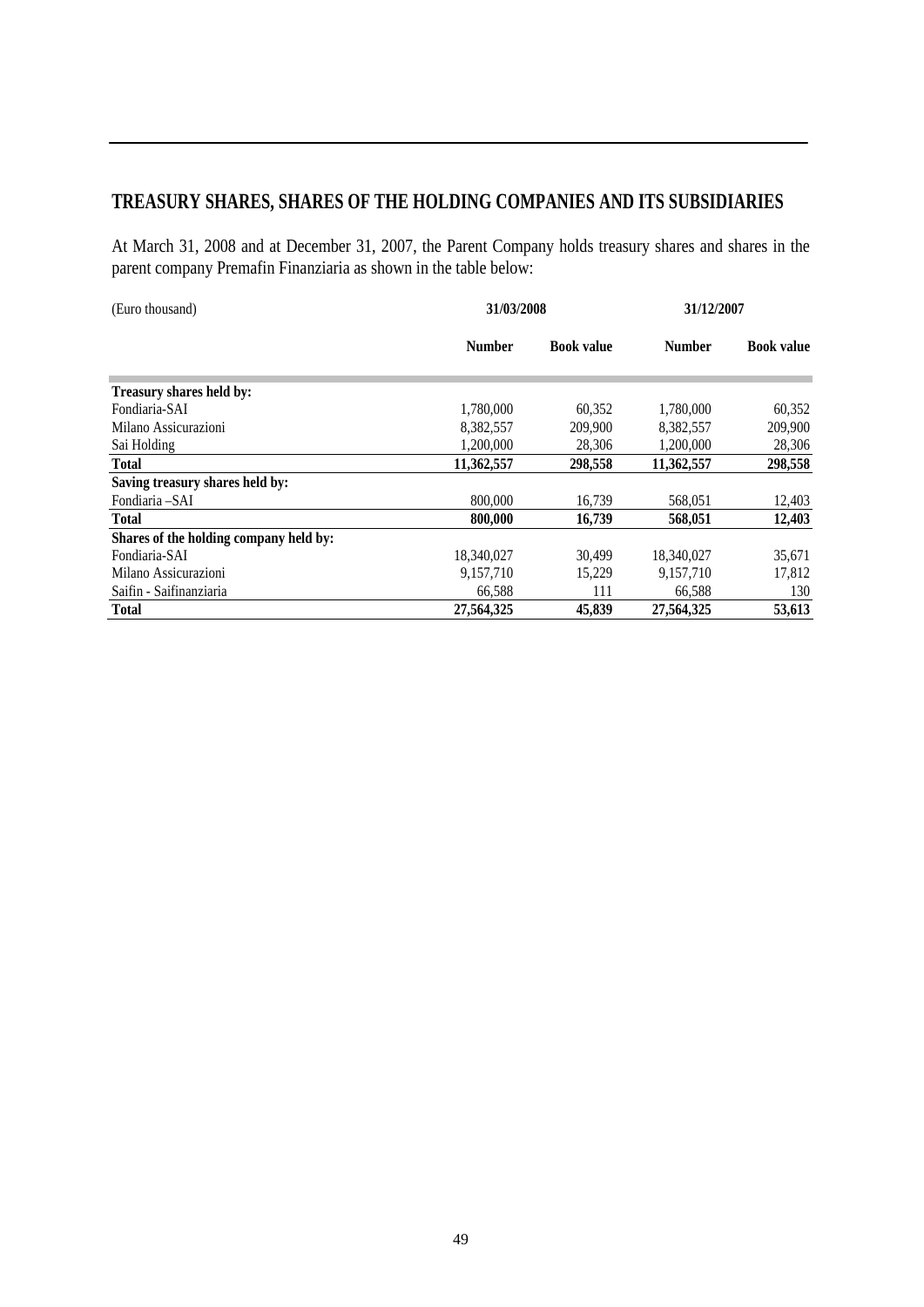### **OTHER INFORMATION**

#### **Sales organisation and personnel**

The personnel of the Fondiaria-SAI Group at March 31, 2008 is as follows:

|                            | 31/03/2008 | 31/12/2007 |
|----------------------------|------------|------------|
| Italian companies          | 6,180      | 6,101      |
| of which Parent Company:   | 2,660      | 2,623      |
|                            |            |            |
| Foreign companies          | 2.346      | 90         |
| Fondiaria-SAI S.p.A. Group | 8,526      | 6,191      |

The significant increase in the number of employees in the first quarter of 2008 is due to the acquisition of the company DDOR Novi Sad on January 31, 2008.

In addition the employees of the foreign companies include 578 brokers.

With reference to the first quarter of 2008, the national distribution of the Fondiaria-SAI Agents was as follows:

|              | <b>SAI Mandate</b> | Fondiaria<br><b>Mandate</b> | <b>Total</b><br>at 31/03/2008 | <b>Total</b><br>at 31/12/2007 |
|--------------|--------------------|-----------------------------|-------------------------------|-------------------------------|
| North        | 408                | 251                         | 659                           | 664                           |
| Centre       | 148                | 161                         | 309                           | 312                           |
| South        | 220                | 142                         | 362                           | 362                           |
| <b>TOTAL</b> | 776                | 554                         | 1,330                         | 1,338                         |

With reference to the Group it is noted that in the first quarter of 2008 there were 3,885 agencies (3,769 at December 31, 2007), operating through 2,958 sales points (2,934 at December 31, 2007) representing the traditional distribution channel.

The increase in the number of agencies is also due in this case to the acquisition of the company DDOR Novi Sad which in the first quarter of 2008 had 74 agencies.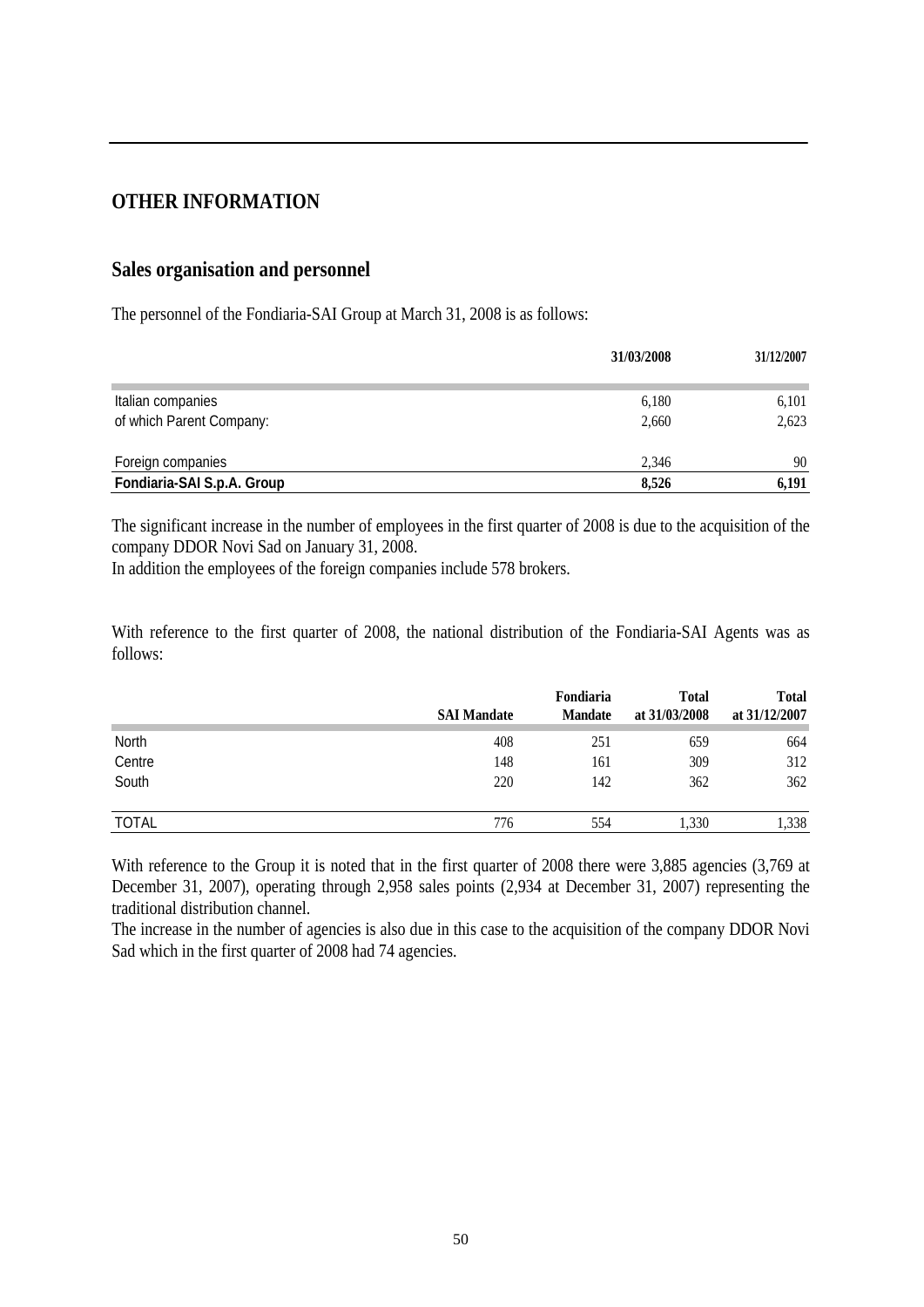#### **Stock options plans, information on warrants and dividends**

On July 14, 2006, the Board of Directors of Fondiaria-SAI approved the assignment of options of the Fondiaria-SAI 2006-2011 stock option plan for executive directors and management of Fondiaria-SAI, of its subsidiaries and of the parent company for the purchase of Fondiaria-SAI saving shares.

Consequently, in accordance with IFRS 2 "Share-based payments", the implicit costs relating to the above stock option plan were determined. Through appropriate evaluation models, the fair value of the options were determined, consequently increasing personnel costs by Euro 2.2 million, and also recording this in a net equity reserve.

As the plan involves some executive directors and management of the subsidiaries Milano Assicurazioni and Immobiliare Lombarda, the economic effects of the stock option plan are also recorded in the financial statements of these companies for their share. On the other hand, the consolidated financial statements of Fondiaria-SAI do not include the cost of the options assigned to the executive directors and management of its parent company. The total cost of the plan is estimated, for the Fondiaria-SAI Group, at Euro 36 million, of which Euro 26 million was expensed in previous years.

| (in Euro)                              | <b>Number</b><br>options<br>granted | <b>Residual life</b> | Value<br>of option | <b>Total cost</b> | Cost at<br>31/03/2008 |
|----------------------------------------|-------------------------------------|----------------------|--------------------|-------------------|-----------------------|
| Tranche A                              | 5,178,560                           | $\overline{0}$       | 2,792              | 14,345,862        |                       |
| Tranche B                              | 3,883,920                           |                      | 2.708              | 10,433,218        | 1,298,800             |
| Tranche C                              | 3,883,920                           | $\overline{c}$       | 2.809              | 10,822,218        | 898,560               |
| <b>Total Fondiaria-SAI Group</b>       | 12,946,400                          |                      |                    | 35,601,298        | 2,197,360             |
| Options granted to the holding company | 2,053,600                           |                      |                    |                   |                       |
| <b>Total</b>                           | 15,000,000                          |                      |                    |                   |                       |

In the quarter, no stock options were converted, while a total of 264,268 warrants were presented for conversion. Following the exercise of these options a total of 66,067 ordinary shares were issued (receiving Euro 2.08 per share, of which Euro 1.08 as share premium, totalling Euro 137 thousand).

We recall, in addition, that on May 22, 2008, following the allocation of the 2007 net profit as approved by the Shareholders' Meeting on April 23, 2008, the dividend will be paid of Euro 1 per ordinary share and Euro 1.052 for each saving share.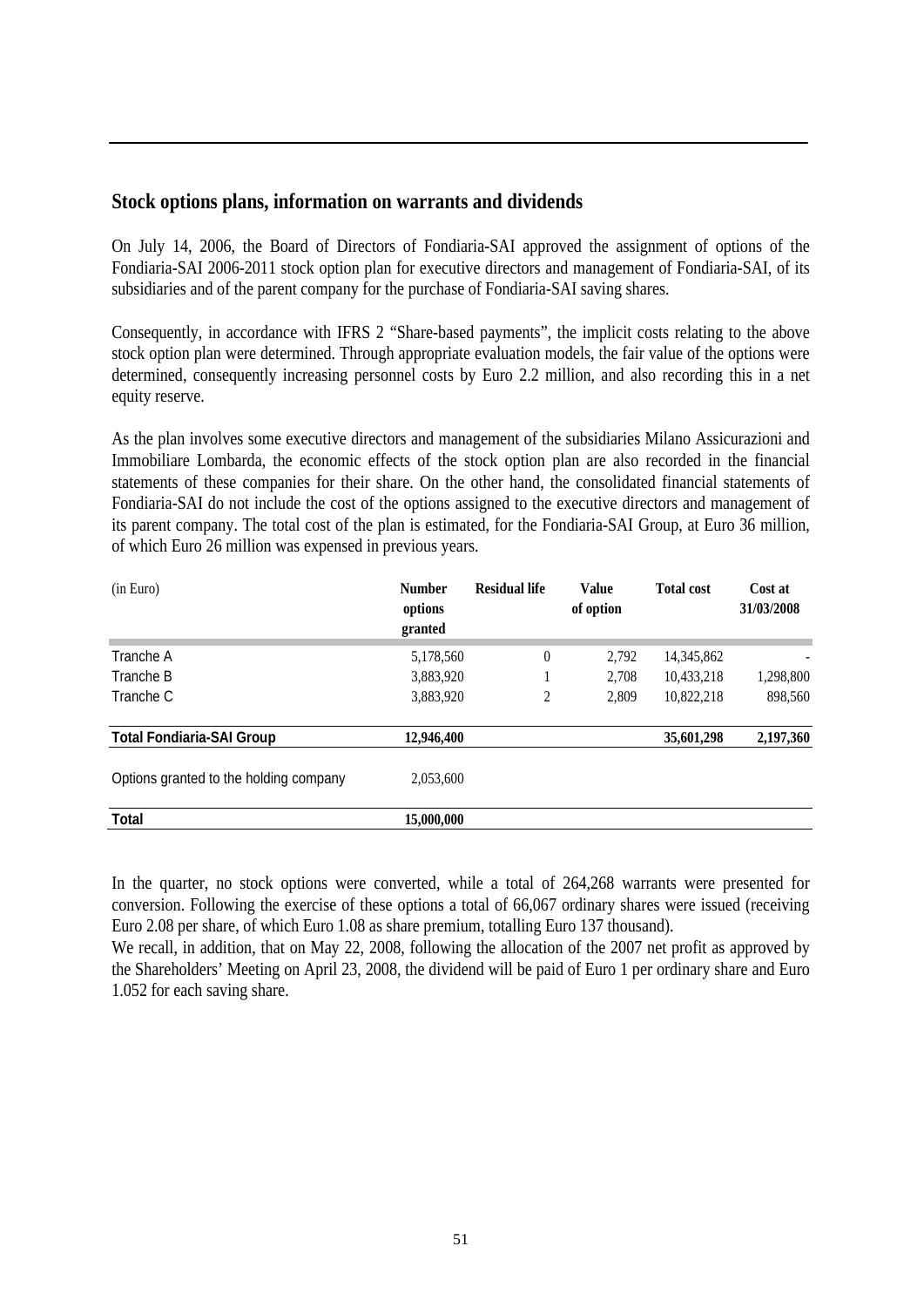## **Launch by Fondiaria-SAI of a share swap public offer on the shares of Immobiliare Lombarda for payment of shares in Milano Assicurazioni, for the purpose of the delisting of Immobiliare Lombarda.**

### **Fondiaria-SAI Group Corporate/industrial restructuring project**

In the meeting of January 30, 2008, following a careful examination of the current strategic commercial position of the Group on the market, in view of the numerous acquisitions in recent years which has changed the competitive scenario (also due to recent regulations), as well as the recent trend in financial markets, the Board of Directors of Fondiaria-SAI examined an overall industrial/corporate reorganisation project of the Group concerning the real estate activities managed by the subsidiary Immobiliare Lombarda S.p.A., in addition to the activities of some subsidiary insurance companies.

In particular, the possibility was examined of undertaking a project to internalise all of the real estate activities managed by the subsidiary Immobiliare Lombarda through a market operation to acquire all of the share capital of the company, the delisting of the company and the subsequent restructuring of the real estate activities within Fondiaria-SAI and Milano Assicurazioni.

The complex project, as previously described, also includes a restructuring of the non-listed companies with a direct commercial presence on the market, concentrating the activities undertaken by the subsidiaries SASA Assicurazioni e Riassicurazioni S.p.A. (hereafter: SASA), SASA VITA S.p.A. (hereafter: SASA VITA) and LIGURIA ASSICURAZIONI S.p.A. (hereafter: LIGURIA), into the subsidiary Milano Assicurazioni, through the conferment/merger of these companies.

In the above-mentioned meeting of January 30, 2008, the Board therefore approved the launch by Fondiaria-SAI of a voluntary public purchase and exchange offer (hereafter "Offer" or "Public and Exchange Offer") concerning all of the ordinary shares of Immobiliare Lombarda not held by the Group (and therefore with exclusion of the holdings held by Fondiaria-SAI, equal to 50.1%, and of the subsidiary Milano Assicurazioni, equal to 11.1%) and corresponding to a share of approx. 38.8% of the share capital of the company.

The Board meeting of February 19, 2008 of Fondiaria-SAI therefore approved the Offer document pursuant to articles 102 and thereafter of Legislative Decree No. 58/98 and the subscription procedure to the Offer which were filed at Consob on the same date.

On March 14, 2008, Consob authorised publication of these documents, as well as the communication of Immobiliare Lombarda, pursuant to article 103 of Legislative Decree No. 58/98, as commented upon below. All of these documents included the amendments and additional information required by Consob in their review phase.

The Offer period, as agreed with Borsa Italiana S.p.A., commenced on March 18, 2008 and terminated on April 17, 2008.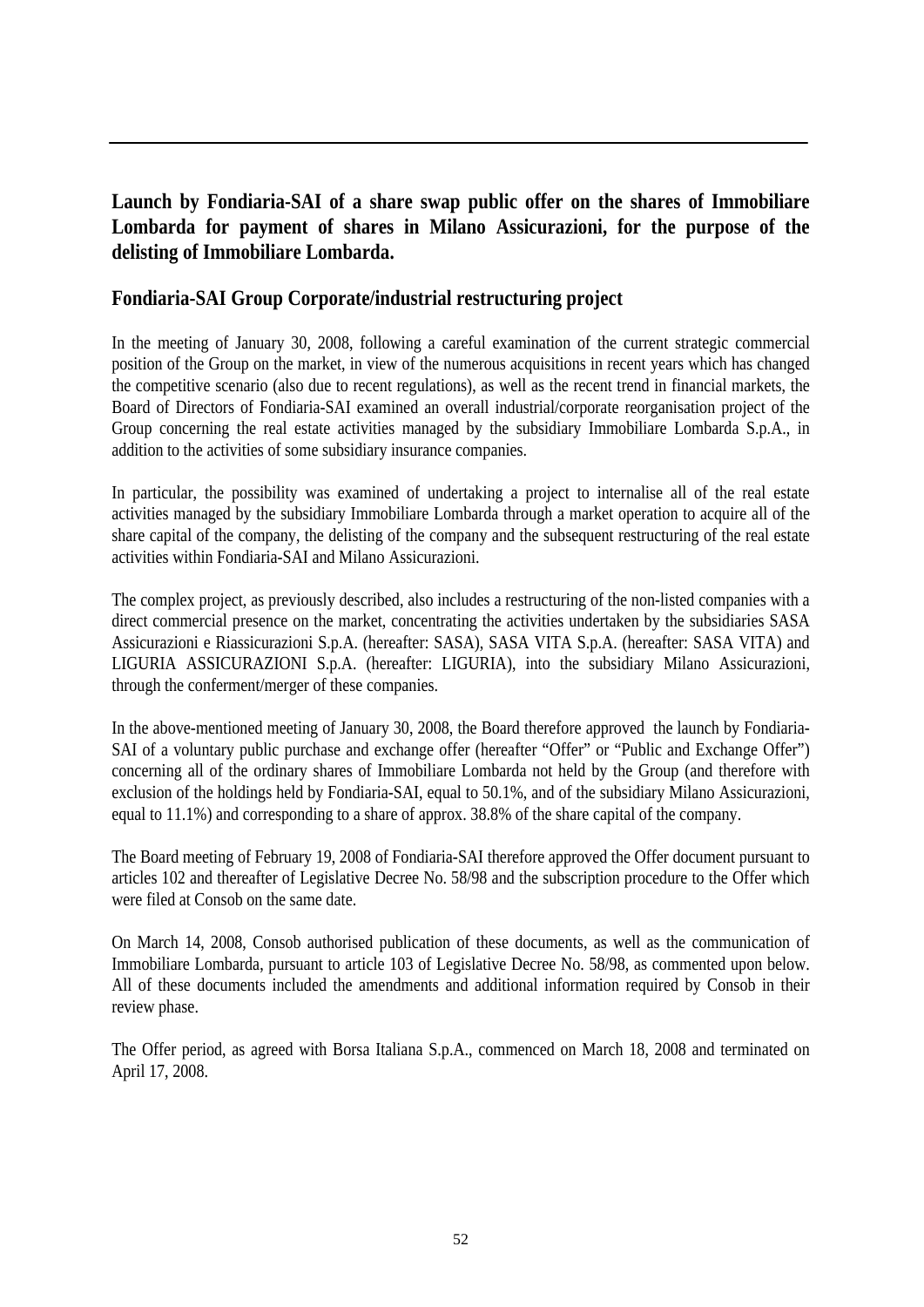On the completion of the Public Offer and Exchange, on April 17, 2008, Fondiaria-SAI communicated to the market to have a shareholding of above 90%, but below 95%, of the share capital of Immobiliare Lombarda. However, Fondiaria-SAI will not reconstitute the floating capital and will be obliged to acquire the remaining shares from the shareholders of Immobiliare Lombarda which make a request, at a price determined by CONSOB in accordance with law.

Through a notice published in the newspaper "Il Sole 24 Ore" on April 23, 2008, Fondiaria-SAI announced the definitive data relating to the number of Immobiliare Lombarda ordinary shares subscribing to the Offer and the number of residual shares, the date and procedure for publication of further notices which will provide information on the terms and conditions with which the Bidder will comply with the compulsory purchase as well as, where applicable, the exercise of the purchase right pursuant to article 111 of the Consolidated Finance Act.

Therefore, taking account of the definitive data relating to the subscription of the Offer and of the Immobiliare Lombarda shares already held, Fondiaria-SAI holds, directly and indirectly, a total of 3,695,830,683 ordinary shares of Immobiliare Lombarda, equal to 90.02% of the share capital.

Compliance with the Compulsory Purchase will take place as soon as Consob determines the relative price.

BORSA ITALIANA S.p.A. will delist the shares from the Stock Market on the conclusion of the procedure to comply with the compulsory purchase by Fondiaria-SAI.

Some aspects of the Offer and the underlying reasons for the operation are outlined below. Reference should be made to the Offer document for further information.

The overall project was studied with the assistance of KPMG CORPORATE FINANCE, a division of KPMG ADVISORY S.p.A. (hereafter KPMG) and by STUDIO D'URSO GATTI E ASSOCIATI as financial and legal advisors of the operations respectively.

In particular, Fondiaria-SAI recognised each subscriber to the Offer, for every 46 shares in Immobiliare Lombarda, a consideration subdivided as follows:

(i) One Milano Assicurazioni ordinary share valued by the Bidder on the basis of the official price at January 29, 2008 of Euro 4.918, corresponding to approx. 74% of the payment (so-called cash equivalent); (ii) Euro 1.752 (approx. 26% of the payment) in cash.

The Offer values the shares of Immobiliare Lombarda at Euro 0.145 per share with:

- A premium of approx. 22% on the official share price registered on January 29, 2008, the day prior to the Board meeting of Fondiaria-SAI which approved the launch of the Offer;
- A premium of 25% on the average official share price recorded in January;
- A discount respectively of 8% on the average official price at 120 days and 24% on the average official price at 252 days;
- A discount of 11% on the book net equity at September 30, 2007 and of 22% on the Net Asset Value.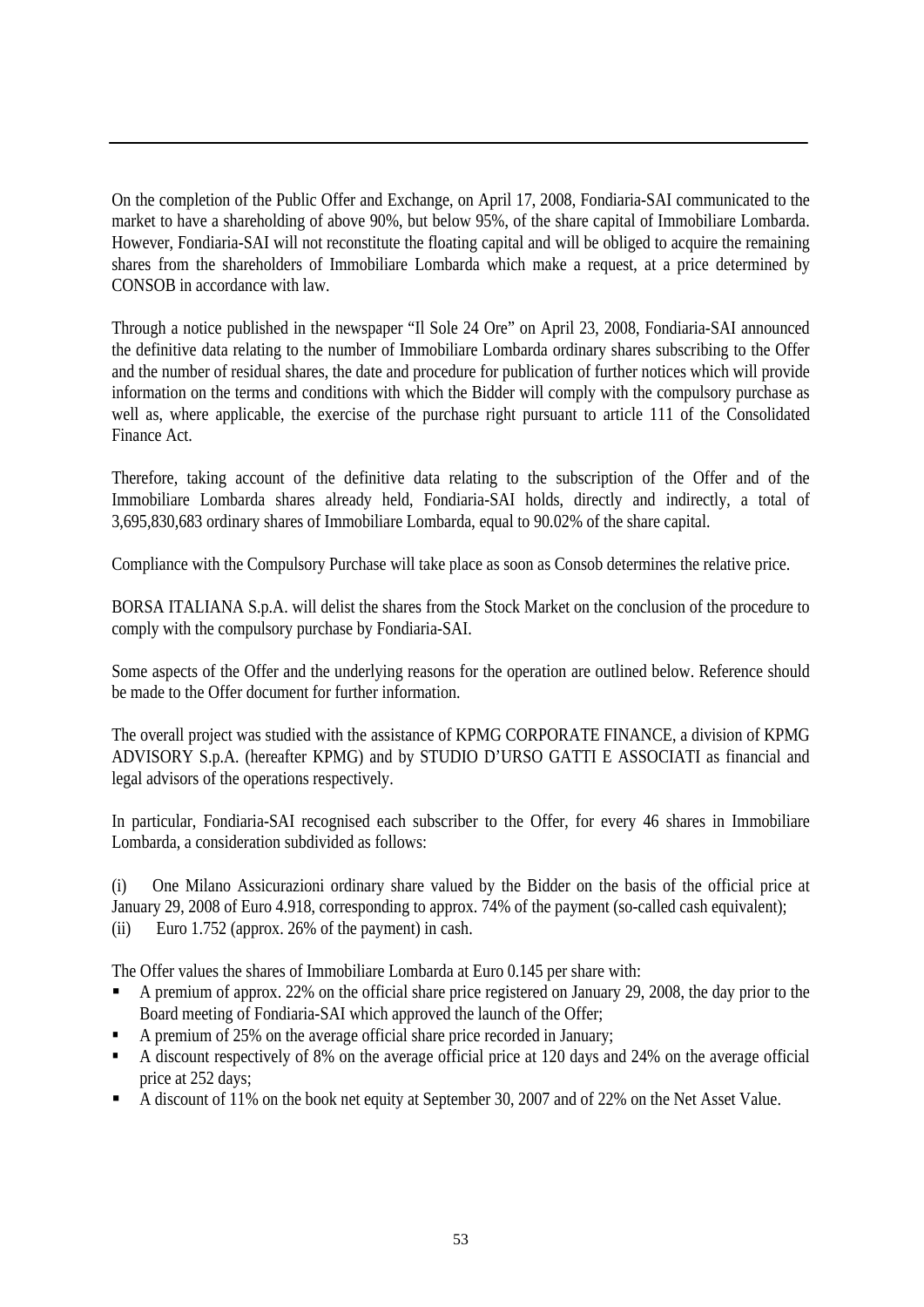Fondiaria-SAI recognised therefore, on the completion of the Offer by the holders of the shares within the terms outlined above, a payment as follows:

- (i) 25,665,598 Milano Assicurazioni ordinary shares equal to a share of 5.7% of the ordinary share capital,
- (ii) Euro 44.9 million in cash.

The payment was determined by the Board of Directors of Fondiaria-SAI, also with the assistance of its financial advisor KPMG, on the basis of the performance of the share price of Immobiliare Lombarda (Stock Exchange Quotation Method) in the last six months, three months and one month prior to January 29 inclusive (last stock exchange day prior to the announcement of the launch of the Offer). In particular, the Total Payment was determined analysing the average stock exchange prices of the shares of Immobiliare Lombarda for each of the above-mentioned periods offering a premium on the official price of January 29, 2008 which the Board of Directors of Fondiaria-SAI considered fair, taking into consideration the reasons and the strategic importance of the operation for the Company, also in view of the analysis undertaken by the advisor KPMG with regard to comparable offers made in recent years.

The successful bid allowed Fondiaria-SAI to acquire the minority shareholdings in Immobiliare Lombarda at reasonable values (discount on net equity and on Net Asset Value), availing of an asymmetry of valuations on the prospects of activities of Immobiliare Lombarda expressed, on the one hand, by the share price - which in this historic phase significantly penalises the real estate sector - and on the other hand, from valuations made with reference to the prospective valuations of the assets and real estate development initiatives undertaken by Immobiliare Lombarda.

Moreover, the delisting of Immobiliare Lombarda will allow Fondiaria-SAI to obtain further advantages:

- Undertake replacement between listed shares in portfolio and the relative underlying assets, with a consequent reduction of the potential negative effect on the Fondiaria-SAI share price, due to the volatility of the listed share prices in the real estate sector compared to the market values of the underlying assets;
- Achieve greater efficiency compared to the current situation in the allocation of capital within the group, of the risks and returns of the three principal business areas which characterise the activities of Immobiliare Lombarda: facility management, property management and project development;
- **Simplification of the operating management of the company, in terms of reduced compliance and typical** charges of listed companies with cost savings.

In order to maintain, in all the phases of the operation, the controlling interests of Fondiaria-SAI in Milano Assicurazioni, indispensable to maintaining the requisites for the tax consolidation and the inter-group VAT liquidation procedure, Fondiaria-SAI has acquired, through equity loan operations at market conditions authorised by Isvap, the temporary availability of Milano Assicurazioni shares held by the subsidiary FONDIARIA NEDERLAND BV and SAI HOLDING ITALIA S.p.A., for a total holding of 2.47% of the share capital.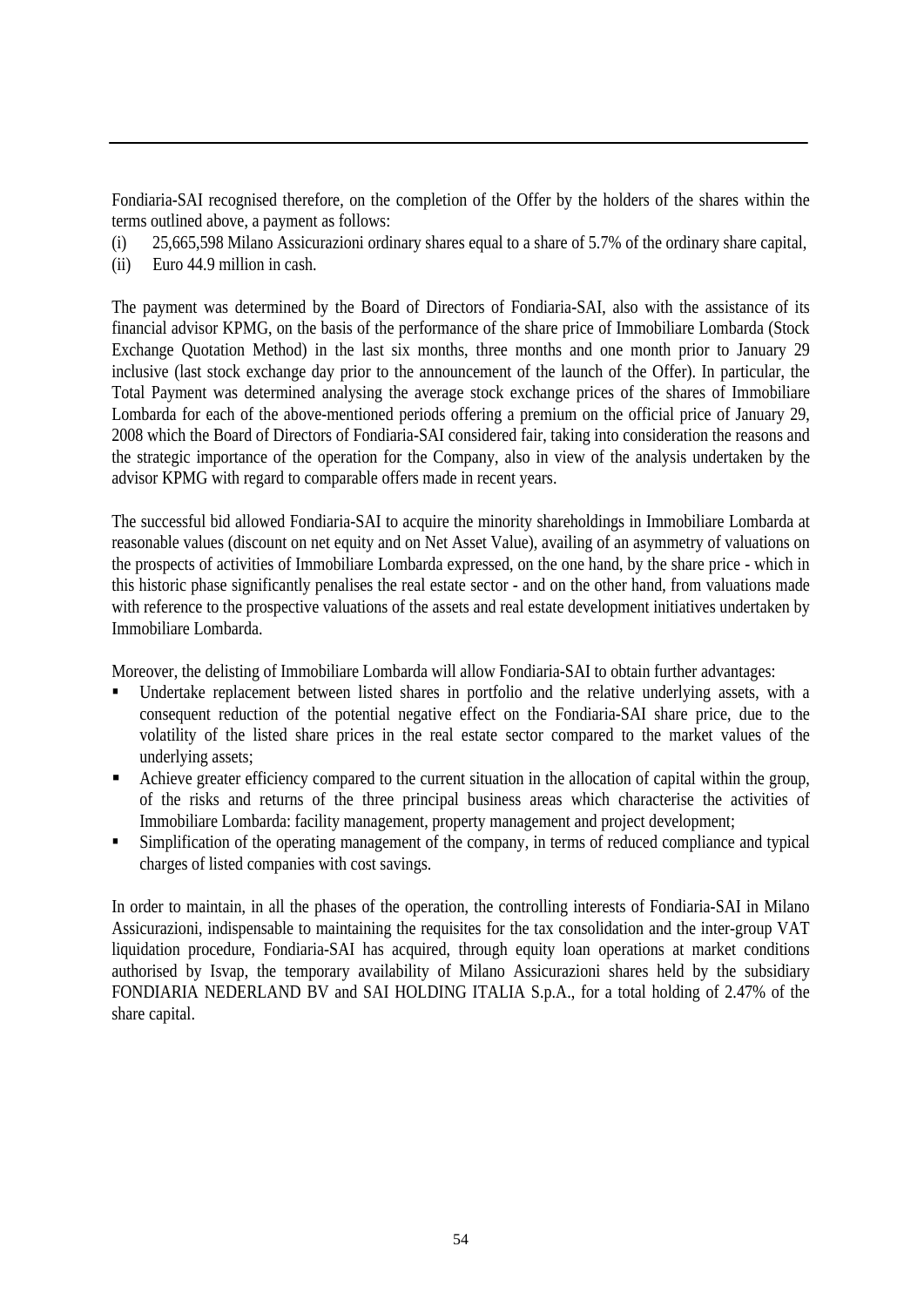We also report that the Board of Directors of Immobiliare Lombarda, in the meeting held on February 26, 2008, examined, among other matters:

- The Offer documents approved by the Board of Fondiaria-SAI on February 19, 2008 and transmitted them to Consob on the same date, as well as made them available to Immobiliare Lombarda;
- The fairness opinion given by the financial advisor LEONARDO & CO. S.p.A. appointed by the Board of Directors of Immobiliare Lombarda.

On the completion of the examination of this documentation, the Board of Directors of Immobiliare Lombarda, in order to provide the shareholders of this latter and the market with all the necessary information to assess the Offer as well as its own valuation on the Offer, approved the communication pursuant to article 103, paragraph 3, of the Consolidated Finance Act and article 39 of the Issuers' Regulations. This communication, modified and integrated in accordance with the requests of Consob, was published as an attachment to the Offer document.

In particular, as announced to the market by Immobiliare Lombarda on February 26, 2008, the Board of Directors of Immobiliare Lombarda agreed with the following opinion of its financial advisor:

*"… Leonardo & Co. S.p.A. is of the opinion that at the present date, the Payment of the Offer in terms of offer price and share swap with the Milano Assicurazioni shares, is not fair for Immobiliare Lombarda from a financial viewpoint.* 

*However, for completeness of analysis, in order to provide the Board of Directors with all the necessary elements for a full appreciation of the financial conditions of the Offer, as well as the implicit share swap, the following matters should be taken into consideration:* 

- *Expected dividends: Against the Immobiliare Lombarda share price, whose profit estimates do not allow the forecast of the distribution of dividends in the short term period, also in consideration of the necessity of self financing by the Company of its development projects, the Milano Assicurazioni share price has a significant historical dividend yield, which has been in constant growth over the last 5 years and has good dividend prospects for the coming years. The share price also appears to be better value compared to shares of comparable companies; it in fact presents a price/earnings ratio of approx. 7.7, the lowest among listed Italian insurance companies.*
- *Immobiliare Lombarda share price: The prospects on the performance of the Immobiliare Lombarda share price are characterised by strong uncertainty related (i) to the general negative trend of real estate, and for which an expansive phase in the short/medium term period is not expected (ii) to the characteristics of the Immobiliare Lombarda real estate portfolio, with a strong project development component, which results in fluctuations of the share price more than proportional to the fluctuations in the real estate market (iii) to the fact that the current stock exchange performance incorporates the positive effects of the offer, rendering therefore uncertain the estimates of the performance of the share price at the end of the offer period;*
- *Liquidity of the Immobiliare Lombarda share price: Analysing volumes, quantities and prices over a 6 month period, the Immobiliare Lombarda share price has scarce "liquidity" (turnover ratio equal to 34.8%). The operation under examination would also result in a further contraction of the floating capital and therefore would render the sale of significant quantities on the market difficult without having a negative effect on the share price."*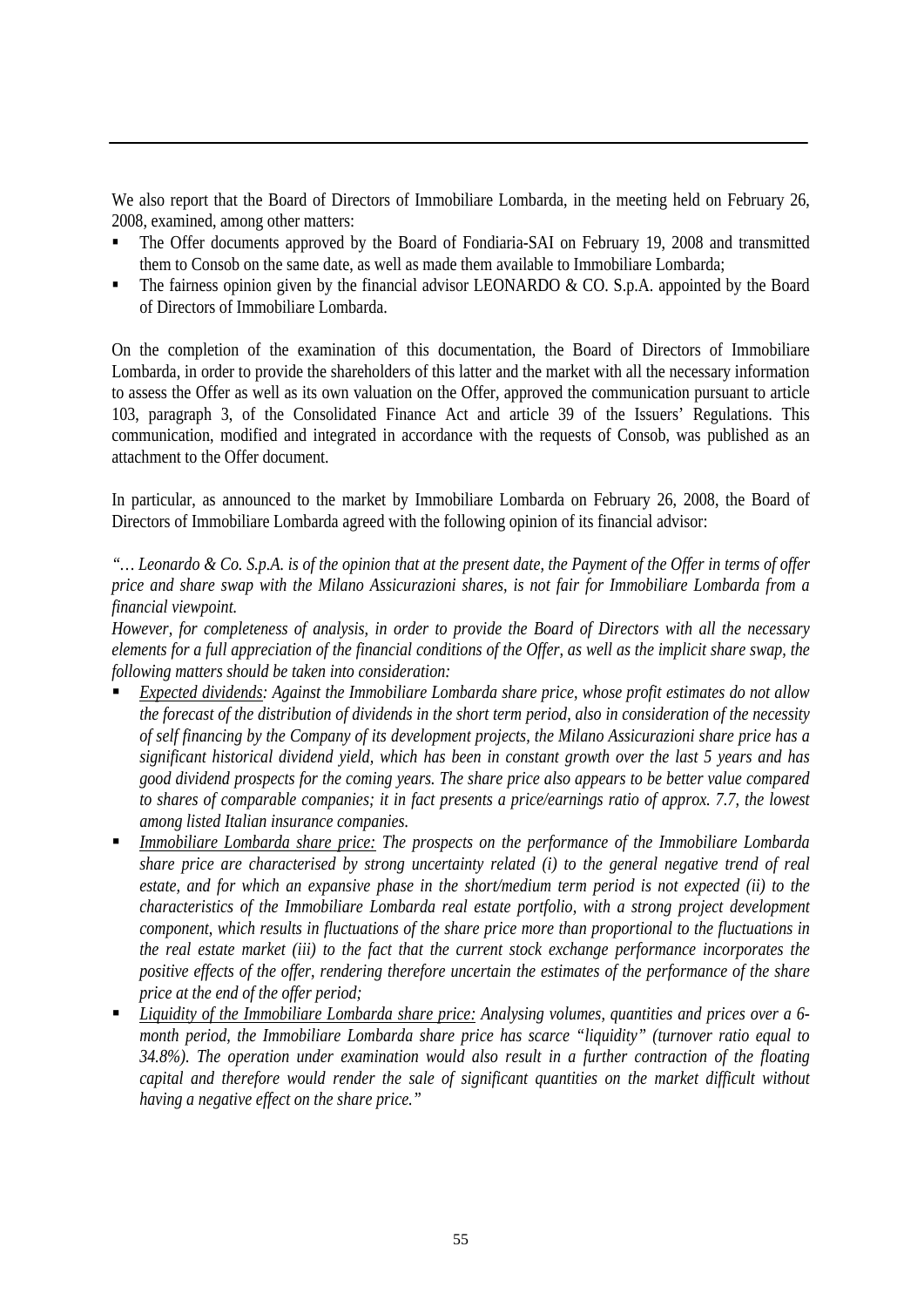On the examination of the second phase of the project, as described at the beginning, in the meeting of January 30, 2008 in which the launch of the Offer was approved, the Board of Directors of Fondiaria-SAI examined and approved the guidelines of the corporate/industrial reorganisation of the Fondiaria-SAI Group, which concerns the activities of some insurance companies belonging to the Group and the real estate activities managed by Immobiliare Lombarda.

The possibility was examined to undertake a restructuring of the non-listed companies of the Fondiaria-SAI Group with a direct commercial presence on the market concentrating the activities undertaken by SASA, SASA VITA and LIGURIA in Milano Assicurazioni through conferment/merger of these companies.

Specifically, the project provides:

- 1. The merger by incorporation into Milano Assicurazioni of SASA, held 99.9% by Fondiaria-SAI, and of SASA VITA, held 50% by SASA and the residual 50% by Fondiaria-SAI;
- 2. A share capital increase of Milano Assicurazioni with exclusion of the pre-emptive right, in accordance with article 2441 of the civil code, fourth paragraph, reserved to the parent company Fondiaria-SAI, to be paid through conferment in kind of the entire holding held by this latter in LIGURIA;
- 3. A share capital increase of Milano Assicurazioni with exclusion of the pre-emption right, in accordance with article 2441 of the civil code, fourth paragraph, for the parent company Fondiaria-SAI, to be paid through conferment in kind of the investments held by Fondiaria-SAI in excess of the 51% of the direct share capital held in Immobiliare Lombarda.

The above operations were approved by the Board of Directors of the companies concerned, on April 23 on the basis of the financial statements as at December 31, 2007 and then presented for approval to the relative extraordinary shareholders' meetings, which deliberated also on the evaluations made by the experts required by current regulations.

The operation is subject to authorisation by Isvap.

The industrial advantages which these operations will create are as follows:

- Rationalise the commercial presence of the entire Group in the market, in view of the numerous acquisitions made in recent years and the increased level of competition in the marketplace, also due to regulatory amendments introduced, with the final objective to more efficiently achieve the strategy of creation of value which will permit growth in the coming years;
- Identify a specific mission for the two listed companies:
	- o Fondiaria-SAI, as insurance parent company, with strategic and operational functions of the networks which belong to the two historic brands FONDIARIA and SAI;
	- o Milano Assicurazioni, as holding of the assets from the strong expansion by external lines realised by the Group in recent years.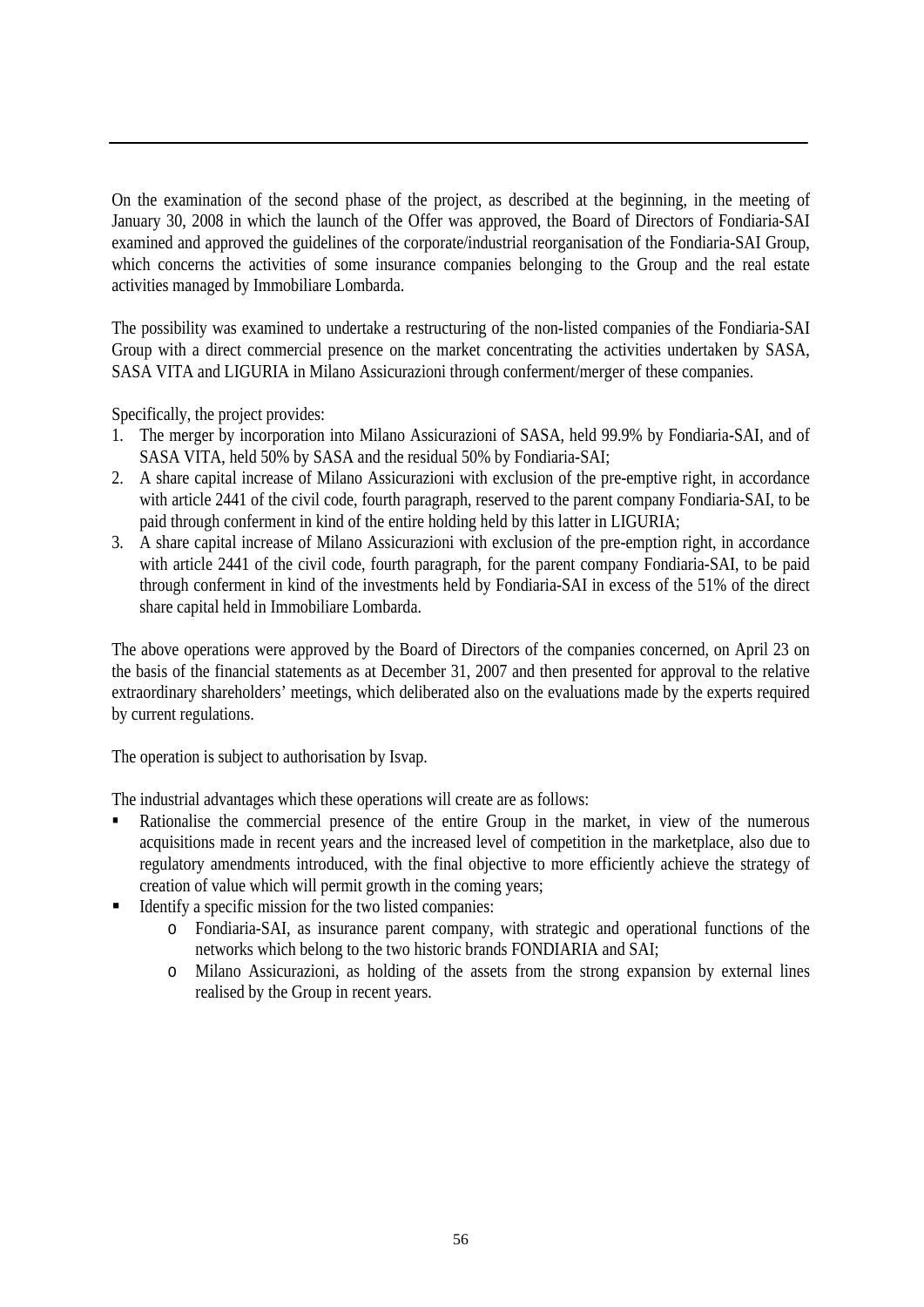Within Milano Assicurazioni, there will be an even greater concentration of the coordination of the brands of the distribution networks of non-listed companies, with a direct commercial presence on the market in order to combine:

- The benefits deriving from the synergies/optimisation of the costs expected from the merger of SASA and SASA VITA and from the conferment of LIGURIA. With regard to LIGURIA, a conferment is preferable to a merger also due to the conditions contained in the purchase contract of this latter, agreed around two years ago;
- The competitive/organisational benefits from the application of SASA and LIGURIA of the know-how within Milano Assicurazioni in valuing the agency networks of the Group connected to matters in terms of brand and/or agency mandate and/or territorial presence;
- The maintaining of the commercial identity and of the appropriate autonomous operations in order to preserve the typical flexible approaches to the markets which characterises these companies and which has permitted a loyal agency network and achievement of excellent results in terms of premium growth.

The operations relating to SASA, SASA VITA and LIGURIA will therefore take place with the integration of the further conferment into Milano Assicurazioni of the direct investments held by Fondiaria-SAI in Immobiliare Lombarda in excess of 51% of the share capital. The realisation of this operation, as well as the further objective of delisting Immobiliare Lombarda on the successful outcome of the Purchase and Exchange Offer, will permit the Fondiaria-SAI Group to achieve greater efficiency compared to the current situation in the internal allocation of capital and of the risks and returns of the three principal business areas of Immobiliare Lombarda: *facility management, property management and project development.*

We recall that, on the completion of the Purchase and Exchange Offer, concluded on April 17, 2008, the holding in Immobiliare Lombarda subject to conferment amounted to 27.88%.

Also, the Board of Directors of Milano Assicurazioni, in the meeting of January 30, 2008, examined the industrial/corporate restructuring project mentioned above and approved the guidelines, emphasising also the strategic importance for Milano Assicurazioni and taking into account, in particular, that the operation would also permit Milano Assicurazioni to obtain the following additional benefits:

- Significant increase in the capitalisation of Milano Assicurazioni following the merger/conferment, with consequent improvement in the liquidity of the share and the re-rating of the share within the Midex;
- Increase of the consolidated premiums written by Milano Assicurazioni of approx. Euro 700 million without any financial investment by the Company and shareholders.

The Fondiaria-SAI Board of Directors' meeting of February 27, 2008 appointed KPMG ADVISORY S.p.A. and MEDIOBANCA S.p.A as advisors to the Company in the operation, in order to undertake an evaluation of the share swap ratio of the merger by incorporation of SASA and SASA VITA into Milano Assicurazioni and the value of LIGURIA and, where applicable, of Immobiliare Lombarda for the conferment to Milano Assicurazioni, by Fondiaria-SAI, of investments in LIGURIA and Immobiliare Lombarda, in accordance with the project described previously.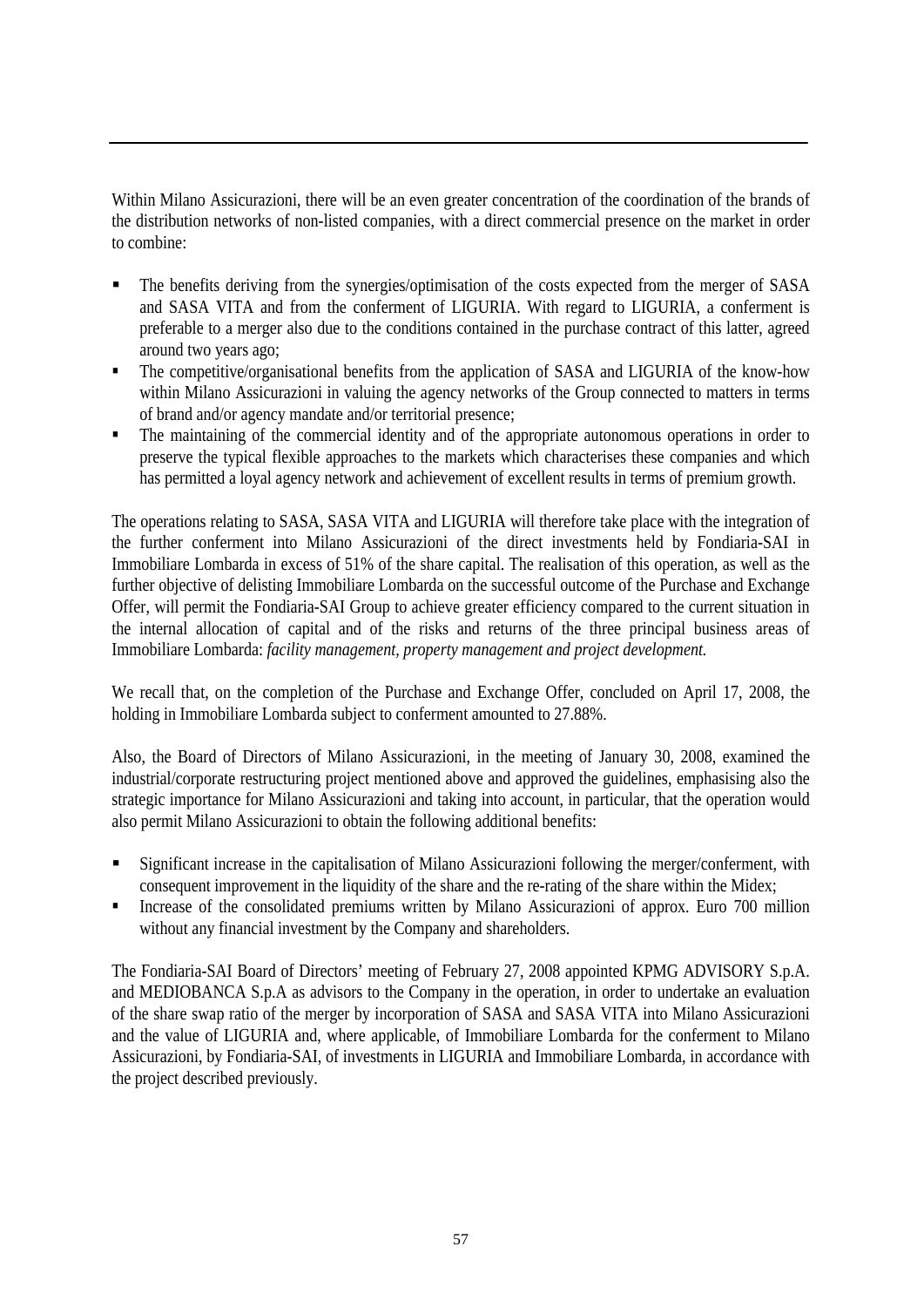The Milano Assicurazioni Board of Directors' meeting of February 26, 2008 appointed MORGAN STANLEY and CREDIT SUISSE as advisors, in order to undertake the above-mentioned valuation activities. In particular, the company MORGAN STANLEY was appointed on the proposal of the independent directors and during the assignment by the advisor chosen by them met with the management and the advisor, and discussed in detail the activities undertaken. This activity was undertaken in order to guarantee not only adequate and complete information, which could have been undertaken by only one advisor, but in particular so that the independent directors may, where considered appropriate, in the interests of the Company and in accordance with best market practices, would have a detailed exchange of opinion with their chosen advisor, including during the preparation of the opinion.

The Board of Directors of Fondiaria-SAI, SASA, and SASA VITA, on April 23, 2008, decided to share the results of the advisors KPMG ADVISORY S.p.A. and MEDIOBANCA and, in particular, the conclusions made by these in relation to the estimate of the share swap ratios between the shares of Milano Assicurazioni and SASA and SASA VITA, expressing a favourable opinion of the following share swap ratios:

- 0.82 ordinary shares of Milano Assicurazioni for every SASA share;
- 0.42 ordinary shares of Milano Assicurazioni for every SASA VITA share,

which are within the ranges presented by the advisors and corresponding to the central values from the application of the principal methods as set out by KPMG ADVISORY S.p.A.

The Board of Fondiaria-SAI also deliberated to share the results of the advisors KPMG and MEDIOBANCA and, in particular, the conclusions made by these latter in relation to the estimate of the number of newly issued ordinary shares of Milano Assicurazioni for the conferment operations of the investments in LIGURIA and Immobiliare Lombarda:

- 1.10 ordinary shares of Milano Assicurazioni for every LIGURIA share, corresponding to 11 Milano Assicurazioni ordinary shares for every 10 LIGURIA shares;
- 34 Immobiliare Lombarda shares for every Milano Assicurazioni share,

which are within the ranges presented by the Advisors and corresponding to the central values from the application of the principal methods as set out by KPMG.

The Milano Assicurazioni Board of Directors' meeting of April 23, 2008 decided to share the results of the advisors MORGAN STANLEY and CREDIT SUISSE and in particular the conclusions in relation to:

- (i) the range of the share swap ratios between the shares of Milano Assicurazioni and SASA and SASA VITA shares, expressing therefore a favourable opinion on the following share swap ratio:
- 0.82 ordinary shares of Milano Assicurazioni for every SASA share;
- 0.42 ordinary shares of Milano Assicurazioni for every SASA VITA share,

which are within the ranges presented by the advisors;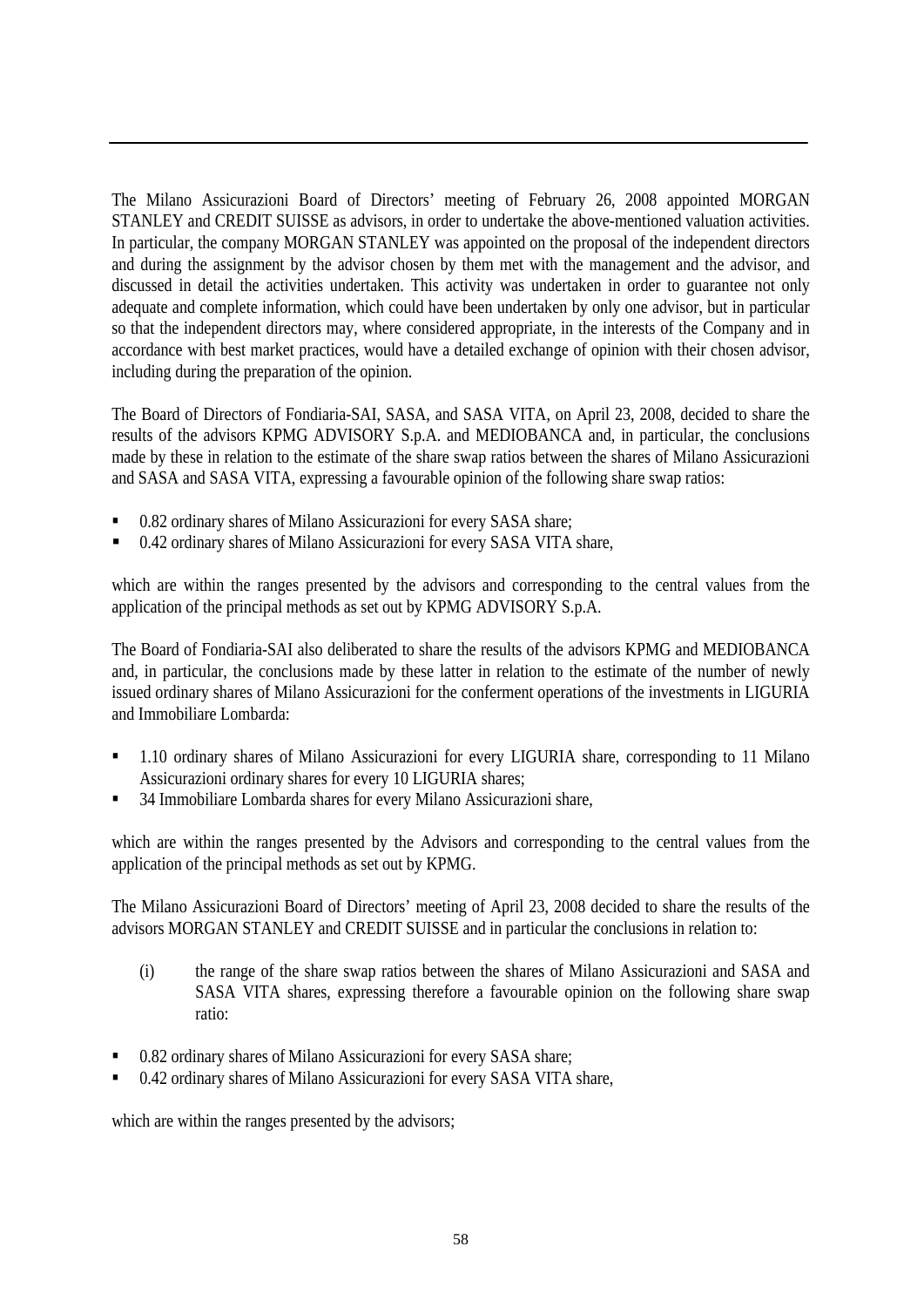- (ii) the identification of the number of newly issued ordinary shares of Milano Assicurazioni for the conferment operation, in particular:
- <sup>25</sup>,291,333 Milano Assicurazioni ordinary shares for the conferment in kind of 22,992,121 LIGURIA shares (corresponding to 99.97% of the share capital);
- <sup>33</sup>,660,132 Milano Assicurazioni ordinary shares for the conferment in kind of 1,444,444,487 Immobiliare Lombarda shares (corresponding to 27.88% of the share capital), which are within the ranges presented by the advisors.

The share swap relating to the merger results in a share capital increase of Milano Assicurazioni for the merger of Euro 23,979,115.68.

The numbers, as reported above, of newly issued ordinary shares of Milano Assicurazioni for the conferment operation results in:

- A share capital increase of Milano Assicurazioni, without the rights option, to be paid through the conferment by Fondiaria-SAI of the above-mentioned holding in LIGURIA, for a nominal amount of Euro 13,151,493.16, in addition to a total share premium of Euro 137,901,231.84, and thus for a total amount of Euro 151,052,725;
- A share capital increase of Milano Assicurazioni, without the rights option, to be paid through the conferment by Fondiaria-SAI of the above-mentioned holding in Immobiliare Lombarda, for a nominal amount of Euro 17,503,268.64, in addition to a total share premium of Euro 154,872,652.36, and thus for a total amount of Euro 172,375,921.

All the valuations were communicated to the market on April 23, 2008.

The Milan Court appointed RECONTA ERNST & YOUNG as the common expert pursuant to article 2501 of the civil code for the preparation of the fairness report of the share swap as well as, where necessary, the appointment of an expert for the preparation of the estimate of the assets of the company incorporated as per article 2343 of the civil code in relation to the share capital increase for the share swap.

The Milan Court also appointed RECONTA ERNST & YOUNG as expert to prepare the sworn estimate of the investments conferred pursuant to articles 2440 and 2343 of the civil code.

The extraordinary shareholders' meeting called to deliberate the two operations could be held, once authorisation has been approved by Isvap, in October 2008.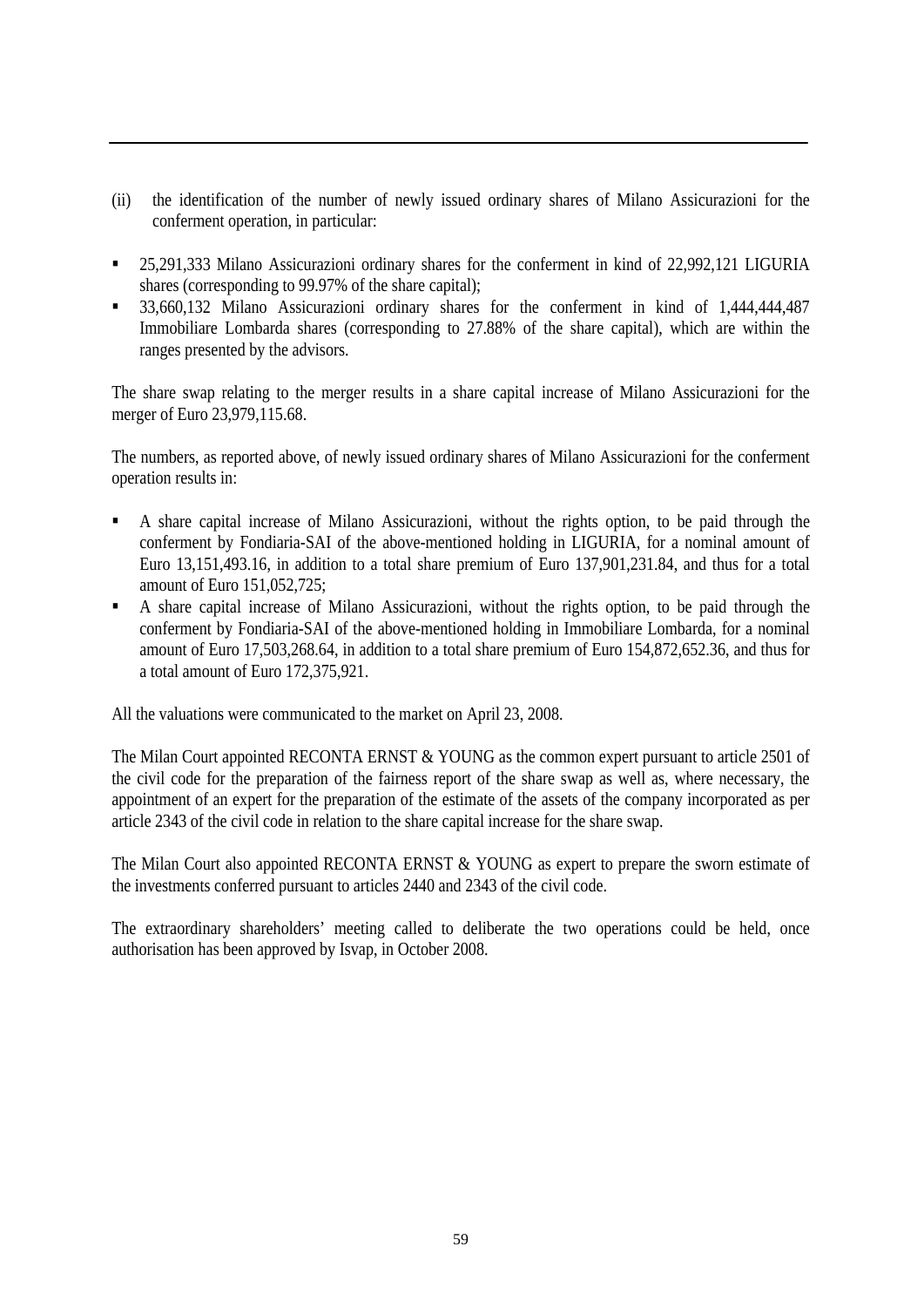### **SIGNIFICANT EVENTS AFTER THE END OF THE QUARTER**

## **Commencement of a partnership with the GPA Group for the distribution of insurance products through the network of the CAAF.**

Within the agreement with the controlling shareholder of the GPA insurance brokerage group for the development of an industrial partnership, Fondiaria-SAI acquired 10% of the share capital of the three principal companies of the Group GPA (GPA GROUP, MEDIORISCHI S.P.A., DOWNALL S.P.A.) at a total price of Euro 10 million.

The agreement provides that Fondiaria-SAI, as a shareholder of the GPA group and provider of Non-Life insurance products, develops, together with other insurance partners, the distribution of policies through the network of the CENTRAL TAX ASSISTANCE of the ITALIAN CONFEDERATION WORKERS' TRADE UNION (CISL), with which the GPA Group has established a joint venture.

The agreement, which draws on the extended network of the Tax Assistance Centres of the CISL (over 2,000 throughout Italy which assist 2.3 million subscribers, on a total of 4.4 million associates), through the professional capacity of the CAAF consultants intends to value the extensive knowledge of the client and their needs to define a specific targeted and personalised insurance product, with many benefits for the clients and the insurance companies. Through this and similar initiatives, the GPA Group expects total premiums brokered when fully operational of approx. Euro 700 million annually.

For the Fondiaria-SAI Group, the partnership with the GPA represents – in a period of progressive saturation of the market – an opportunity for further growth in the Non-Life classes through an innovative distribution strategy based on the "alternative" networks not in competition with the traditional networks of Fondiaria-SAI (agents/bank branches) which continue to remain strategic for the growth policies of the Group. The agreement will also permit Fondiaria-SAI to consolidate, with regard to that already undertaken, the volumes of the "traditional" activities undertaken in the insurance brokerage sector with the GPA Group.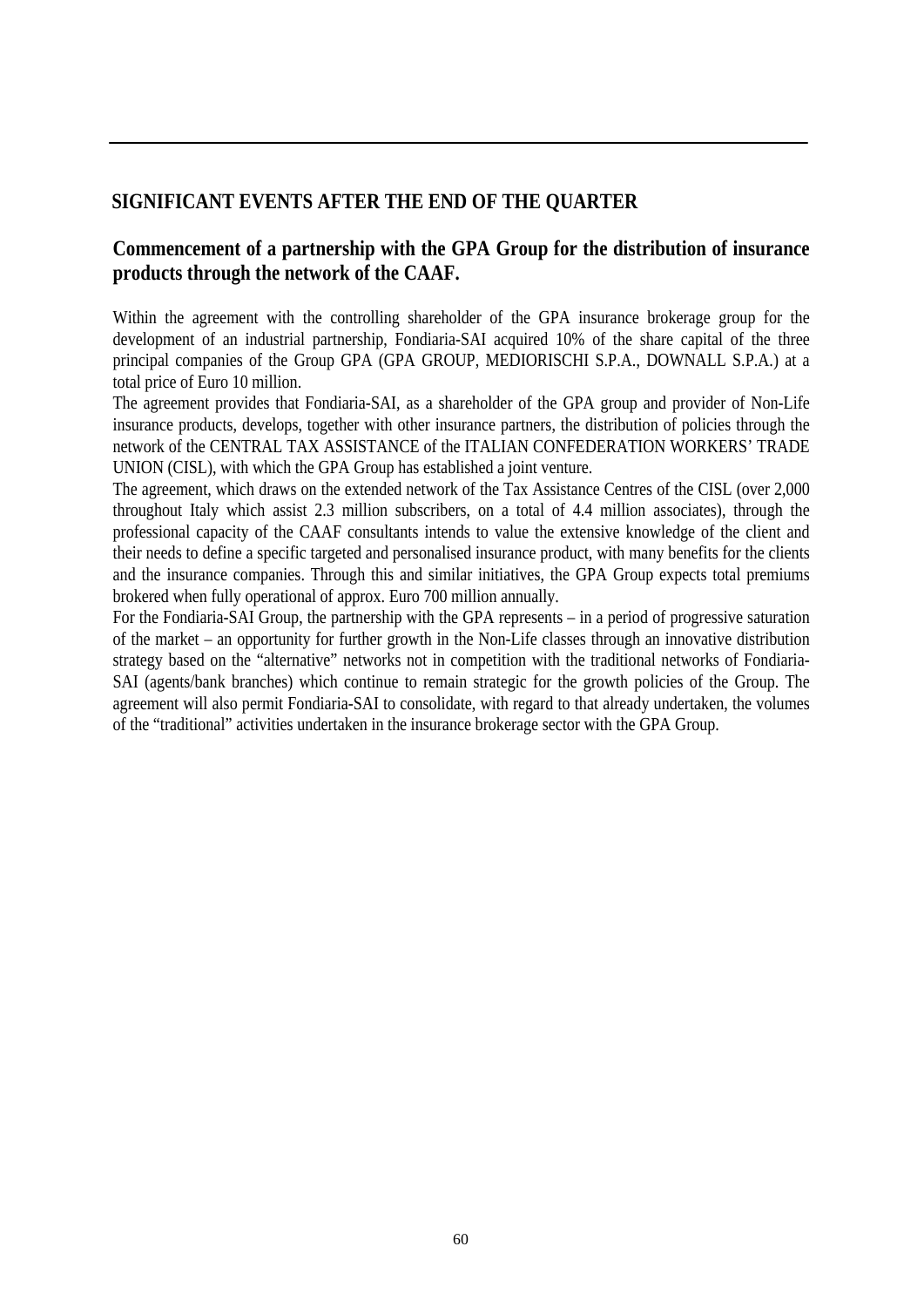### **OUTLOOK**

The Fondiaria-SAI group is undergoing, since the beginning of the year, a period of profound transformation, following the approval of the corporate and industrial restructuring project, whose guidelines were approved by the Board of Directors of the Parent Company on January 30, 2008. The operation, already described in detail in the previous sections, has the objective to rationalise the commercial presence of the entire Group on the market, identifying a specific mission for the companies involved in the restructuring and valuing the assets from the external growth undertaken by the Group in recent years.

With particular reference to the Non-Life Division, during 2008 the actions programmed to improve the quality of the policy portfolio will continue, maintaining the levels of excellence which distinguish our company in the Motor TPL class, in order to achieve good financial returns in a context which we believe will continue to be characterised by a contraction of the premiums written following the introduction of legislative measures.

Further positive effects will derive from the "Auto Presto & Bene" project which is aimed at improving the service to clients and to containing the material damage costs, through the inclusion of the Company in the spare parts distribution chain, with the consequent creation of value.

In 2008, the specialist centres will be further reinforced, commencing from the transport sector and right through to the welfare sector, in which there are still areas of partnership possible between the public and private sector, with the capacity of this latter to satisfy the personalised and professional needs of the clientele.

In the Life Division the objective is to grow the inherent value of the portfolio acquired, through incentives for the sale of traditional annual and recurring premiums, to equilibrate the margins and to retain customer loyalty over the long-term period. The underwriting of securitisation products will be confined to the obtaining of appropriate profit margins.

Within the context of the turbulences on the international and financial markets, we will continue the particularly prudent investment strategies, thanks to the ability to combine secure results and astute financial choices which make the best of the market opportunities.

The limited period of time since the beginning of the year does not allow for definitive forecasts on the operational results for the entire year.

The economic and competitive environment is without doubt challenging, but the Group is capable of meeting these opportunities and challenges with success. Based on the results achieved to date, a cautious optimism remains however on the results of the year which, excluding non-recurring and currently unforeseen events, are expected to be satisfactory.

*Milan, 13/05/2008* 

 *For the Board of Directors The Chairman* 

*Jonella Ligresti*